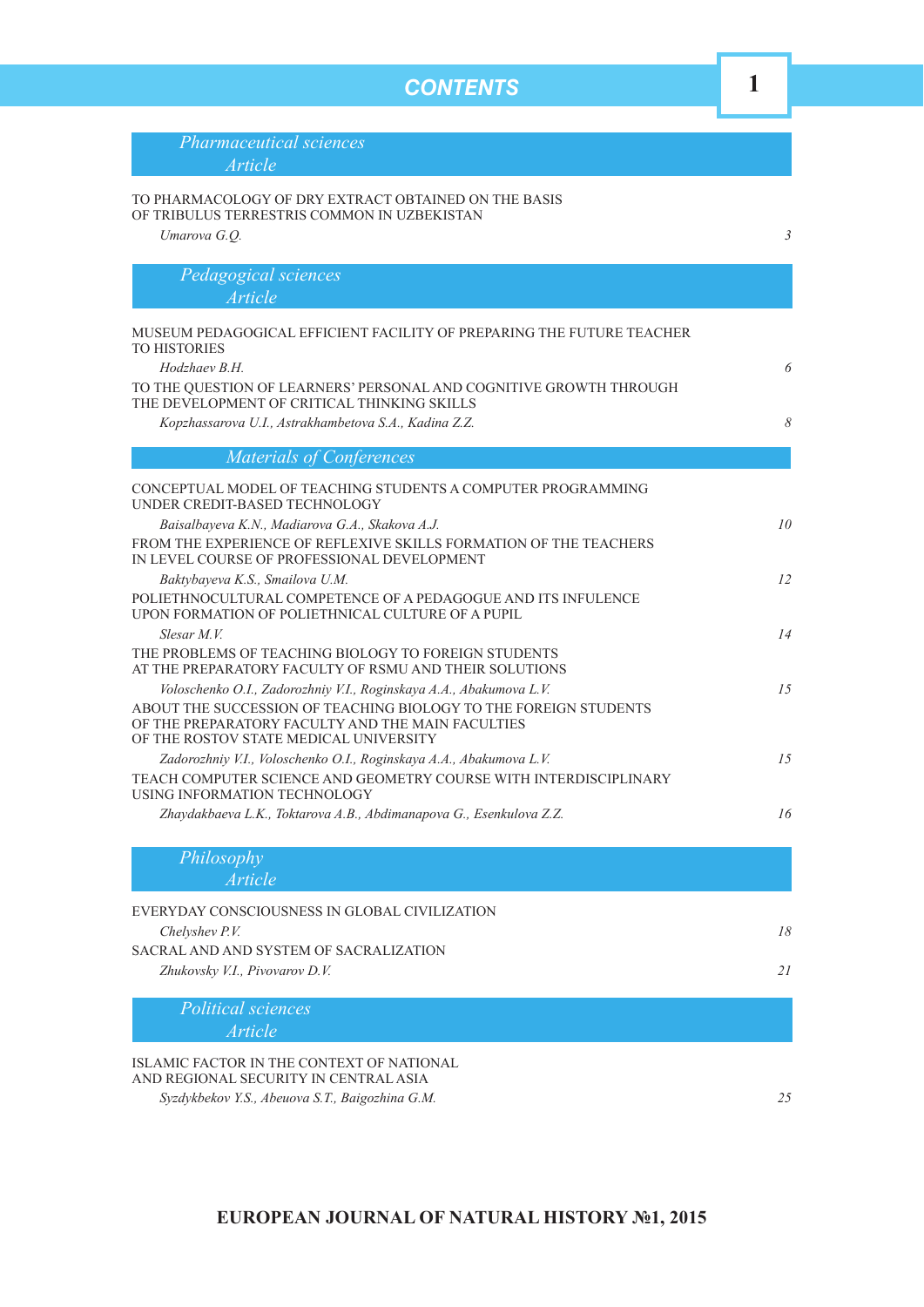# **2** *CONTENTS*

| Ecological technologies<br>Materials of Conferences                                                                                                                                                                                                                                                             |    |
|-----------------------------------------------------------------------------------------------------------------------------------------------------------------------------------------------------------------------------------------------------------------------------------------------------------------|----|
| DYNAMICS OF SPECIES COMPOSITION OF WINTER WHEAT ROOT<br>ROT PATHOGENS IN UNSTABLE MOISTENING CONDITIONS<br>Shutko A.P., Perederieva V.M., Tuturzhans L.V.                                                                                                                                                       | 27 |
| Economic sciences<br><b>Materials of Conferences</b>                                                                                                                                                                                                                                                            |    |
| ESTIMATION OF THE ECONOMIC EFFICIENCY FOR THE CHEMICAL INDUSTRY<br>Tulyakov D.S., Frolova T.A., Frolov S.V.                                                                                                                                                                                                     | 29 |
| <b>Medical sciences</b><br><b>Materials of Conferences</b>                                                                                                                                                                                                                                                      |    |
| STUDY HORMONALSTATUS YOUNG HANDBALL PLAYERS IN THE STATE<br>OF MUSCULAR REST<br>Didenko S.N.<br>ADVANTAGES AND PROSPECTS OF THE TRANSPLANTATION OF HEMATOPOIETIC STEM<br>CELLS FROM THE UMBILICAL BLOOD. THE MODERN CRYOGENIC TECHNOLOGY<br>TO CREATE PRODUCTS BY CRYOPRESERVED UMBILICAL CORD BLOOD IN UKRAINE | 30 |
| Karnaukh E.V., Nekrasova Y.V.<br>PHARMACOLOGICAL GEROPROTECTION – IS IT AN ILLUSION OR REALITY TODAY?                                                                                                                                                                                                           | 30 |
| Karnaukh E.V., Bayrachnyy K.A., Tkachenko K.N.<br>THE NEW NOOTROPIC MECHANISM OF ACTION OF THE MODERN ANTIDEPRESSANT<br>ROLIPRAM ON COGNITIVE FUNCTIONS                                                                                                                                                         | 31 |
| Karnaukh E.V., Kalyuzhka V.Y., Markevych M.A.                                                                                                                                                                                                                                                                   | 31 |
| <b>Physical and Mathematical sciences</b><br><b>Materials of Conferences</b>                                                                                                                                                                                                                                    |    |
| <b>NOT SPECIAL SPACE-TIME</b><br>Dubas L.G.                                                                                                                                                                                                                                                                     | 32 |
| <b>Technical sciences</b><br><b>Materials of Conferences</b>                                                                                                                                                                                                                                                    |    |
| AUTOMATIC STORAGE BIOLOGICAL SAMPLES<br>Frolova M.S., Frolova T.A., Frolov S.V.<br>THE DESCRIPTION OF THE METHOD TO IDENTIFY A PLACE OF TIMBER ORIGIN                                                                                                                                                           | 33 |
| ON THE BASIS OF THE DENDROCHRONOLOGICAL INFORMATION<br>Rumyantsev D.E., Lipatkin V.A., Epishkov A.A., Cherakshev A.V.                                                                                                                                                                                           | 33 |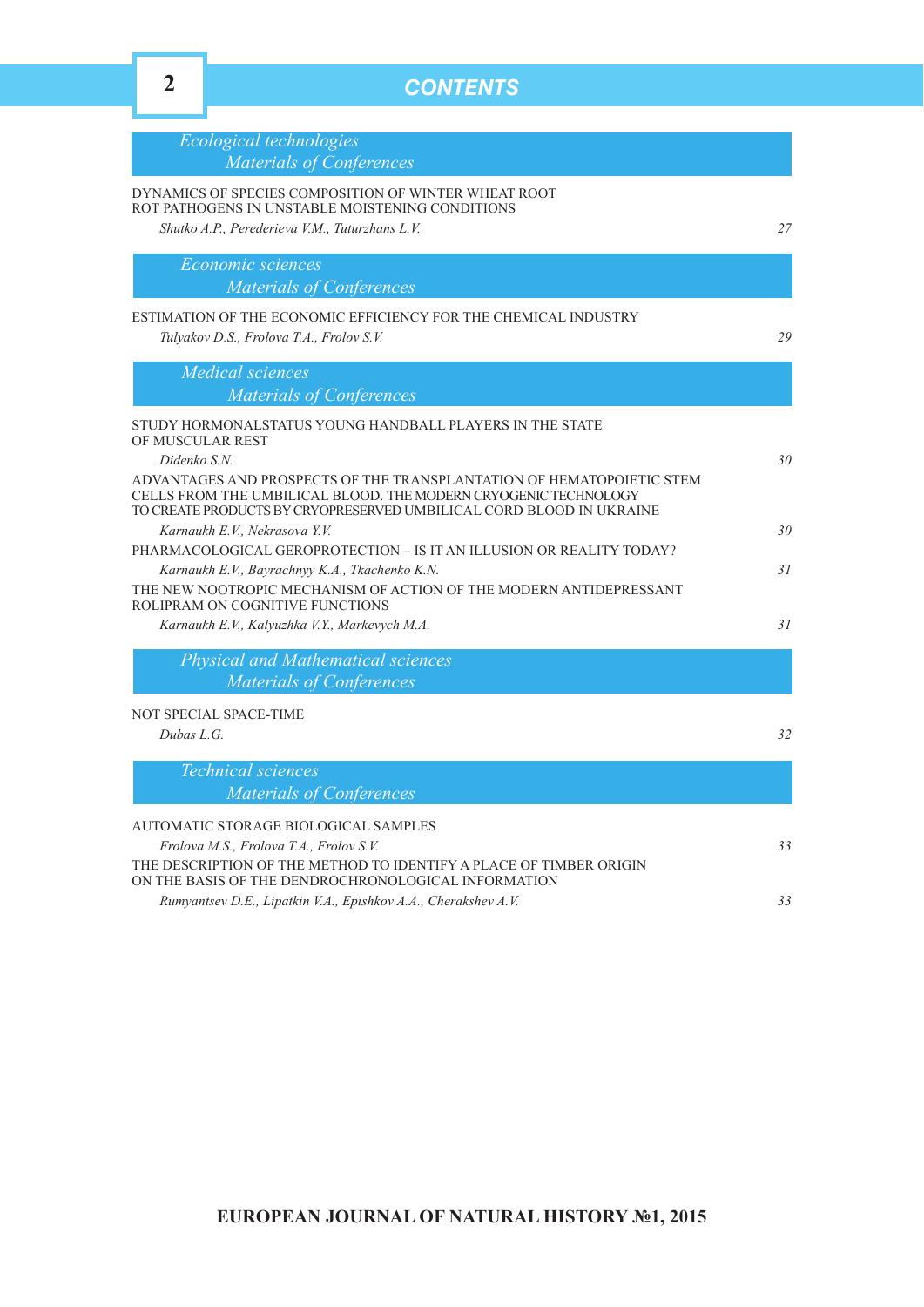# **TO PHARMACOLOGY OF DRY EXTRACT OBTAINED ON THE BASIS OF TRIBULUS TERRESTRIS COMMON IN UZBEKISTAN**

Umarova G.Q.

*Tashkent Pharmaceutical Institute, Tashkent, e-mail: pharmi@bcc.com.uz*

Medicinal plants are widely used in folk and officinal medicine. Herb TribulusTerrestris is known since ancient times and it has successfully been used in Eastern Europe, China, India and the Central Asian Republics for the treatment of general fatigue, increase of the overall resistance. The purpose of this work is to obtain a dry extract of aerial parts Tribulusterrestris (Tribulusterrestris) of local flora and compare it with the pharmacological activity of the substance and medicinal form of tribestan tablets.

#### **Keywords: medicinal plants, dry extract, Tribulus terrestris, Uzbekistan**

In Bulgaria, Tribulusterrestris (Tribulusterrestris L. Zygophilaceae) are used as medicinal plants for the preparation "Tribestan" which restores gonadotropin deficiency in the treatment of men and women. (1). In Pakistan it is included in the "Verona" drug. The plant contains steroidal saponins – Tribusponin, diosgenin and some saponins of furostane type of structure (4). Preparation under stressful conditions stimulates protein synthesis in the liver, heart and kidneys (2). Plant is rich in water-soluble polysaccharides, recently revealed immunomodulatory effect which is inherent in these chemical compounds. In the paper of Iskenderova G.B. (3) is shown that Tribusponinis excreted mainly via the kidneys in the urine.

#### **Materials and methods of research**

From herbs Tribulus Terrestris, collected during flowering and fruiting in the vicinity of Tashkent region by alcohol-water extraction was obtained dry extract. The extract is pale brown powder easily soluble in water. Substance of Tribestan drug and tabletsof Sopharma PLC (Bulgaria) production were obtained from the pharmacy network of the city. Determination of cute toxicity of the plant dry extract selected from the studied materials, and we called shareware "Tribulus extract" as well as substances and tablets Tribestan performed on white mice of both sexes weighing 18–22 g mice of each dose of test substance was administered as a single oral aqueous solutions atraumatic probe. 6 animals per group heads was administered at doses of 1000, 2000, 5000 10000 mg/kg as 5 to 25 % aqueous slurry. Monitoring was conducted for 14 days. By visual observation took into account the general behavior, coat color, condition of mucous membranes, respiratory rate, heart rate, frequency of defecation, activity of eating food and animal death. Mid-lethal dose of tested substances were calculated by the method of Litchfield and Wilcoxon (6).

Inflammatory response is the primary and basic syndrome for all pathological conditions. Effect of Tribulus extract, substance and tablets of Tribestan preparation on aseptic edema was studied in experiments on white mice. Study of the antiin-flammatory activity of the tested compounds was performed as described in "Guidelines"  $(7)$  for the formaline model of paw edema"

in mice. Experiments were conducted on 32 male and female mice weighing 20–22 g divided into 4 groups of 8 animals each.

1. Controlgroup – injected solvent water then forma**lineiniection** 

2. Experimental – injected Tribulus extract + formaline.

3. Experimental  $-$ Tribestan + formaline.

4. Experimental – injected Tribestan tablets + formaline. Tested samples of Tribulusextract, substances and tablets of Tribulusas aqueous solutions were administered orally at a dose of 150 mg/kg two times a day before the injection of formaline and 1 hour before killing the mice. Intramuscular injection of 0,1 ml of 2,5 % formaline solution was produced in the right hind paw left foot was control. 14 hours after the injection of formaline produced both legs amputated. Mass of tabs was determined by gravimetric method. Antiinflammatory effect was calculated as described in the methodological recommendations (4). The results were processed by the method of variation statistics calculation of Student's t test (7).

Oxygenation of the body has a rather large space in pathological states in particular in inflammatory reactions. Was investigated the effect of Tribulus extract, substance and tablets of Tribestan preparation on toxic action of tissue poison – sodium nitroprusside and hemolytic – sodium nitrite in mice. Antihypoxic activity was studied in laboratory mice nonlinear male (10 mice in each group). Formulations were administered to animals in a dose of 150 mg/kg.

Acute hematic hypoxia simulated on 30 mice – male. The tested substance was administered to mice of the experimental group, all animals inside the probe, to the mice of the control group injected solvent – water. Then 30 minutes after the drugs were administered, intraperitoneally injected sodium nitrite solution at 300 mg/kg. Within a few minutes after the injection of the toxin in animals observed the development of general weakness, shortness of breath, convulsions leading to death of the mice. Evaluated the longevity and viability of animals receiving the tested drugs.

Acute condition of histotoxic hypoxia was simulated by 40 male mice (10 animals in each group). 40 min after administration of the tested substance solution was injected intraperitoneally at a dose of sodium nitroprusside 20 mg/kg. In animals observed the development of general weakness, inactivity, dyspnea, and seizures. Lifespan of the animals was evaluated compared with the control.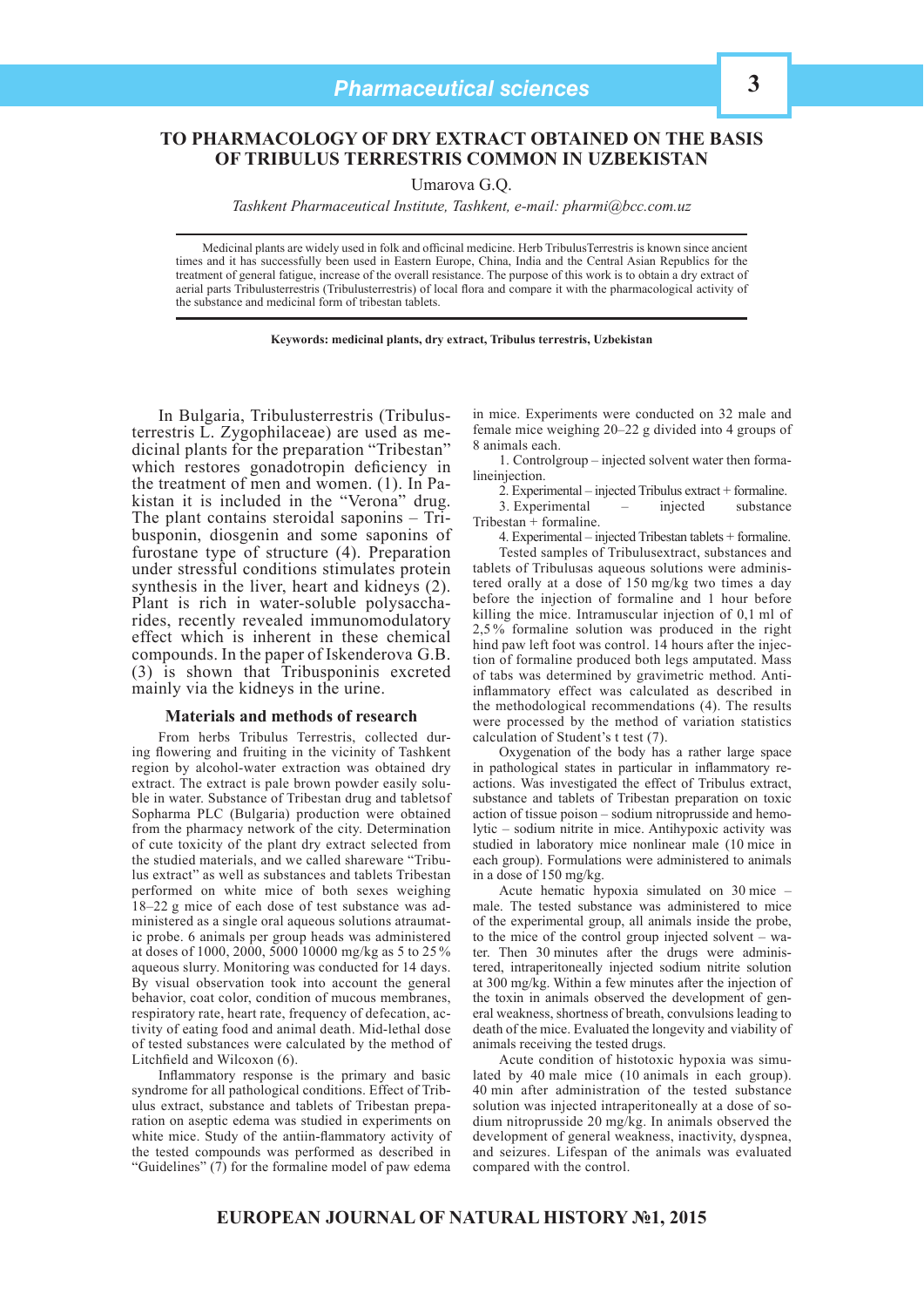The results obtained are processed using the method of variation statistics (Belenky M.L, 1963).

# **Results of research and their discussion**

The studies found that tribulus extract, substance and Tribestan tablets in doses tested did not significantly alter the behavior of mice, the animals were active, ate food, mucous external changes, skin and hair were not observed. During the monitoring period there were not the dead animals (Table 1). The results show that the obtained extract of local plant Tribulusterrestris is practically non-toxic formulation in accordance with the classification of substances (7), and in terms of toxicity it is bioequivalent to originating in Bulgaria substances and Tribestantablets.

to 39,2 %. Activity of Tribestan preparationsubstance and Tribestan tablets was slightly less than the Tribulusextract and was 35,7 and 36,6 %, respectively. The obtained results by the action on the mice paw edema of Tribulusextract show the anti-inflammatory activity that is not inferior to Tribestan preparation of Spofa production, Bulgaria. In conclusion of these series of experiments it should be noted that the dry extract obtained on the basis of the local flora Tribulusterrestris is a potential raw material for the preparation of similar drugs Tribestan imported from abroad.

To clarify the actions of the processes of oxygenation of the organism was studied the effect on the hypoxia models. Oxygen plays

#### **Table 1**

|               | The number of dead mice/total |                        |                       |
|---------------|-------------------------------|------------------------|-----------------------|
| Dosein, mg/kg | Tribulusextract               | Tribestandrugsubstance | Tribestan drugtablets |
| 1000.0        | 0/6                           | 0/6                    | 0/6                   |
| 2000.0        | 0/6                           | 0/6                    | 0/6                   |
| 5000.0        | 0/6                           | 0/6                    | 0/6                   |
| 10000.0       | 0/6                           | 0/6                    | 0/6                   |

Determination results of acute toxicity of tested drugs when administered into mice

Investigation of the effect of tested compounds on the course of inflammation showed that the formaline injection to mice in the control group resulted in an increase in weight of the affected paw up to 84,0 % compared with healthy. Prophylactic-therapeutic effects of tested drugs has led to a significant weakening of edematous action of formaline.

It was established that the compared formulations in tested have a reliable dose antiinflammatory activity (Table 2).

a key role in supplying energy to the cells and all the processes occurring in the body. At various conditions or diseases may lack or defi - ciency of oxygen, i.e. hypoxia, which leads to disruption of the functioning of the body and structural damage of cells.

Investigation of drugs in the course of hypoxia is one of the main indicators of adaptogenic action of pharmacological substances. Hypoxia is a key element of most pathogenic diseases which may be both primary cells due

#### **Table 2**

Effect of drugson the weight of edemapaws with formaline ( $M \pm m$ ,  $n = \pm 8$ )

| The experimental conditions          | % increasing the mass of legs | Anti-inflammatory effectin, % |
|--------------------------------------|-------------------------------|-------------------------------|
| Control (Formaline)                  | $84.0 \pm 7.1$                |                               |
| Tribulus extract + formaline         | $44.8 \pm 4.3*$               | 39,2                          |
| Tribestan drug substance + formaline | $48.3 \pm 4.1*$               | 35,7                          |
| Tribestan drug tablets + formaline   | $47.4 \pm 4.1*$               | 36.6                          |

N o t e  $*$  – significance of differences at P < 0,05 compared with control.

From the data in the table can be seen that, Tribulus extract reduces swelling action of phlogogenic agent formaline up

to insufficient supply of oxygen, or secondary, just due to the death of certain cells participating in oxygen transport chain.

# **EUROPEAN JOURNAL OF NATURAL HISTORY №1, 2015**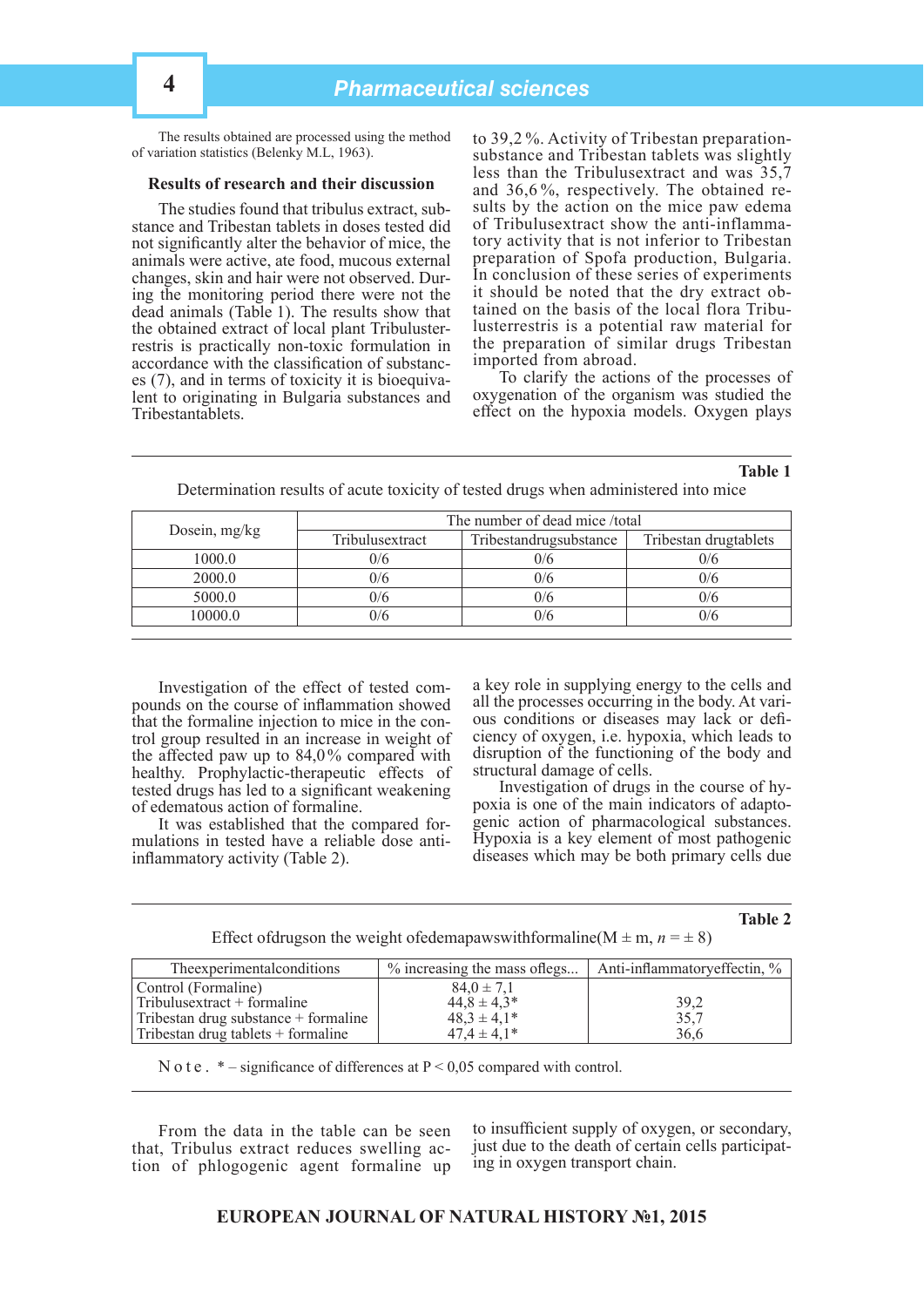**Table 3**

| Number groups | Experimental conditions, the name of drugs | Lifespansec.       | Effectin, $\%$          |
|---------------|--------------------------------------------|--------------------|-------------------------|
|               | control (NaCN)                             | $682,07 \pm 30,5$  |                         |
| ٠.            | Tribestan substance $+$ NaCN               | $762.2 \pm 33.3^*$ | $12.0 \text{ }^{\circ}$ |
|               | Tribestan drugtablets $+$ NaCN             | $758.1 \pm 32.3^*$ |                         |
| 4.            | Tribulus extract + NaCN                    | $840.3 \pm 41.1*$  | 23.2 1                  |

Effect of drugs on the lifespan of mice histotoxic hypoxia ( $M \pm m$ ,  $n = 10$ )

N o t e :  $*$  – reliability of differences at  $P \le 0.05$  versus control.

Hypoxia caused by sodium nitroprusside intoxication, characterized by lesions of the respiratory chain of oxygen transport in the energy chain mitochondrial enzymes cells. As mentioned above, the death of the animals comes from shortness of breath, blue faces, pale ears, i.e. against the background of an explicit hypoxia for  $682,0 \pm 30,5$  s (Table 3)

Prior administration of the tested drugs withdrew toxic effect of sodium nitroprusside, which indicates a valid antihypoxic effect of the drug on the level of body cells, probably due to activation of the mitochondrial enzyme unit cells. In the second model of hypoxia in case of poisoning mice with sodium nitrite lifespan of mice treated with the analyzed extract Tribulus and Tribestan was longer than control up to 48,5 and 20,8 %, respectively. Comparative study on the processes of oxygenation products indicates to the presence of antihypoxic action in both cases in hematic hypoxia. In the case of histotoxichy poxia drug did not significantly alter the toxic action of tissue poison.

Comparison of the drug effect in hematic and histotoxic hypoxia indicates its selective effect on the blood oxygen-transporting function and less expressed effect on the level of the liver tissue.

In conclusion, pharmacological studies conducted it should be noted that tribulus extract obtained on the basis of the above-ground parts of Tribulusterrestris common in Uzbekistan is almost a nontoxic substance like substance and tablets of Tribestan produced by Spofa, Bulgaria. Tribulus extract has characteristic inflammatory and antihypoxic action. Studied extract is a potential raw material for the preparation of similar drugs Tribestan imported from abroad.

#### **References**

1. Tomova M., Gyulemetova R., Zarkova S. e.a.1st International Conference of Chemistry and Biotechnology. – Varna-Bulgaria, 1981.

2. Taskov M., Sheitanov M., Khristov T. // Med. Biol. Inf.  $-1987. - N_2 2. - P. 22 - 25.$ 

3. Iskenderov G.B. – Azerbaijan // Medical journal. – 1989. – Vol. 66 (8). – Р. 47–50.

4. Tomova M., Panova D. Steroidal saponins // PlantaMedica. – 1977. – № 3. – 223 р.

5. HuangX.L., Zhang Y.S., Lang Z.Y., Yaoxue Xuebao Chine. – 1991. – № 26(8). – P. 578–583.

6. Methods for determination of toxic and dangerous chemicals. – Ed. I.V. Sanozkiy. – M., 1970. – Р. 50–54

7. Preclinical studies of medicines Guidelines. Ed. Corr. A.F. Stefanova. – Kiev, 2002. – Р. 91.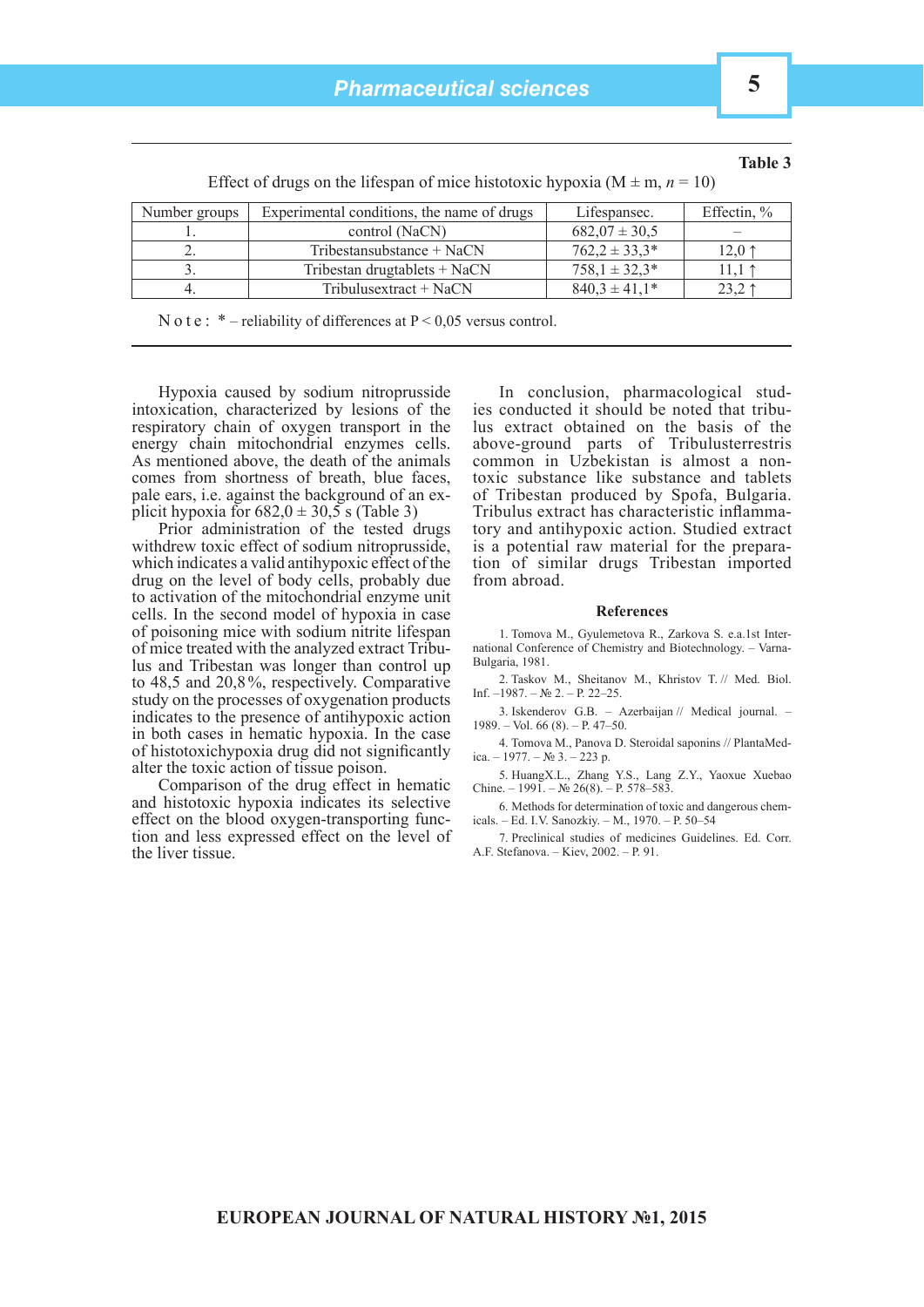# **MUSEUM PEDAGOGICAL EFFICIENT FACILITY OF PREPARING THE FUTURE TEACHER TO HISTORIES**

Hodzhaev B.H.

*Tashkent state pedagogical university named after Nizami, Tashkent, e-mail: marina-20053@yandex.ru*

Museum pedagogy as the means of civil education of pedagogical students the Tashkent state pedagogical university named after Nizami. There is considered the experience of civil education of pedagogical college students by the means of museum pedagogy on the basis of implementation of the museum educational programmed in local history for school by future teachers.

**Keywords: museum pedagogy, principles of museum pedagogy, museum educational program**

Museum pedagogical appeared as area of the scientific knowledge and practical pedagogical activity. The Idea of the joining to culture youth by means of museum not nova: and constantly develop the schools under leading museum, museum in educational institutions [1]. The Public crisis, being accompanied devaluation to value of the culture, consumer attitude to nature, disrespect to monument of the culture and histories, place, where was born and lives the person, as well as to representative of the senior generation, destroying acts upon personality and society.

Museum pedagogical integrates the museum culture and pedagogical. So on way of the joining to culture facility formation important place belongs to the muse: he can "come" in auditorium, become the source of the cognition, due to information technology, audio-visual facility of the education, and network Internet. Museum pedagogical appeared as area of the scientific knowledge and practical pedagogical activity. Her purpose – cultural valuables before future generations, she allows to graft the student, pupils skill to see in subject surrounding reality broad historian-cultural context; reveal the subjects of museum importance in surrounding world; have a belief about contribution of the different generations in culture of our native land.

They interesting and useful learn of past its families, schools, neighborhood, city, country. The traditions, relationship of the generations begin with love to small native land, pride for it, interest to past and persisting, respect to labor their own predecessor, and it's all that is valued in all times: respect, understanding, mercy, cooperation, industry.

The Museum gives integrated knowledge's, his subject helps to learn the psychology of the person past, promotes understanding lives, her sense, humanistic oriented systems of valuables. In museum of the knowledge are gained by other way, than on lesson, due to spatial displacement, possibility of the cut-ins in creative cognition and activity [4].

Value of the museum ambience and museum subject is expressed in abilities to cause

emotional, aesthetic reaction, which particularly significant for forming personalities. The potential museum pedagogical for civil and patriotic education to personalities is realized in museum space through functions museum: communication, aesthetic, exploratory [3].

The main principle museums pedagogical are principle:

– an orientation on participation museum in scholastic-education process;

– a broad shaping the humanistic world outlook, making the conditions for cognition of the development to personalities in condition of the residence given region;

– an opening history phenomena's and processes, occurring in nature and public life of our edge;

– an association different aspect condenses museum pedagogical in united integer with provision for problems and need of the region;

– an education ecological formed to personalities responsible before modern and future generations, for conservation and improvement of the nature of the native edge.

In Tashkent state pedagogical university named after Nizami in process of history preparing the specialist is provided study future teacher – museum pedagogical of the material on the base district museum.

The teachers and students of the pedagogical university with employee history museum have developed museum-educational program on the study of a particular region for pupil schools, since study of a particular region is an important facility of the patriotic education. To love its city, it is necessary to know his history, his traditions, and his people. So use local material is main стержнем given program.

The program expects in conditionallyplaying form (the play-excursion, quiz, lesson-riddle, presentation on the base museum), in emotional and knowledge-based atmosphere to introduce the pupil with the world of the nature, culture of Russian folk, rite, creative activity i.e. restore receivership in spiritual development, rebirth cultural tradition.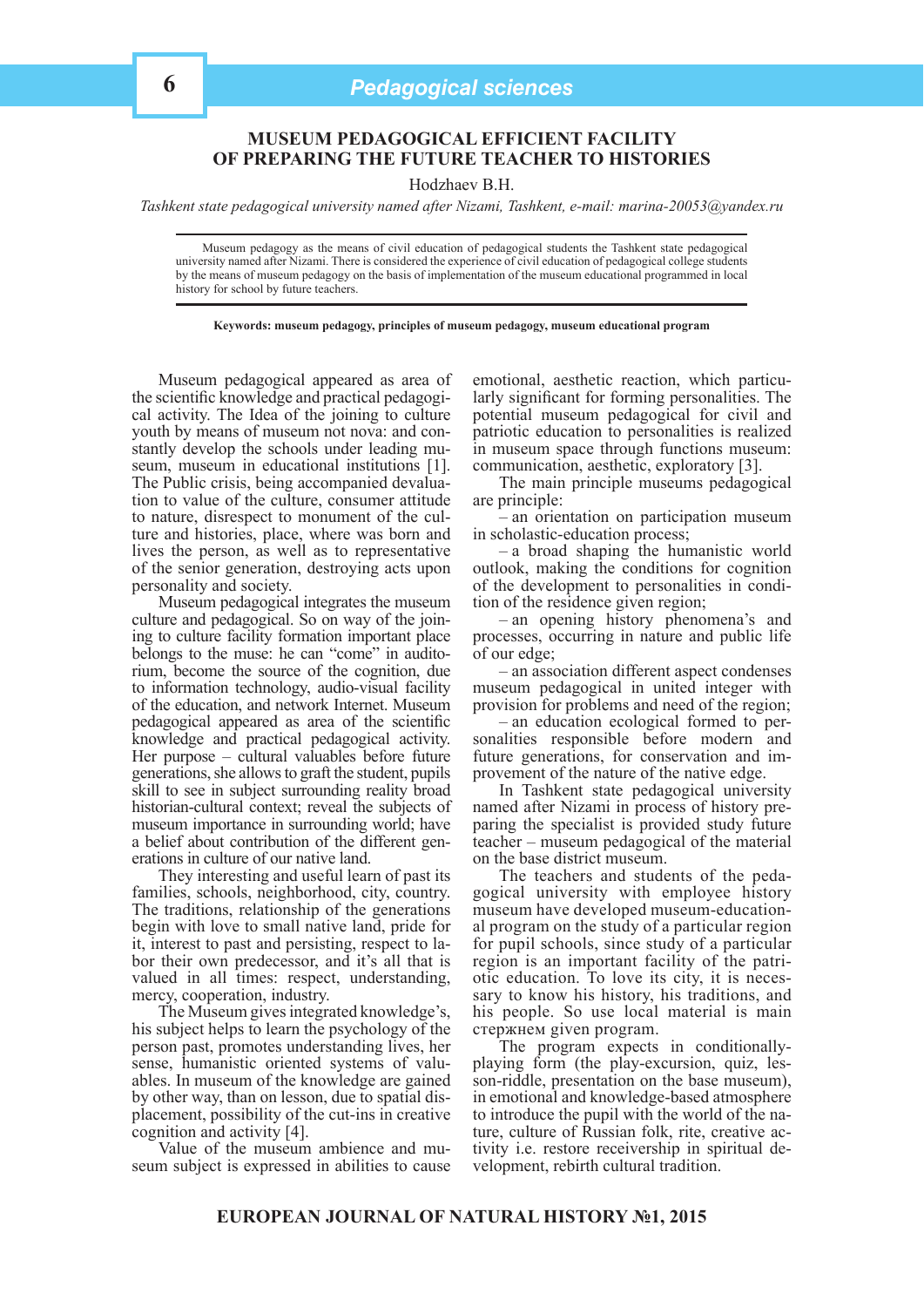The purposes of the program:

– a development of the creative abilities pupil; – an education valid relations to moral notion past;

– a deepening the relationships museum with school (the museum must become special "class cabinet of" all schools of the city)

– an education feeling to responsibility for conservation natural wealth, artistic culture of the edge, pride for its Fatherland.

Museum, – educational program includes the following sections: "Nature of our edge" (the journey on division of the nature);

– "World of the public culture" (the acquaintance with tradition, custom, holiday, creative activity fames people (painting, poetry, theatre, applied arts, theatre);

 $-$  "Our city" (the acquaintance with historian of the arising the city, architectures – monument, heraldry and etc.);

– "Nobody not forget and nothing be not forgotten" (the acquaintance with military historian of our edge).

The students of Tashkent state pedagogical university named after Nizami given functioning realize within the framework of study of the methods of the teaching of history. The total qualification on given discipline includes protection a project, undertaking test lesson and extracurricular action on the base historian-regional museum.

Museum pedagogical expects the organization and undertaking the research functioning. The students Tashkent state pedagogical university named after Nizami in close co-operations with museum conducted the краеведческие of the study on subjects: "Honorable people of the city Tashkent", "Tashkent – a history city-monument", "Glorious people of the Land Uzbek". The Projects have got the high estimations on regional scientific student conference and republican contest.

For development on the base museum to histories Tashkent state pedagogical university named after Nizami of the direction on base cooperation with district history museum was designed project "Patriotic education youth facility museum pedagogical", which task were:

1. The Development and introducing the system action on the study of a particular region.

2. Education student method museum to activity including on base of the use information-computer technology.

3. Shaping the interest beside student and schoolboy to histories and culture.

4. The Development communication and creative abilities future teacher.

5. The Participation in scientifically-practical conference, seminar on problem of the theories and practical persons functioning. On base museum within the framework of realization of the project were organized lessons: "Do-it-yourself providences of the city Tashkent", "History excursus in world ремесел", "Shrines of the city Tashkent", "Tashkent at years of the Great Domestic war", "Our countryman's – a hero of the Great Domestic war".

"Study of the study of a particular region on lesson of the histories, as base of the patriotic education". During these lesson pupil became not only listener and spectator, perceiving information, but also accessory of history searching for, cognitions.

The main and constant form of the functioning museum college is an excursion. The Guides in museum – a student's Tashkent state pedagogical university named after Nizami. All excursions are accompanied the demonstration an video rollicks, photography, electronic presentation. This promotes shaping to feedback: visitors are included in contact with guide. Resting in interest to functioning in museum, participating in museum lesson, exploratory functioning students successfully they are realized: many of them use the got knowledge's and experience in process pedagogical practical persons.

For efficient pedagogical and museum activity are used varied such forms of the functioning, as excursions, literary-music compositions, meeting with creative people, lessons. At present in college is accumulated methodical and reference-information material on program: abstracts, term papers, scenario holiday, video lesson.

Museum pedagogical vastly increases the possibility of the teacher in decision of the tasks, in accordance with history, formation. She is directed on increasing of attention training to surrounding reality, helps to find around itself museum importance, value the authentic belongings of the gonad epochs, household relics. This does their life more saturating and interesting, raises their cultural level, develops the intellect, gives him in hands new instrument for cognition of the world.

#### **References**

1. Andryuhina L.M. The Regional policy, culture, contents. – M., 2000.

2. Vanslova E.G. Museum pedagogical in XXI age // World museum. – 2005.

3. Potapov A. Maksimenko YU. Museum subject and his(its) emotional perception // World museum. – 2004.

4. Yuhnevich M.YU. Museum pedagogical – a profession // Museum. – 2004.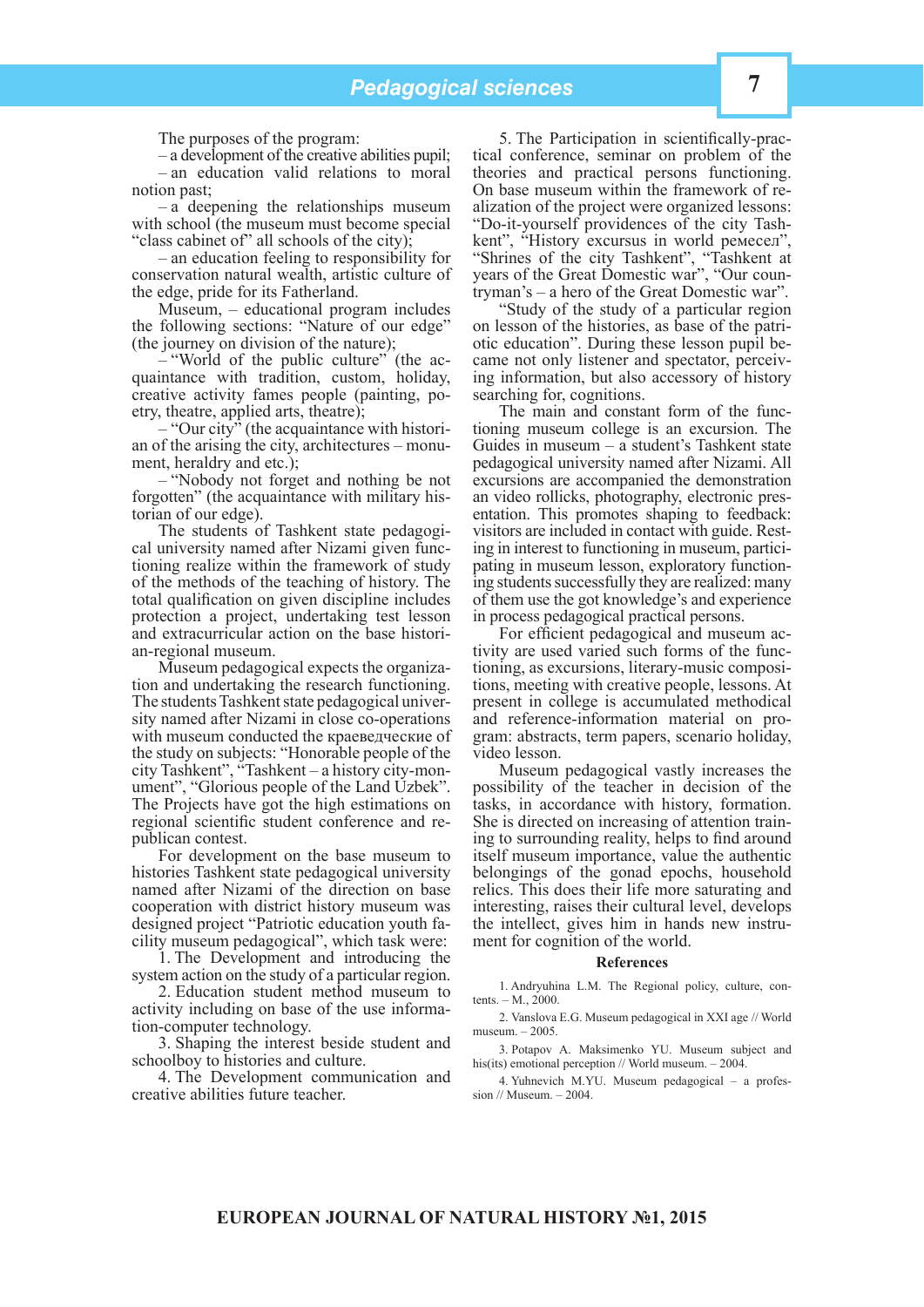# **TO THE QUESTION OF LEARNERS' PERSONAL AND COGNITIVE GROWTH THROUGH THE DEVELOPMENT OF CRITICAL THINKING SKILLS**

Kopzhassarova U.I., Astrakhambetova S.A., Kadina Z.Z.

*Academician Buketov Karaganda State University, Karaganda, e-mail: umit-55-hope@mail.ru*

The article focuses on the vital issues of modern education system: problems of personal growth and cognitive potential of students by means of improvement of their analytical, evaluative abilities based on the development of their critical thinking skills. It contains theoretical analyses of researches on the research problem, on the base of which the authors reveal learners' personal qualities, cognitive potential and also criteria, identifying their critical skills formation.

**Keywords: personal cognitive growth, critical thinking, criteria, high school students**

Critical thinking, being one of the types of human mental activity, is characterized by high level of intellectual perception, comprehension and objective treatment to the surrounding information field.

Development of learners' critical thinking skills is an integral part of the modernization of current education system on the whole and foreign language learning in particular.

In accordance with the requirements of Common European Framework of Reference for Language Learning and Teaching (CEFR) it becomes obvious the necessity of development of analytical and evaluative skills among high school students. In addition to spontaneity and fluency, students should develop skills of argumenting their personal opinion, as well as analyzing positive and negative aspects of people opinions. As emphasized in the European requirements for language proficiency, high school students should be able to produce clear, detailed reports on a variety of subjects and express their viewpoint on a required topic, demonstrate advantages and disadvantages of various opinions, build a reasoned statement [1].

The issue of individual development and formation, possessing certain qualities of thinking ability, has become a vital problem at the present time. It is caused by the evolutional development of the country as a democratic society. For the formation of free creative citizens of such a society, it is important to develop their critical thinking skills. In the foreign language classroom learners' critical thinking skills formation is developed within the use of such speech activities as reading, writing and speaking [2].

There are a variety of opinions and assessments about the concept of "critical thinking". On the one hand, it is associated with something negative, as it implies dispute, conflict; on the other hand, it combines the concepts of "critical", "analytical", "logical", "creative" thinking, etc. Although the term of "critical thinking" is known for a very long time from

the work of famous psychologists such as Piaget  $[3]$ , Vygotsky  $[4]$ , etc., in the educational process it occurred recently.

J.A. Brouse and D. Wood define critical thinking as a reasonable reflective thinking, focused on solution of what to believe in and what to do [5]. Critical thinkers try to be objective, logical, and understand other points of view. Critical thinking, in their opinion is a search for common sense and the ability to refuse of own prejudices. Students with critical thinking skills are capable to put forward new ideas and see new opportunities, which are very important in solution of problems.

D. Kluster argues that critical thinking begins with asking questions and clarifying the problems that could be solved [6]. He connects the definition of the concept of "critical thinking" with the problem solving and the ways of its solution. In our opinion, critical thinking is an ability to analyze incoming information and treat it both from positive and negative sides without any subjective intervention.

D. Halpern defines the concept of critical thinking in the research "Psychology of critical thinking" as a directed way of thinking, being logical, and action oriented, it is characterised by the use of cognitive skills and strategies that increase the probability of obtaining the desired result [7].

D. Halpern treats critical thinking as an equivalent to creative thinking. However, it is considered by some researchers that there is a difference between them and they are not identical [8, 9]. Critical thinking can be characterized as an open way thinking, it does not accept any dogmas, and it is developing by applying new information on the personal experience of life. Critical thinking is the starting point for the development of creative thinking, they are being evolved in the synthesis, interdependently.

It is natural that human mind development is specific for every individual, so we believe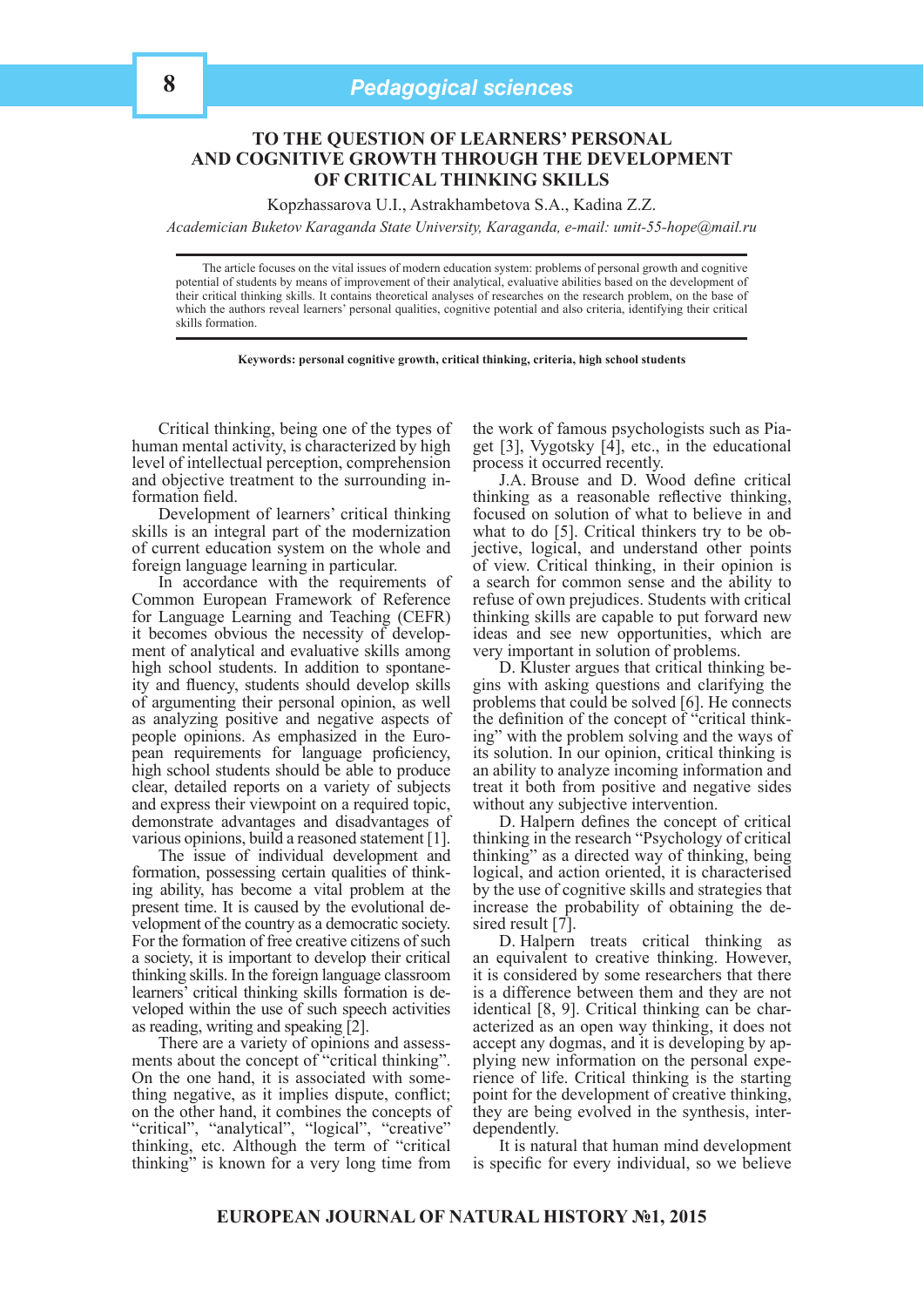that human's ability to think critically is not developed at one and the same level in every person, and for this purpose it should be improved. But the question is at what age the students are able to think critically? Piaget J. wrote that the stage when the best conditions for the development of critical thinking appears is the age of 14–16, but it does not mean that this ability is equally developed in everybody.

To develop learners' ability to think critically, it is important for them to possess a number of qualities, among which D.Halpern highlights following:

1. Ability for planning. Human thoughts often occur randomly. It is important to organize them, build a sequence of presentation. Wellordered thoughts are the sign of selfconfidence.

2. Flexibility. If the students are not ready to accept the ideas of others, they can never become generators of their own ideas and thoughts. Flexibility allows them not to make spontaneous judgment until the students do not have the wide variety of information.

3. Perseverance. Facing difficult problems, we often postpone its decision for later time. Generating persistence in suspense mind, the student will manage to achieve much better results in learning.

4. Willingness to correct one's own mistakes. Critically thinking person would not justify his wrong decisions, he will draw conclusions, taking into account his mistakes for further cognitive improvement.

5. Awareness. This is a very important quality, that requires the ability to observe oneself in the process of mental activity, monitoring the progress of reasoning.

6. Search for compromise solutions. It is important for the decisions to be perceived by other people, otherwise they will remain at the level of statements [7].

There are also other criteria, selected by researchers for identifying the students' skills of critical thinking:

1. Ability to ask essential questions on the studied material.

2. Ability to assess and put forward one's own arguments.

3. Ability if necessary to admit lack of information or understanding.

4. Desire to explore the views or postulates, contained in the source, and compare them with the facts.

5. Possess certain set of criteria for analyzing ideas.

6. Ability to carefully listen to other students and then express his own point of view.

7. Ability to search for arguments for supporting one's own ideas.

8. The skill of searching for critical information as an integral part of the process of cognition.

9. Ability to draw logical conclusions based on the information got.

Indeed, understanding the differences between the fact and personal opinion, the ability to make inferences on the basis of the information is necessary and significant skill. American researcher D.Ellis in his manual "Active thinker" focused on the fact that students, possessing the critical thinking skills are able to understand the difference between fact and opinion; ask questions, make detailed interest observations [10].

In conclusion, it should be noted that the critical thinking, being a natural way of interaction with ideas and information enables modern educational system to rise on a new level.

At the present time the problem of selecting information has become a vital problem. It is important not only to possess it, but also to evaluate critically, interpret, process and apply in real-life situations. Getting new information, students should be able to analyze it from different points of view, draw conclusions about its value and accuracy.

In language teaching and learning process, it is necessary to use approaches, technologies and techniques, which allow the students to be aware of the issues discussed in the framework of intercultural communication, search and find their own problem solutions, rather than proposed by a teacher.

Modern life sets new priorities for independent cognitive development of the students: it is the ability not only to know the facts, but use them appropriately; it is the ability to receive and model information rather than possess it; it is a creative, fruitful work and cooperation rather than consumerism. Thus, in our opinion, the development of students' critical thinking skills creates better opportunities for their personal growth, i.e. such work is primarily addressed to the child's individuality, as well as to the improvement of his skills to think critically and find his own way for problem solution.

#### **References**

1. A Common European Framework of Reference for Languages Learning, Teaching, Assessment. – Strasbourg, 1986.

2. Vlasova E.B. Critical thinking in teaching English // Foreign languages at school.  $2008. - N_2 8. - P. 24.$ 

3. Piaget J. Genetic aspects of language and thought // Psycholinguistics. – M., 1984.

4. Vygotsky L.S. Psychology of Human Development. – M.: Publishing House of meaning; Exmo, 2005.

5. Brouse J.A., Wood D. Environmental education at schools: Translation from English. NAAEE, 1994.

6. David Klooster // Critical thinking and new literacy. – M.: TSGL, 2005. – P. 5.

7. Halpern D. Psychology of critical thinking. – Peter, 2000.

8. Bolkov E.V. Development of critical thinking. – M., 2004.

9. Maklakov A.G. General Psychology – SPb: Peter,  $2001 - 592$  p.

10. Ellis D. An Active Thinker. – New York: Pantheon Books, 1999.

# **EUROPEAN JOURNAL OF NATURAL HISTORY №1, 2015**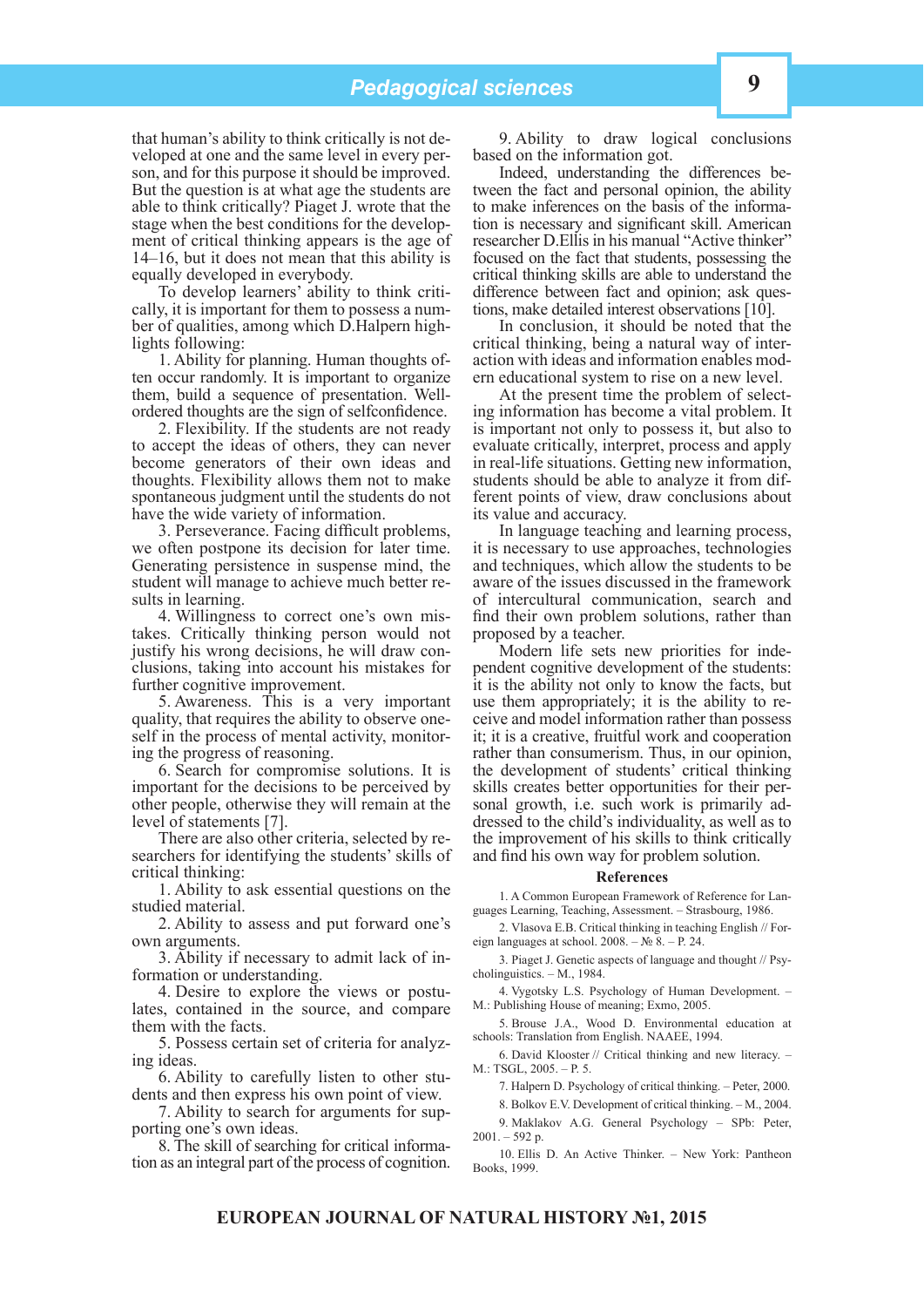# **CONCEPTUAL MODEL OF TEACHING STUDENTS A COMPUTER PROGRAMMING UNDER CREDIT-BASED TECHNOLOGY**

<sup>1</sup>Baisalbayeva K.N., <sup>1</sup>Madiarova G.A., <sup>2</sup>Skakova A.J <sup>2</sup>Skakova A.J.

*1 Almaty Academy of Economics and Statistics, Almaty, e-mail: k.bais@mail.ru, madyarova-gulnar@mail.ru; 2 Ryskulov Almaty University, Almaty, e-mail: jum\_aigul77@mail.ru*

The paper provides differences between traditional and credit-based education systems. Postclassical education assumes an individual approach to a student to provide him with a broader education and teach him to replenish and renew his knowledge as and when needed. Introduction of new information technologies into practice in the context of the credit-based education system should help to change most academic disciplines and major methodological approaches. A conceptual model of teaching students to a computer programming has been developed and a scientific substantiation of the proposed methodology has been given that provides integrity of an educational process.

The traditional programming technology developed under conditions when major consumers of computer programs were represented by scientific institutions only, while computing resources were limited and maintenance problems were virtually unknown. Program efficiency and compactness, which are narrow-minded concepts, were the main criteria to asses the quality of a computer program. In the course of time, the complexity of the programs has increased so much that their development took years of hard work by a large team.

Modern criteria to assess the quality of a program include, above all, reliability and ability to accurately plan a program development process and its maintenance.

Computer programming disciplines aim to improve attainment level of highly-skilled professionals for business areas related to data compilation, reservation, management and processing, including the use of IT equipment. Development of a conception, a coherent system of general rules and their execution, ensures an educational process at a high level [1].

Transition to the credit-based education system changes the situation in higher education environment compared to classical education. One of the main objectives of the higher education modernization process is to prepare students for lifelong education, focus them on self-education, develop a motivation to supplement their knowledge and make them ready for retraining based on the needs of the labor market. Classical education was massive,

stable, traditional and usually completed. Classical education results in the knowledge and a specific profession obtained. However, in the modern rapidly changing world the knowledge becomes obsolete very quickly. Therefore, post-classical education assumes an individual approach to a student to provide him with a broader education and teach him to replenish and renew his knowledge as and when needed. Such an education results in a number of general cultural and professional competences provided by a general education standard among high school graduates.

A special role in the credit-based education system is given to students' independent work, which requires time twice as much as lectures and seminars, which is distinctive feature of this system [2].

Thus, requirements to the quality of education have changed significantly, therefore, to meet the requirements it is necessary to use new methods and training schemes that will help to achieve the main goal – to bring up a competent professional, a creative personality, who possesses necessary professional, cognitive and communicative competences.

The need to use new methods is due to the introduction of the credit-based education technology:

• reduction in the number of class hours:

● increase in students' independent work and supervision by a lecturer;

• increase in the complexity and scope of information learned;

• quality preparation of class rooms;

• need to visualize inter-discipline relations.

The number of class hours, including core disciplines, is reduced that requires to change an educational material presentation plan and to enhance a self-learning process.

Increase in the complexity and scope of information learned requires a conceptual presentation and teaching materials [3].

For example, after completing the discipline "Algorithms, Data Structures and Programming", students should be able to develop structural diagrams of various algorithms, organize tasks depending on the requirements, organize necessary data structures, select a programming language, develop programs using the selected programming language with the use of language tools and develop programs in a proper style as well as adjust and test programs, prepare high-quality software documentation.

When preparing a conception one should be guided by a system and use the most developed conceptual principles: *goal-setting, comprehensiveness, unity, consistency, integrity, decomposition, compliance, and analysis*, which often give an opportunity to form private conceptual principles, which are specific to a given subject area.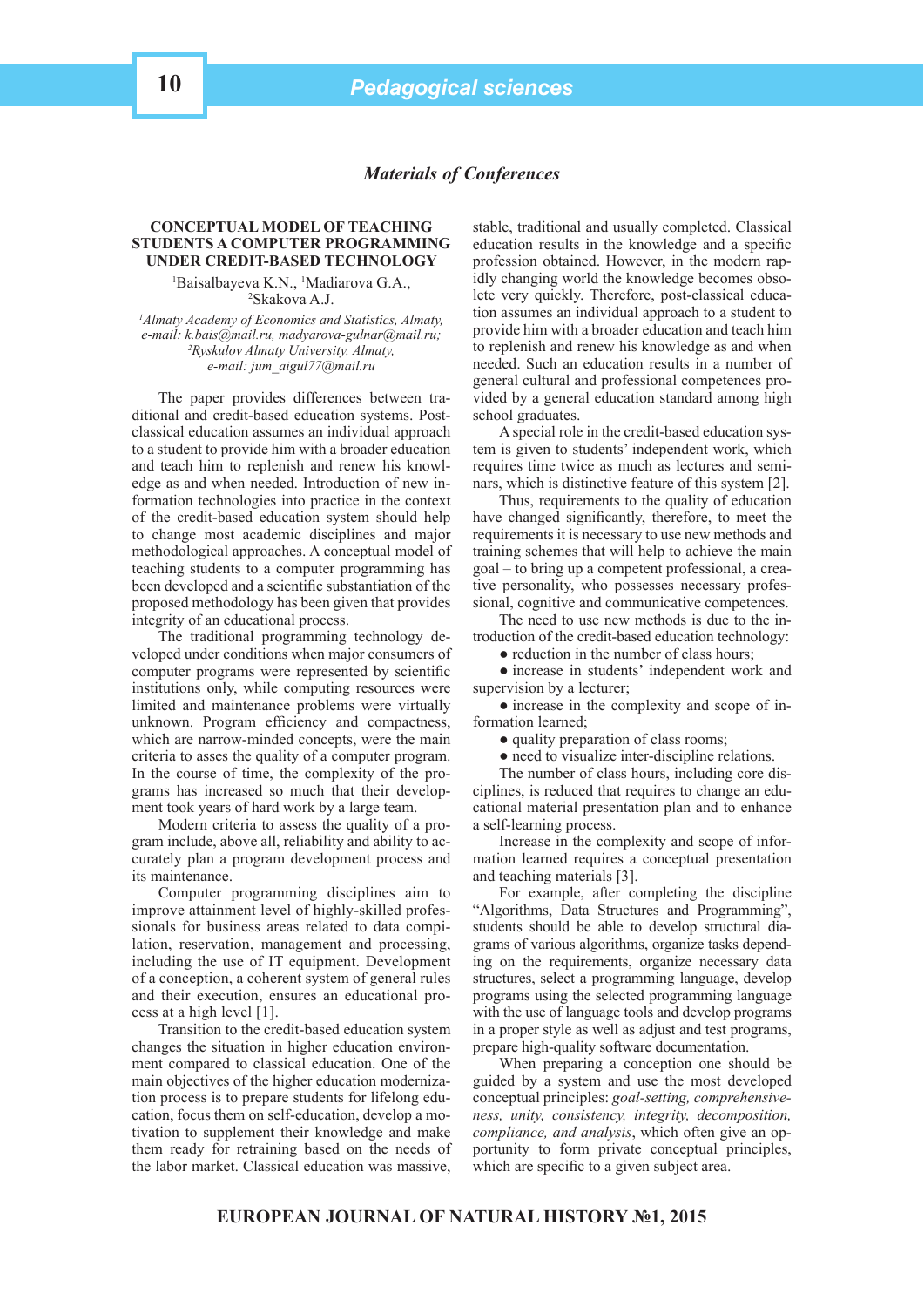

As for the goal-setting principle, we should note that the main purpose of the discipline "Algorithms, Data Structures and Programming" for students of information systems is to teach them the fundamentals of task algorithmization, classification of programming languages, data types, classification of Turbo Pascal language operators, program development using subprograms, debugging techniques and program tests, and basics of object-oriented programming. We should outline main objectives to achieve this goal. The primary requirement to a task system is to ensure comprehensiveness that is requirement to examine tasks in close connection with each other that covers the relevant subject area, and to learn the fundamentals of task algorithmization, data types, operators, subprograms, debugging techniques and program tests [4].

A conceptual basis for a variety of data processing methods is an algorithm. The ability to automate processes is provided by appropriate algorithms. Formal definitions of algorithm are associated with special mathematical structures (Post machine, Turing machine, Church's recursively computable functions) [5].

Comprehensiveness in teaching a discipline assumes use of all teaching aspects: from motivation, teaching and learning methodologies, organizational issues and forms of discipline teaching and learning and their compliance with the practical needs, to forms and methods of knowledge and skill control.

The principle of unity assumes common approaches and close relations when using various aspects of teaching and learning at semantic and structural levels. Given that for the development

of complex systems some specialists widely use a decomposition method – from general to specific – that means a common project is divided into slightly coupled parts until these parts become easy to develop, then the principle of unity is used for all parts of the decomposed project.

When implementing the project it is important to take into consideration that when developing different parts of the project one should remember about subsequent integration of these parts into a single system. This is the principle of consistency.

Finally, when considering a set of selected conceptual principals one should remember principles of integrity and compliance. The principle of integrity assumes an internally consistent system covering necessary knowledge to study. The principle of compliance assumes an externally consistent and coherent system of interaction between a discipline support system and a system of disciplines covered by the curriculum [6].

The above approaches are fit to any systems regardless of their nature, content and structure and, therefore, applicable to educational systems.

Using these conceptual principles, we can create a conceptual model of the academic discipline "Algorithms, Data Structures and Programming" for the study by students of the Information Systems Department (Figure).

Analyzing the conceptual model we should draw conclusion that use of conceptual modeling greatly facilitates the development of teaching documentation and the organization of an educational process and makes these processes more manageable.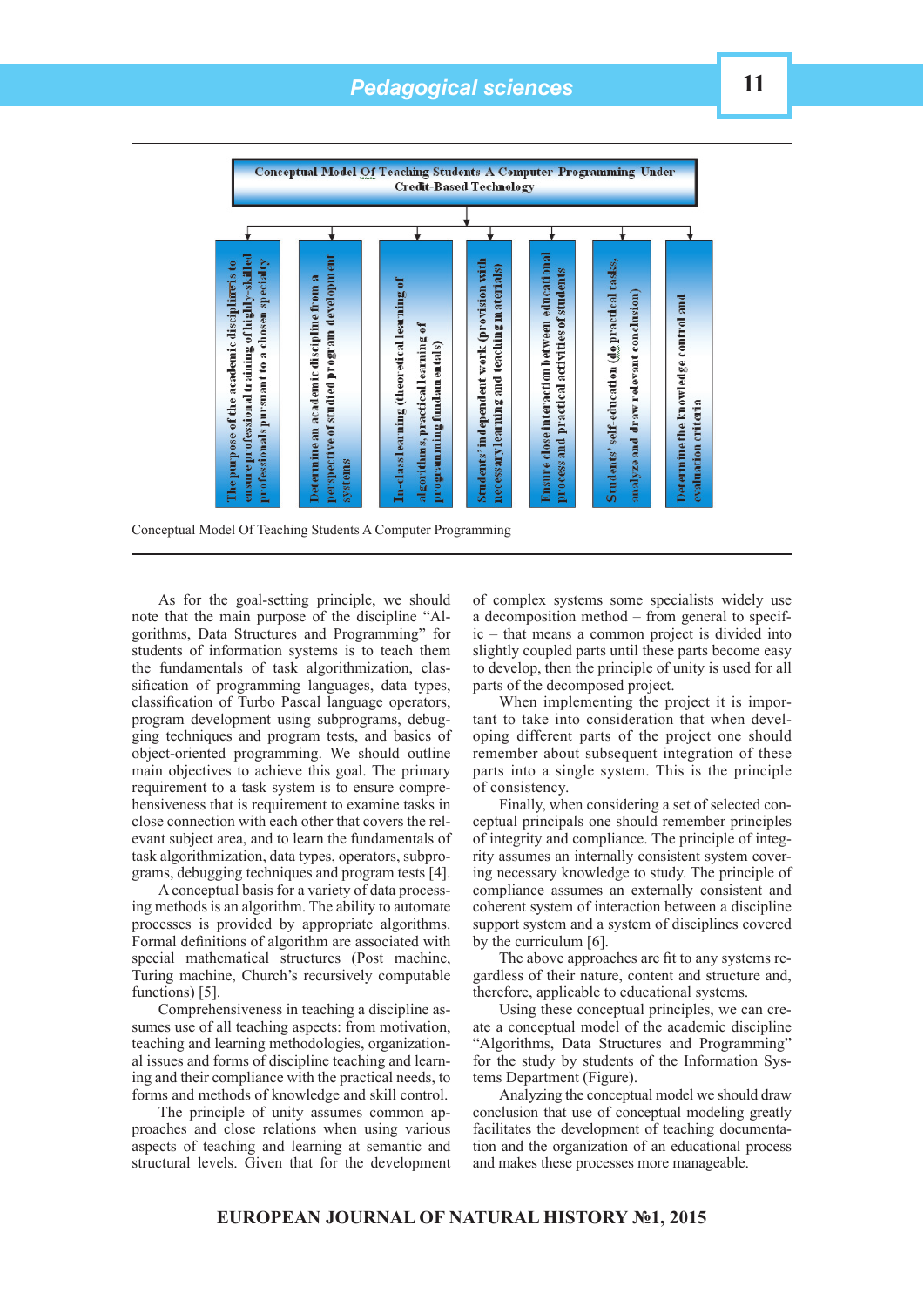#### **References**

1. C/C ++. High-Level Language Programming / T.A. Pavlovskaya. – St.Petersburg: Piter, 2013. – Р. 461.

2. Conceptual Framework of Teaching Students A Computer Graphics Under Credit-Based Technology / M.Zh. Balabekova, K.N. Baisalbayeva // Modern Problems of Science and Education: Proceedings of the International Conference, Russia (Moscow) – International Journal of Experimental Education. – 2014. – № 3 (Part 2). – P. 205.

3. Basics of Case-Method [electronic resource] – Link: http://www.casemethod.ru.

4. Typical Learning Programs For the Specialty – 050703 Information Systems // Satpaev Kazakh Technical University. – Almaty, 2006. – Р. 23–26.

5. Theoretical and Methodological Framework of Teaching A Computer Programming: monograph / Zh.K. Nurbekova. – Pavlodar, 2004. – Р. 225.

6. Information Innovations for Quality Management of Educational Process at Universities / A.G. Zezyulya. – Minsk.: BDUKM, 2011. – Vol. 2. – Р. 250–253.

The work is submitted to the International Scientific Conference "Actual problems of science and education", Cuba (Varadero), March, 20–31, 2015, came to the editorial office on 11.02.2015.

### **FROM THE EXPERIENCE OF REFLEXIVE SKILLS FORMATION OF THE TEACHERS IN LEVEL COURSE OF PROFESSIONAL DEVELOPMENT**

Baktybayeva K.S., Smailova U.M.

*Branch of JSC «National Center for professional development «Orleu», Institute for professional development in Zhambyl region, Taraz, e-mail: kuli\_66@mail.ru*

The processes of education reforms, upgrading education and consequently the change of system of teachers' professional development are the purpose and means of socio-economic and moral progress of society. Only those specialists who have the potential to create in new environment, who are characterized by unconventional style of pedagogical thinking and can competently solve professional problems, are capable to change the reality of teaching and to achieve effective results [1, p. 5].

Kazakhstan initiated a radical transformation of teachers' training. The process of reforming education is being purposefully conducted, the problem of improving the quality of teaching is being solved and interactive teaching methods are actively being introduced. In this regard, an important role is played by the training of teachers, organized on the basis of the Program developed jointly by the Centre of Pedagogical Excellence of the Autonomous educational organization "Nazarbayev Intellectual Schools" in conjunction with the Faculty of Education, University of Cambridge. This project provides organization of teacher training for teachers from secondary schools on a special training program which corresponds with the best international practices. The program is aimed at developing creative personality feature of a teacher and personal re-

sponsibility for the content and results of his work; it enables teachers to introduce interactive teaching methods in the educational process. Also one of the most important teacher's professional qualities which are being formed and developed in these level courses is reflection, which is considered the most powerful tool of teacher's self- development.

A reflecting teacher is a cogitative, analyzing and examining his experience educator. Reflection- is turning inward of the activities with the aim of their further improving, which involves awareness of the teacher of his inner world and his actions [1, p. 8].

The attitude of a teacher to his mistakes is truly a tentative step for his professional reflection. As J. Korczak wrote, a good educator differs from a bad one only in the number of errors made and harm caused to children. There are mistakes that a good educator does only once and after critical assessment does not repeats them, remembering his mistake for long. A bad educator lays the blame for his errors on the children (Korczak, 1966, p. 107) [2, p. 47].

Unfortunately, insufficient level of manifestation of reflection hampers the successful implementation of education reforms. So the problem of development of reflective skills has not only professional, but also a wide social meaning.

On the level courses the formation and development of reflective skills of teachers are being paid sufficiently large attention. This is because it is reflection that allows teachers to critically evaluate their activities, gives them the opportunity to experience problems in teaching and learning and find ways to tackle them. The second "face to face" stage stipulates writing reflective reports by the participants on their implementation of activities in the period of practical training in school. At this stage we are trying to develop their skills in understanding their activities through self-analysis, i.e. reflection on professional difficulties, mistakes, problems and increased accountability for their performance.

But unfortunately not all teachers possess reflexive skills, and the coaches often encounter this problem during the course. The problem is that the course participants do not usually find the causes for their results or problems; it is difficult for them to say and write what really happens in the course of their activities.

As a support for reflective activity the teachers are given the following guiding questions (for selfstudy or discussion with the coach):

– What are your main results, what have you understood, what have you learned?

– What tasks have been most interesting and why? – How did you carry out the tasks, in what

ways? What did you feel in the process? – What difficulties have you encountered and

how did you overcome them? – What are your comments and suggestions for the future (yourself, the coach)?

In the training sessions reflexive questions offered to the teachers, are close to the studied material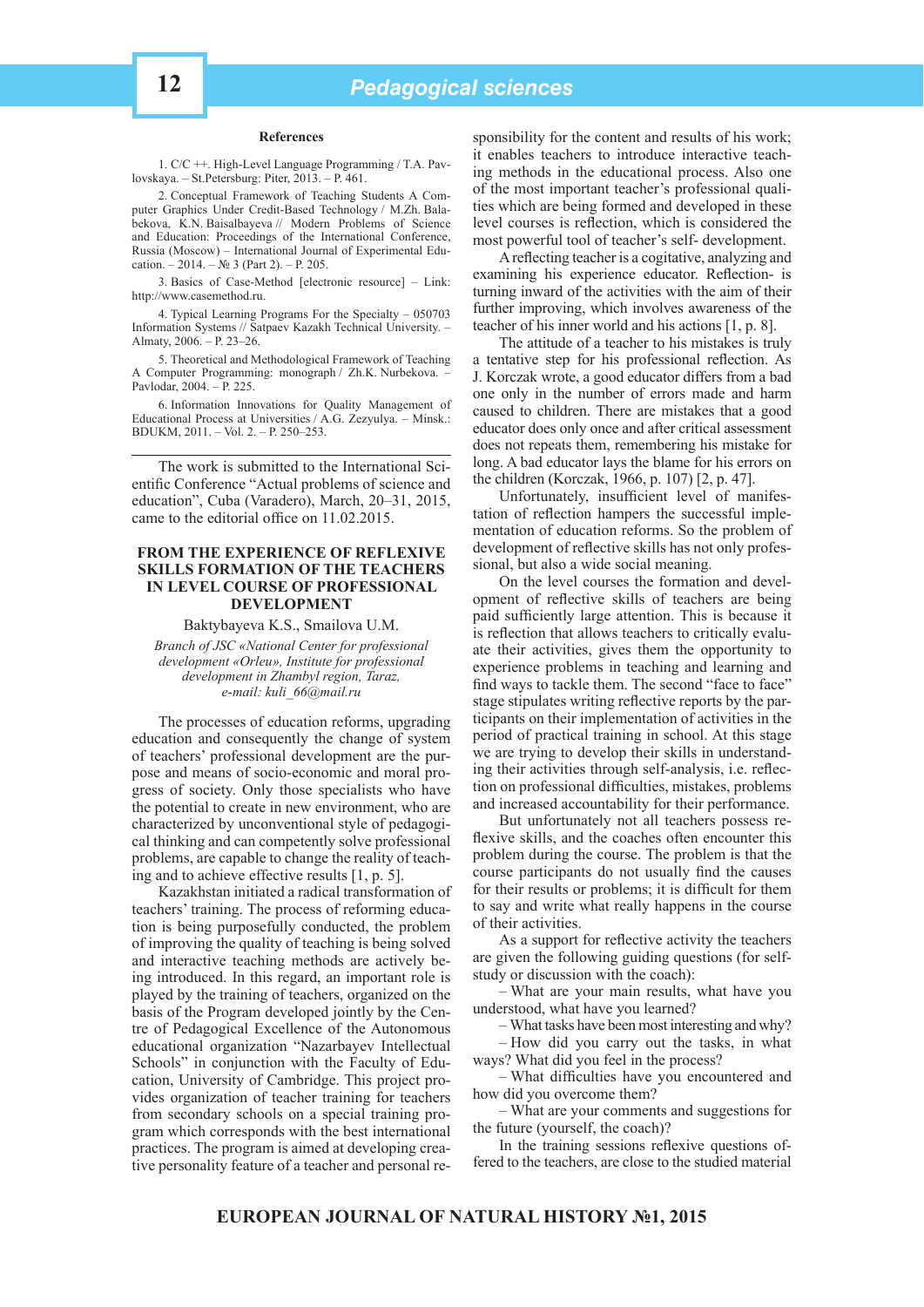# *Pedagogical sciences* **13**

and the content of the program. In the formation and development of reflective skills the involvement of the teachers in active participation through interactive teaching methods is effective. A special role is played by training sessions, discussions, brainstorming, dialogue learning that provide the establishment of trust relationships between the participants. Psychological approach to organization of reflection of the teachers is also very important. The coach's task is to create such conditions so that the participants are willing to discuss educational materials or their activities.

In order to provide feedback during training sessions, we often at the end of the lesson offer the participants to give written answers to a number of questions, because many teachers find it difficult to express their thoughts in writing about their attitude, feelings, achievements and challenges that arose during class. For example:

- Did you enjoy the activity? If yes / no, why?
- What did you do best in the class?
- What was challenging?
- What has changed?
- Give your suggestions and recommendations.

At first, during such small notes, many teachers try to briefly express their thoughts, give the same type of responses such as "yes, I liked the session", "I had no difficulties", "I do not have any suggestions and recommendations, everything is good", "I like everything very much", etc. In our opinion, these answers are affected by several factors, such as not willingness to give a detailed respond, or the participants think stereotypically, hurry home, etc. This implies that the teachers did not initially feel the need for awareness of what is happening with them; they have no idea of reflection and are not able to carry out a reflective analysis of their activities. But after some time, due to more frequent use of such techniques they develop skills of written reflection. So coaches try to bring the teachers to writing reflective reports.

During an internship at school the coaches offer the teachers to keep reflective diaries as one of the most acceptable ways of forming reflection. It should also be noted that just the records is not enough, because without reflection, which gives food for subsequent behavior and actions, it loses its meaning in this context. Upon completion of teaching and learning (after each lesson), we offer the teachers to make the following notes in their diaries:

– How was your lesson?

– Was my lesson strategy successful? If yes / no, why?

– What can be changed in the lesson structure to make it more efficient?

– What would I have changed if I conduct this lesson again?

– Have my students learned anything in the classroom? If yes, due to what? If not,why?

– Next timeI'll...etc.

Such a diary serves as a useful note for the future when planning the next lesson, allowing the teachers to benefit from the views recorded, as well as those moments that need to be paid attention to in order to improve their subsequent teaching.

At the end of the three-month course the teachers write five reflexive reports (7000 words), which helps them to identify and reinforce the results of their educational and practical activities. The trainer gives these reports summative and formative assessment which is directed at a deep analysis of their practical work. Namely, it gives answers to the following questions regarding their experience: why something happened or did not happen? how to turn my "minus" into "plus"? how to improve my practices in the future? But in the course of writing reflexive reports by the teachers the coaches often encounter the following problems:

– the teachers sometimes partially or completely copy someone else's work from the Internet or do not make references to the source of information;

– often deviate from the topic and do not keep to the point;

– most of the reports are descriptive rather than analytical in nature, i.e. more is written about how something happened, but do not answer the question of why something happened;

– they are afraid to write about what did not work for them during practice at school and can not identify the problems on which they should work in the future;

– not all teachers comply with the criteria for assessing the portfolio, for example, they neglect the set number of words: they write either too little or too much;

– the teachers do not give a list of references;

– they forget to refer to the literature sources used.

To solve these problems and overcome difficulties the coaches of the Center conduct systematic work with teachers, namely:

 $-$  in the course of training at the first "face to face" stage, after each training session a systematic oral and written feedback is conducted, which forms the skills of oral and written reflection:

– at all stages of the course the teachers are keeping a reflexive diary in which they develop their skills of written reflection;

– in the third phase of training the coaches conduct individual consultations with each teacher on writing reflective reports. During these consultations the coaches help the teachers to develop their ability to analyze and assess their values, strengths and weaknesses of their activities and to express them in writing. They also help the teachers to draw conclusions on the work done, make recommendations forcompliance of the reports with three criteria: knowledge/comprehension, application, analysis (reflection).

Being efficient and thinking, i.e. reflecting, a teacher must be able to clearly set goals, teach in an interesting way, respect and care for students,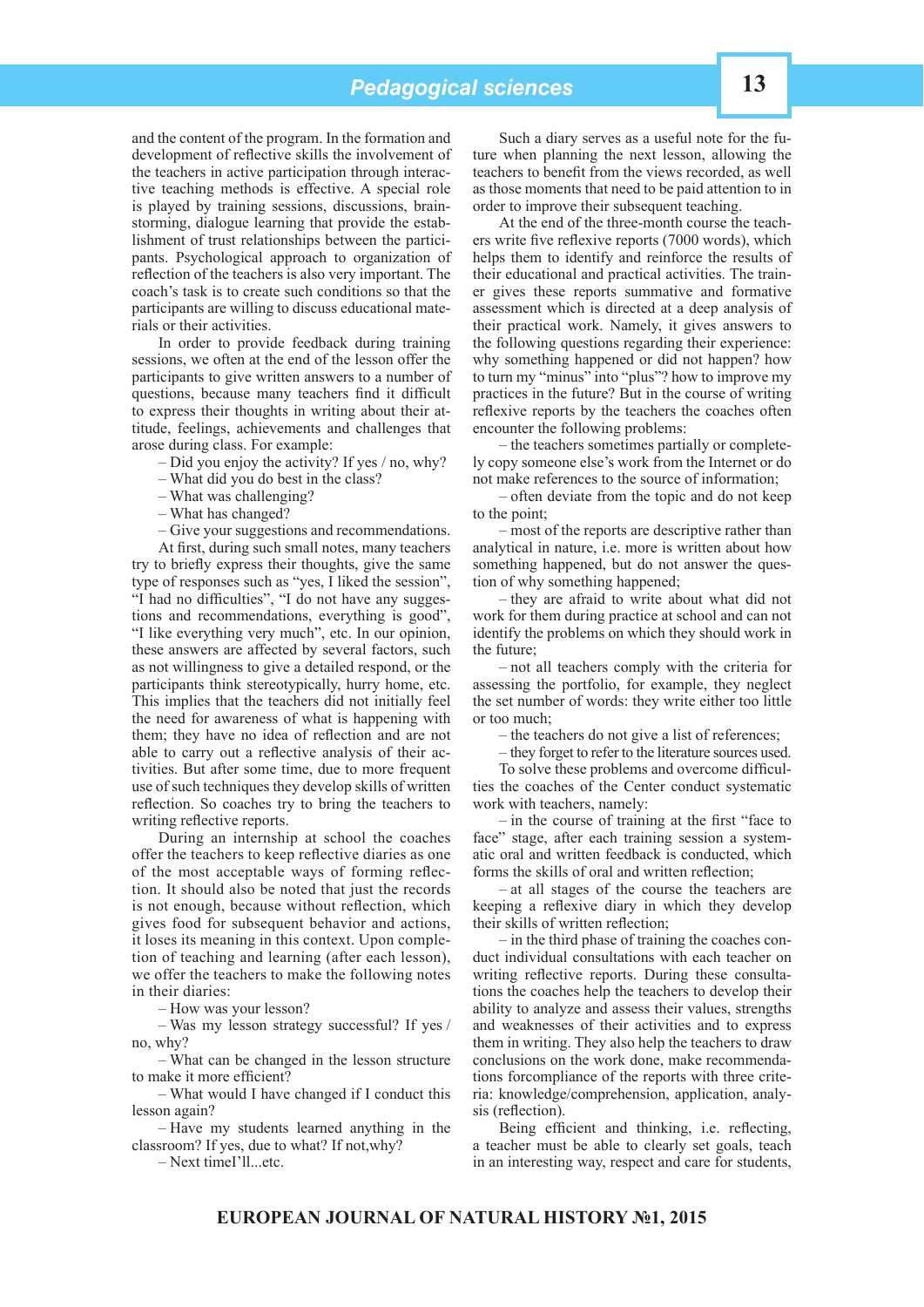adequately assess them, be independent and actively engage students in the learning process and learn from them. All these are very important for reflective teacher, and there is a hope that these level courses will help our teachers in rebuilding their own methods of learning and teaching to reflect on effective, appropriate and relevant strategies which meet individual, age and psychological needs of their pupils.

Reflexive skills that are formed and developed during these courses provide self-regulation of activity and interaction, self-improvement and selfdevelopment of the teacher's personality.

### **References**

1. Zadorozhnaja N.P., Nizovskaya I.A. From teaching experience to teacher reflection: Guidelines for the organization and conduct of educational workshops / general edition by T.A. Matohina. – B.: Maxprint, 2011.

2. Bizyaeva A.A. Psychology of a thinking teachers: pedagogical reflection. – Pskov: S.M. Kirov STTI,  $2004$ . – P. 216.

The work is submitted to the International Scientific Conference "New technologies in education", Indonesia (Bali), February, 17–25, 2015, came to the editorial office on 19.01.2015.

# **POLIETHNOCULTURAL COMPETENCE OF A PEDAGOGUE AND ITS INFULENCE UPON FORMATION OF POLIETHNICAL CULTURE OF A PUPIL**

#### Slesar M.V.

*Branch office of National center of qualification improvement «Orleu», Institute of improving qualifi cation among pedagogic workers of Kostanay region, Kostanay, e-mail marionellav@mail.ru*

Influence of poliethnocultural competence of a pedagogue upon formation of poliethnocultural culture of pupils is studied by this work as well as necessity to develop poliethnocultural competence of a teacher as a foundation of their professional position in solving the defined problem.

Humanistic orientation of human civilization development changes our ideas on objectives of education that broadcasts and unites values of general human and national cultures.

Modern situation on planet Earth that is described by continuous ethnical wars, shows us that the basic values are peace and consent. Transiting it to the growing generation is the most important problem of educational institutions.

Analysis f modern researches on this problem has led us to a conclusion that the foundation of reserving peace and consent in a multinational country, poliethnical world is poliethnical culture of the growing generation.

In regard to pedagogic phenomenons we have suggested the following definition of poliethnical culture of a pupil: it is a system-logical education that includes knowledge, skills, value orientations and personal qualities that provide for interethnical

integration of person with preservation of its ethnocultural originality for efficient life in a multinational environment [1, p. 104].

From our point of view, process of forming poliethnical culture among pupils can be efficient in terms of systematic and targeted work of a pedagogue with a condition that their professional position will influence this process constructively.

Position of a pedagogue is a system of their intellectually-willpower and emotionally-evaluating attitude towards the world [2, p. 81]. According to different definitions that are, however, similar in their message, professional position is one's attitude towards professional activity, pedagogic work as the basic meaning of life, attitude towards children, based upon humanistic principles. An important characteristic of a pedagogue's professional position, according to modern researchers, is a new pedagogic thinking, thinking from the position of pupil as an object of educational process, directed towards their development, interests, and spiritual needs, it, from our point of view, provides for a successful formation of poliethnical culture of a pupil.

In this situation poliethnical culture of a teacher obtains a special significance, as the basic component of pedagogic competence. The foundation of a pedagogue's professional competence, including its poliethnical type, is knowledge. Especially significant becomes knowledge of a personal example, life experience of great men that found reflection in their masterpieces and ideas.

The content of poliethnical competence includes realization of new concept of history that rejects philosophy of war, the foundation of which lies in internationality of history and understanding of the following important fact: "when history registers only conflicts, in future history and minds of generations it is reflected by pain for trampled dignity and freedom. If such feelings are "cherished", constantly recalled and being reminded of, they formulate, fix, and are reproduced in new conflicts, debates, rejection of "aliens", "enemies", and provoke wars again "[3, p. 209].

Knowledge of ethnology, ethnopolitics of our country – these are important components of sensual component in poliethnocultural competence of a pedagogue.

Motivation-technological and diagnostic-corrective component must, from our point of view, enrich the content, and together they form poliethnocultural competence of a pedagogue that reflects in:

– Realization of poliethnocultural features of pupils, constant conflict between ideals and reality.

– Ability to organize constructive interethnodultural understanding with pupils, form values, relations, and ways of behavior that support ethnical pluralism.

– Knowledge and consideration of psychological features of apprehension and personal behavior, defined by ethnocultural belonging of a person.

– Ability to create motivational environment that will form skills, required for an efficient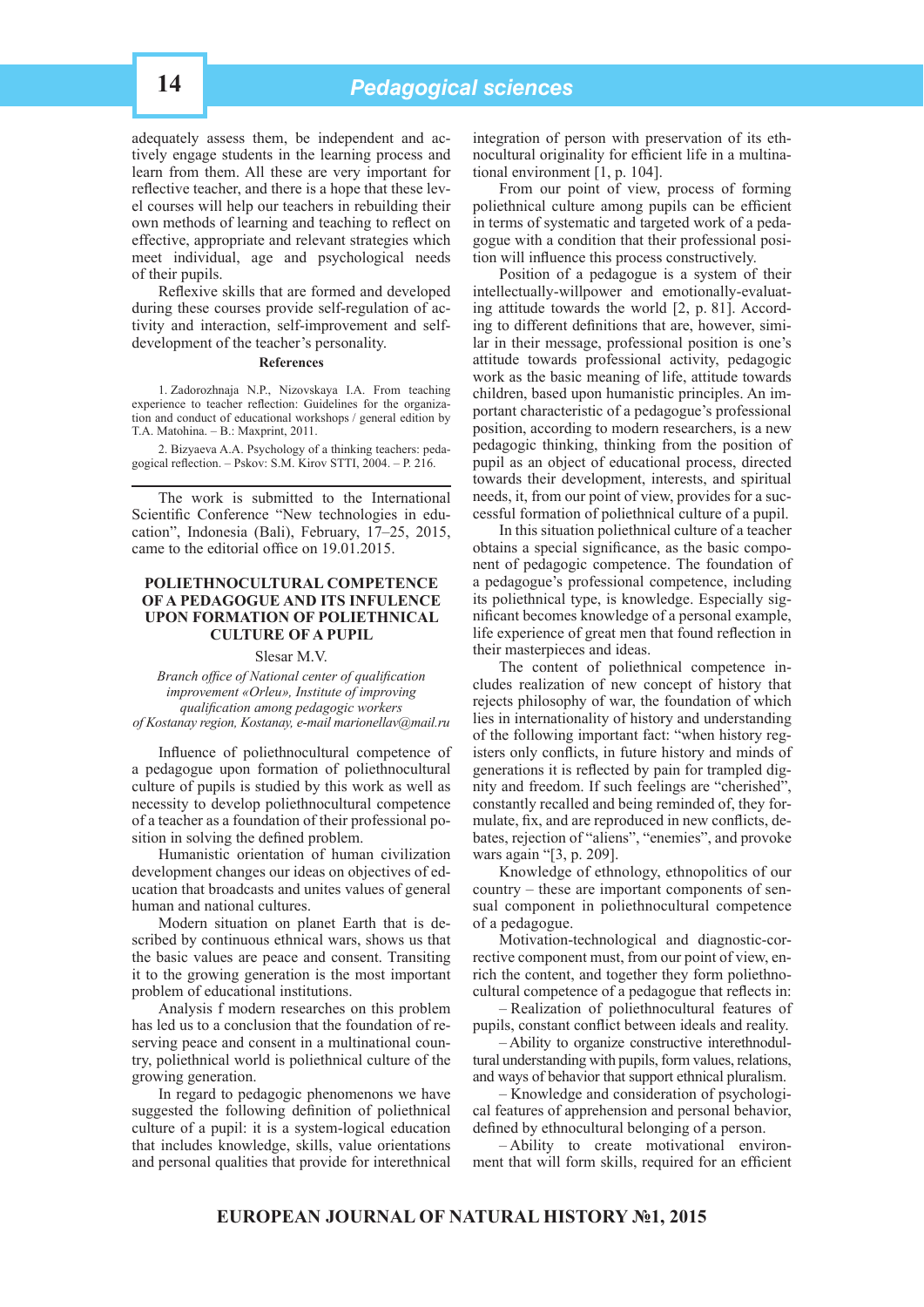participation in social life for which ethnical diversity is typical.

– Prediction, prevention, and correction of behavior among pupils and skill to solve possible ethnical conflicts.

– Ability to establish poliethnocultural direction of educational process, integrate poliethnical content into all given subjects during the whole period of education.

– Change in school culture in such degree that is necessary to reflect cultures and cognitive styles of children who belong to different ethnical groups [4, p. 257].

The basis of a pedagogue's professional position is knowledge of general didactic principles as components of poliethnocultural competence. Principles of humanism, adaptability, consciousness, psychological comfort are especially important in process of forming poliethnical culture.

### **References**

1. Slesar M.V. Spirituality is a foundation of poliethnical culture of a pupil // Social pedagogy in spiritual-moral formation of a modern person: Collection of an international scientificpractical conference. – M.: MSPTU, 2013. – 292 p.

2. Pedagogy: theories, systems, technologies / S.A. Smirnov, I.B. Kotova, E.N. Shiyanov, and others. Ed. by S.A. Smirnov, ed. 8. – M.: Publishing center "Academy", 2008. – 512 p.

3. Zhakupova T.S. Ethnopolicy: civilizational aspect of modernization. – Kostanay, 1998. – Р. 219.

4. Encyclopedic dictionary. Education and science. Republican scientific – practical center "Uchebnik" of the Ministry of education and science of Republic of Kazakhstan. – Astana,  $2008. - 447$  p.

The work is submitted to the International Scientific Conference "Content and technology management education in the context of competencebased approach", UAE, March, 3–10, 2015, came to the editorial office on  $25.02.2015$ .

# **THE PROBLEMS OF TEACHING BIOLOGY TO FOREIGN STUDENTS AT THE PREPARATORY FACULTY OF RSMU AND THEIR SOLUTIONS**

<sup>1</sup>Voloschenko O.I., <sup>1</sup>Zadorozhniy V.I., <sup>2</sup>Roginskaya A.A., <sup>1</sup>Abakumova L.V.

*1 Rostov State Medical University, Rostov-on-Don, e-mail: alara2008@mail.ru; 2 Southern Federal University, Rostov-on-Don*

Many years experience of lecturers of the General biology and Anatomy Department of the preparatory faculty shows that foreign students have some typical problems, the main of them are the language barrier, the low level of basic knowledge, and the late arrival.

The first problem could be easily solved by the lecturers who possess the intermediate language. However, the practice shows that student groups are international, so it is difficult to communicate in one intermediate language. But, most importantly, the presentation of the educational material in the

intermediate language inhibits the formation of motivation to learn Russian, which will be an obstacle to their further education at the Institute.

The second problem also influences the complete and high-quality work of the lecturer, as in groups with different levels of basic training he has to adapt the training material, focusing on the "average" student.

The third problem can be solved by the training schedule adjustment aimed on unification of the subject material that increases the intensity of the training session, and, therefore, extends the load of the student and the lecturer.

In case of insufficient language competence of international students the use of various means of nonverbal communication (pictures, charts, models) that serve as visual support for mental activity is playing an important role. The substantial assistance in the mastering of the theoretical material have the created in the framework of the educational and methodical complex training manuals and methodical works approved by the Health Ministry.

Thus, the creation of the educational-methodical complex in accordance with modern requirements to the content of education, which would take into account the specifics of working with foreign students of pre-University training, serves as an effective tool for the organization of educational work at the Preparatory faculty and allows to eliminate the contradictions in the educational levels of students from different countries.

The work is submitted to the International Scientific Conference "Problems of education quality", Indonesia (Bali), February, 17–25, 2015, came to the editorial office on 27.01.2015.

## **ABOUT THE SUCCESSION OF TEACHING BIOLOGY TO THE FOREIGN STUDENTS OF THE PREPARATORY FACULTY AND THE MAIN FACULTIES OF THE ROSTOV STATE MEDICAL UNIVERSITY**

<sup>1</sup>Zadorozhniy V.I., <sup>1</sup>Voloschenko O.I., <sup>2</sup>Roginskava A.A., <sup>1</sup>Abakumova J. V. Roginskaya A.A., 1 Abakumova L.V.

*1 Rostov State Medical University, Rostov-on-Don, e-mail: alara2008@mail.ru; 2 Southern Federal University, Rostov-on-Don*

To optimize the teaching process and ensure the succession at the General biology and anatomy Department an educational-methodical complex (EMC) was created and is constantly being improved. The materials of this complex are composed in accordance with modern requirements to education, they are taking into account the specifics of work with foreign students of pre-University training, and they serve as effective tools in the organization of educational activity at the preparatory faculty. The complex includes a thematic plan indicating the amount of hours for the study

# **EUROPEAN JOURNAL OF NATURAL HISTORY №1, 2015**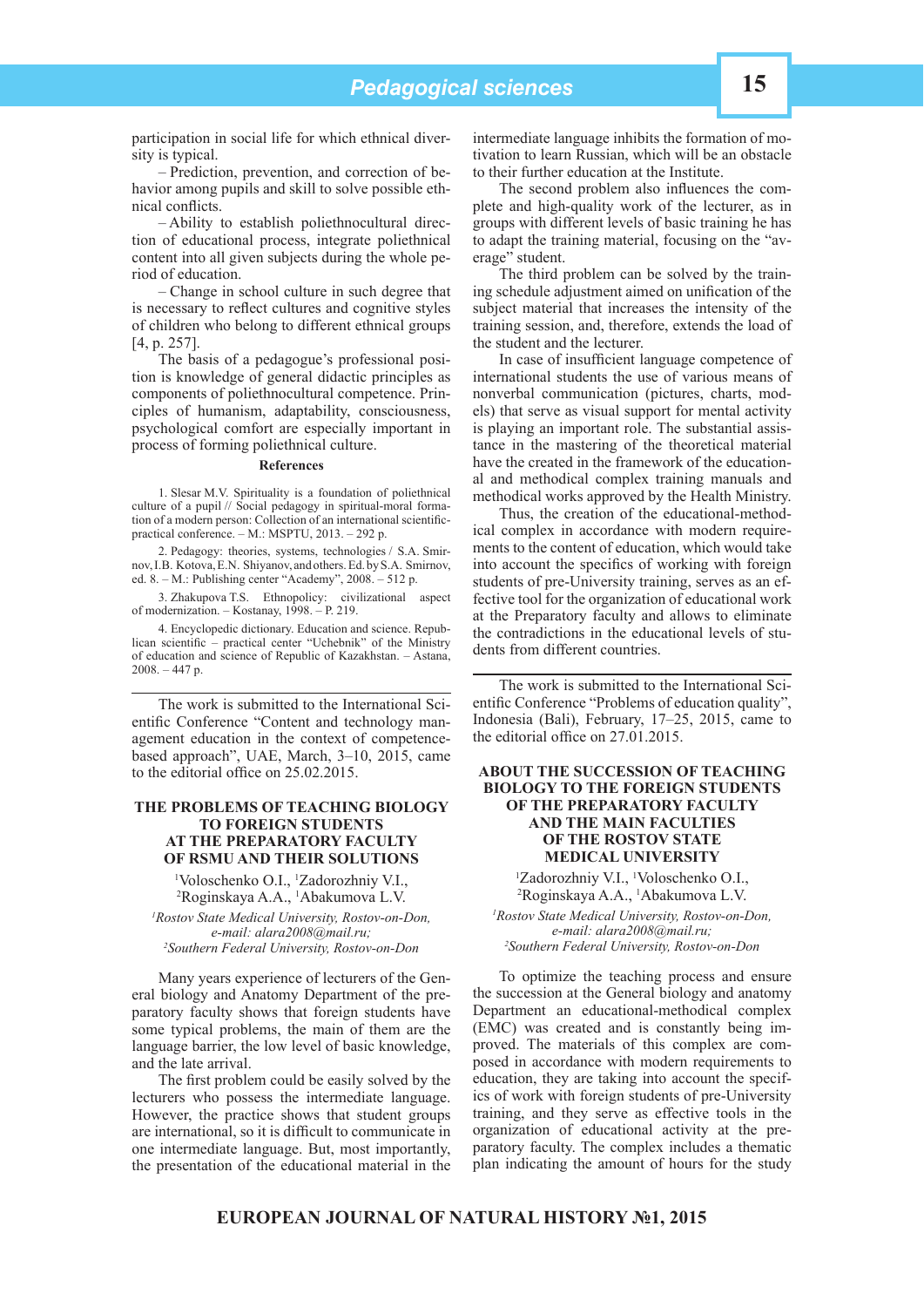and going through each topic, depending on the time of the foreign students arrival. One of the technologies used for teaching biology is modular training. This education technology is used overall in the departments of the main faculties. It is an important element of educational succession at the preparatory stage of training and further studying at the various faculties of the University. The supposed modules are shared among semesters, taking into account their complexity and the students' level of language competence. Composing the programme one should take into account the future professional orientation of the students and the requirements for students at the main faculties. The Department of General biology and anatomy is also using the rating system as the evaluation of educational activity and its results, which reflect the achievements of studying goals. It is also one of the elements of continuity in teaching, because the foreign students are getting accustomed to the rating system as a universal method of knowledge control from the time they are at the preparatory faculty. The succession of teaching is also evident in the fact that the preparatory faculty provides a knowledge base in anatomy: the students learn anatomical terminology, get acquainted with the general plan of the systems of organs structure, and with the mechanisms of their regulation. In this regard, the EMC section "Human Anatomy" is significant. Latin terminology is not obligatory for students of the preparatory faculty, but its use in the illustrative materials creates an additional motivation for mastering and further use of this terminology at the Department of Normal Anatomy at the main faculties of the of the Rostov State Medical **University** 

Thus, the EMC materials, as well as the methods of learning organization provide an additional pre-University training of foreign students and ensure the continuity of teaching at the preparatory faculty and main faculty of the University.

The work is submitted to the International Scientific Conference "Didactics and competence in professional activity of the teacher of the medical school and college", France (Paris), March, 17–24,  $2015$ , came to the editorial office on  $27.01.2015$ .

# **TEACH COMPUTER SCIENCE AND GEOMETRY COURSE WITH INTERDISCIPLINARY USING INFORMATION TECHNOLOGY**

Zhaydakbaeva L.K., Toktarova A.B., Abdimanapova G., Esenkulova Z.Z. *Auezov South Kazakhstan State University, Shymkent, e-mail: luizca@mail.ru* 

In this article, the teaching of computer science and geometry of Natural Sciences and Mathematics classes taught in professional-oriented in the direction of the information reported on the effectiveness of interdisciplinary teaching with information technology.

In "Program for Development of Education" for 2011–2020 years of the Republic of Kazakhstan: "The main goal of the education – knowledge, skills, skills not only to apply this knowledge, self-education, living in the era of effective changes, development of work skills and have the ability to select a personalized education programs for students. Creative Services and will be given a special place in the development of the individual. The desire to learn the creative use of the knowledge gained, the world, society and expand the standard concepts of the person, will be provided to the in-depth development" [1].

In General standard of education of the Republic of Kazakhstan 6.3.2 "Mathematics and Computer Science" chapter of education shows: referred to the secondary level of education depends on the geometry of the course:

– practical problem solving specific forms of lengths, areas and volumes, it is necessary to take into account the case with the use of the calculation of the reference materials;

– geometry reports Math and algebraic geometry, based on the properties of figures hardware, as well as coordinate with the use of methods to produce;

– formulas and figures to be able to study the properties on the basis of practical situations;

- For Computer Science at the rate of:
- to learn new software;
- to know graphic programs;
- to know fundamentals of vector images;
- the concept of multimedia technology [2].

General standard of education and science and on the basis of the annual plan for the discipline of geometry, natural sciences and mathematics classes taught in professional-oriented in the direction of interdisciplinary teaching effectiveness is infinite So far, the process of learning the existing "traditional learning" methods illustrations students through the use of information technology will be able to see not only increase the interest and abilities. For example, information technology still does not penetrate into the education system, school geometry course imagine geometric shapes, wood, glass work carried out by the figures. Even beads chips figures points and threads to build Streams Stereometry figures plains and through the cross sections have to imagine it оr seeds and matches the usual geometry figures compiled by using plain paper.

Today, taking into account the efficiency of interdisciplinary communication, to show the geometry in the course of computer science classes.

For the professional classes, as shown in the annual plan for the discipline of geometry, during the training course, first of all, there will be a lot of commenting on the left, that is the definition of parallelepiped, pyramid correct entries and multilateral issues of computer science course on 3D MAX multimedia and implementation of Auto Cad programs.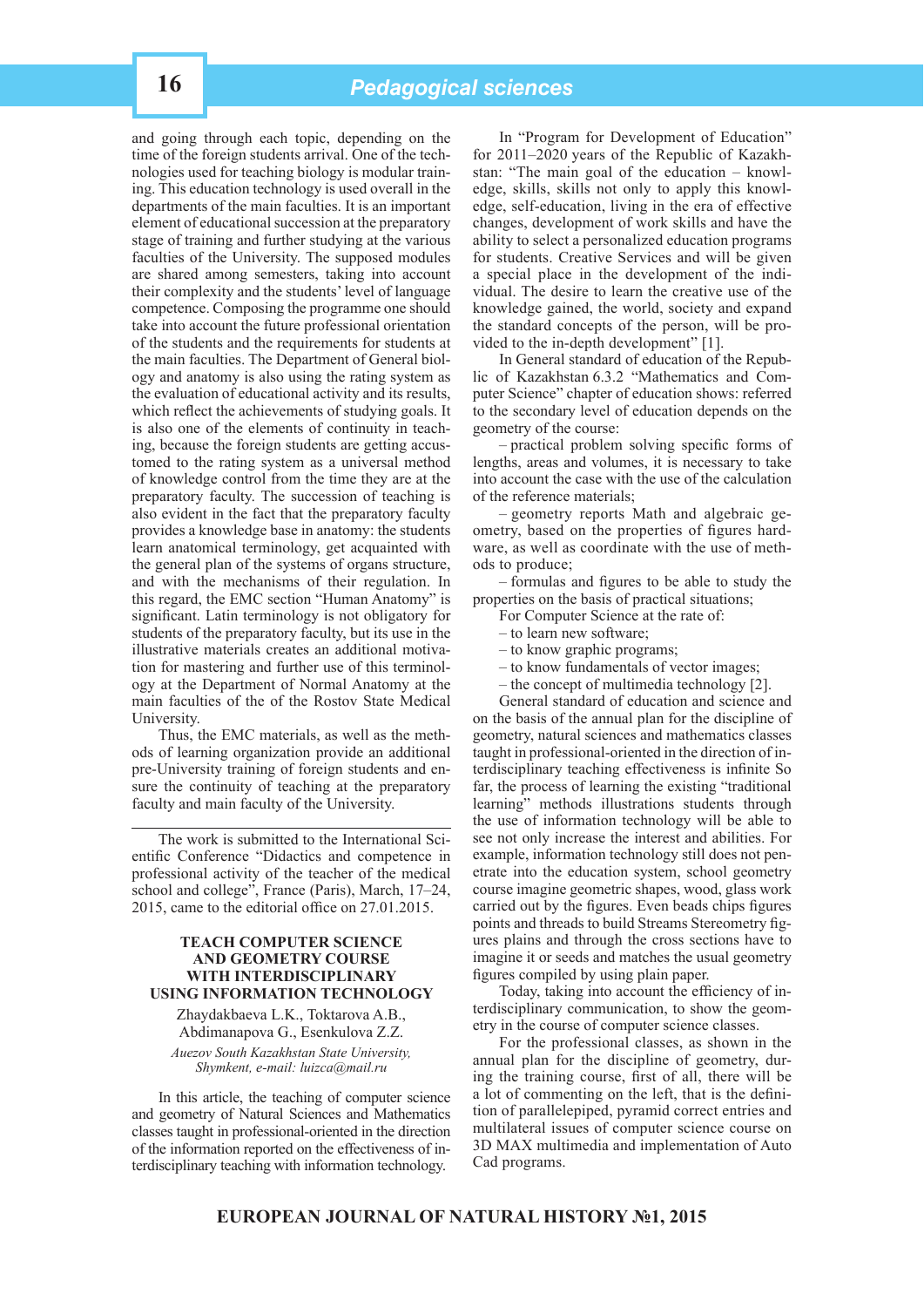*Pedagogical sciences* **17**

For example, demand in modern society who strained to go to high school students in a variety of engineering drawings, as well as to take part in during the lesson shapes drawn graphic with open interest, through the use of ICT can be no problems in the implementation of the coverage.

In "Teaching in the dictionary" defined by the interdisciplinary approach to understanding the mutual consent of the educational program. To determine the relationship between the various academic disciplines and education and training is one of the requirements of the contract. Interdisciplinary training in communication and education, with the deep horizons of the students in the education system, and help to increase the effectiveness of teaching is recognized as evidence in research and teaching. Students should be able to understand the various disciplines of the theories in their minds of the general cognitive actions of the terms of the creative impulse of the property and all of the systematization of knowledge.

Only calculate the geometric shapes of the line, but it also illustrates what students in any of the following people, beautiful and absorbing it is important to make it clear conscience.

Interdisciplinary connections are convinced that it's impossible to maintain the integrity of the use of ideological opinion. Interdisciplinary found that it is difficult to implement, because it is not only his knowledge of the teacher, the depth of the culture as a whole, focusing subjects required to be notified to install the interdisciplinary connections. Vocational training – general education and training of the next generation of high-personalization of the school, pupils socialization, as well as the high school level and in secondary and higher vocational education system to prepare for the implementation of continuity.

As for the so-called goal-oriented implementation of the training and he was in secondary school, high school students, taking into account the specific needs of the labor market is to create a special system of socialization [3].

Oriented structure of the teaching learning process, by changing the content and organization of the development of the ability to more fully take into account the interest of their students, their professional interests and high school students to continue their studies in accordance with the orientation with regard to education is a tool that allows you to create conditions for differentiation and personalization.

With this in mind, natural sciences and mathematical disciplines of computer science and geometry school students with interdisciplinary training of future interest to the profession, increase the ability and inclination.

Professional disciplines of computer science and geometry classes interdisciplinary teaching students logical thinking is the key to the development and expansion of horizons. The unique requirements set by children in a comprehensive way to develop a reasonable and healthy.

### **References**

1. Employ of president of Kazakhstan Republic for people. – 2014.

2. State Compulsory Education Standards of Kazakhstan Republic.  $-2014$ , point  $6.3.2$ .

3. Kazakbayeva D. Journal of Informatics, Physics, Mathematics. –1997. – Vol. 5, № 2.

4. Baigelova U. Dissertation. – 2014. – P. 56–58.

The work is submitted to the International Scientific Conference "Priority directions of development of science and technology", Italy (Rome), April,  $10-17$ ,  $2015$ , came to the editorial office оn 12.03.2015.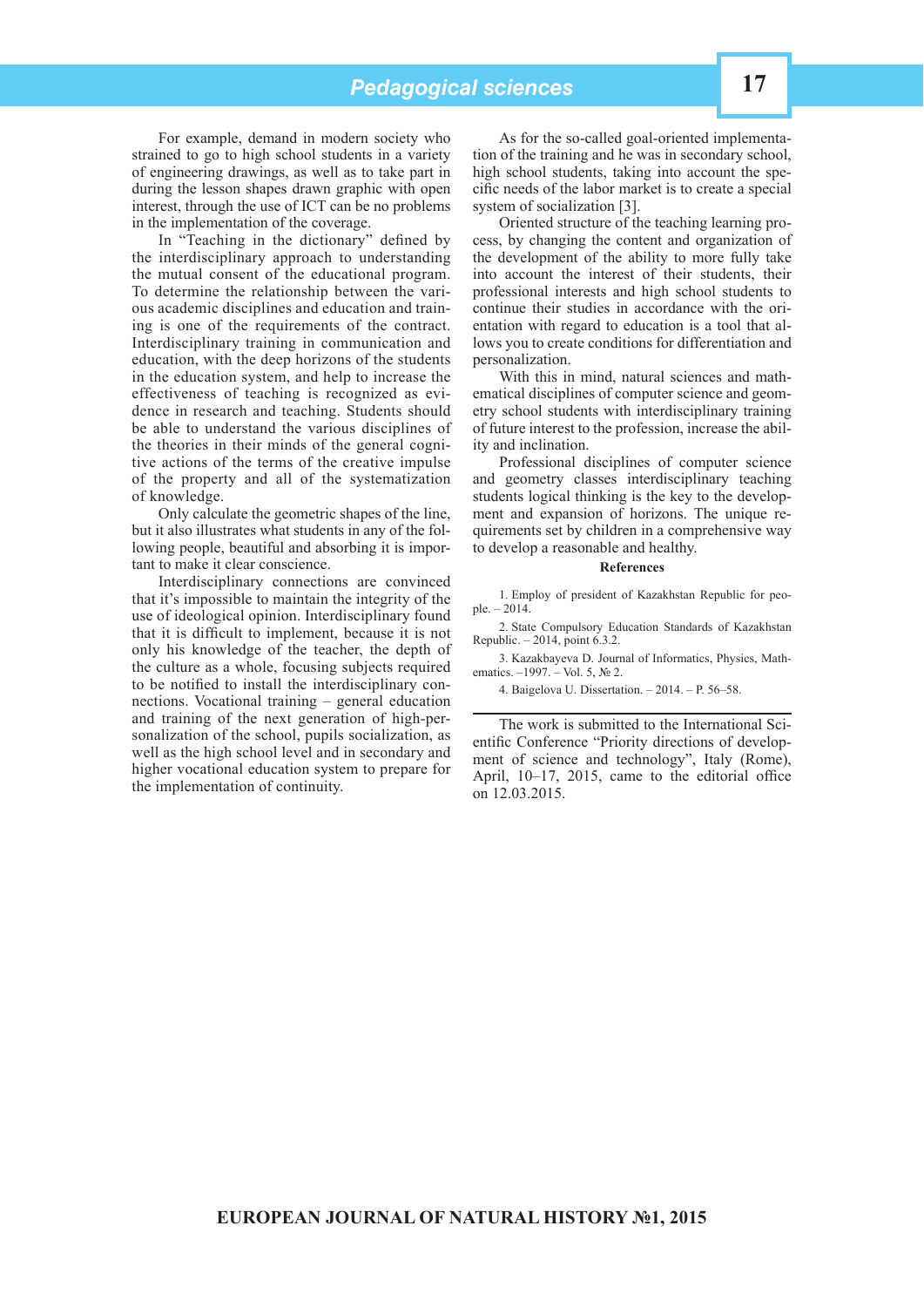# **EVERYDAY CONSCIOUSNESS IN GLOBAL CIVILIZATION**

Chelyshev P.V.

*National University of Science and Technology «MISiS», Moscow, e-mail: simeon5@rambler.ru* 

The article examines the ordinary consciousness as an everyday, not specialized, prescription, empirical consciousness associated directly with the practice. This is a set of everyday concepts, reasoning and recipes, obtained in the course of labor activity. In the era of globalization ordinary consciousness is maximally unified and simplified. This process prevents the development of man as a personality. Only traditional religions, such as Christianity, leading man to God, to much as possible humanize and spiritualize everyday consciousness. However, there is a serious danger in the form of religious extremism and fanaticism, creating a new threat to humanity.

Keywords: "Everyday consciousness", "Common consciousness", "Common sense", "Science", "Art", "Religion",<br>"Pragmatism", "Transformation", "Absolute», Gold", "The Practice", "Spirituality", "Material", "Global civilization"

Everyday consciousness became a topical subject in the twentieth century philosophy. This was due to the loss of superiority of spiritual values by modern man and «propriety restriction of the individual» (Marx), as well as the crisis of philosophy itself, which was unable to meet the ideological needs of man because of the rule of positivism in all spheres of intellectual activity. So society had to look for new bases of life, which it saw in everyday consciousness.

In its origin and functioning everyday consciousness is associated with daily practice, «interwoven with the material activity and the material intercourse of men, into the language of real life» [4, p. 24], for «the natural man ... in all their affairs and concerns focused on the world» [2, p. 121]. He wants the only thing – at any price to win his «place in the sun» and live with a maximum intensity of the vital tension, breadth and selfish pleasure of self-affirmation. «It is human nature to strive to increase. This may be an increase in the number of rubles, paintings, horses, ranks, muscles, knowledge, but the only increase is necessary: the increase of kindness» [5, p. 259].

Everyday consciousness almost exactly reproducing the logic of practice, improves and develops on the basis of the historical development of labor and social relations. This is a natural, not-uniform and contradictory education, a set of feelings, attitudes, opinions, ideas and people's knowledge about the economic, political and legal conditions of their lives, as well as in relation to morality, art, philosophy and religion. From the experience of domestic relations and everyday life people take knowledge which is the foundation of their life. Therefore, everyday consciousness, helping people earn their daily bread, always enabled him to survive in specific historical circumstances.

During the crisis everyday consciousness is usually saved by its pragmatism, its direct connection with life, which always revived it as a magical phoenix. Today, however, the vital factor, paradoxically, only worsened the situation of the spiritual crisis of everyday consciousness. The fact that within Western European and American civilization people have long noticed a pragmatic attitude of ordinary consciousness and started to use it in every way. Already in the XVI century Protestants put salvation in direct dependence on the commercial success and the thickness of the purse of a person. At the beginning of the XX century in Europe there appeared a philosophy of pragmatism, which theoretically condensed fundamental principles of the common sense of everyday consciousness. This conscious orientation to society pragmatism of everyday consciousness has increased dominance of material relations over human relationships, has led to the neglect spiritual values by contemporary human. Social production of «useful» person actually closed the opportunity of education of man as personality. Highlighting the pragmatic principle in human life leads to a distortion of his mind and psyche. This is manifested in the development of a consumer attitude to life, which has no boundaries in modern civilization. In this world everything is bought and sold. Even religious life distorted by everyday consciousness. If religious everyday consciousness turns to God, then it tries to make Him serve its practical purposes. People seem to forget the main purpose of religion – communion with God and begin to engage in religious commerce making it the meaning of their pseudo-life. Jesus criticizes the principle of pragmatism of man sticking in endless affairs and worldly vanity, and reminds that people do not live by bread alone, but by every word of God.

To such narrowing in state of the mind modern man is lad not only pragmatism, but by algorithmic common knowledge, answering the question «how» you need to act in a given situation. Fixing the image of already committed action with a particular subject in a particular situation, it usually exists in the form of a prescription, the algorithm of activity. Indeed, in everyday life, it is important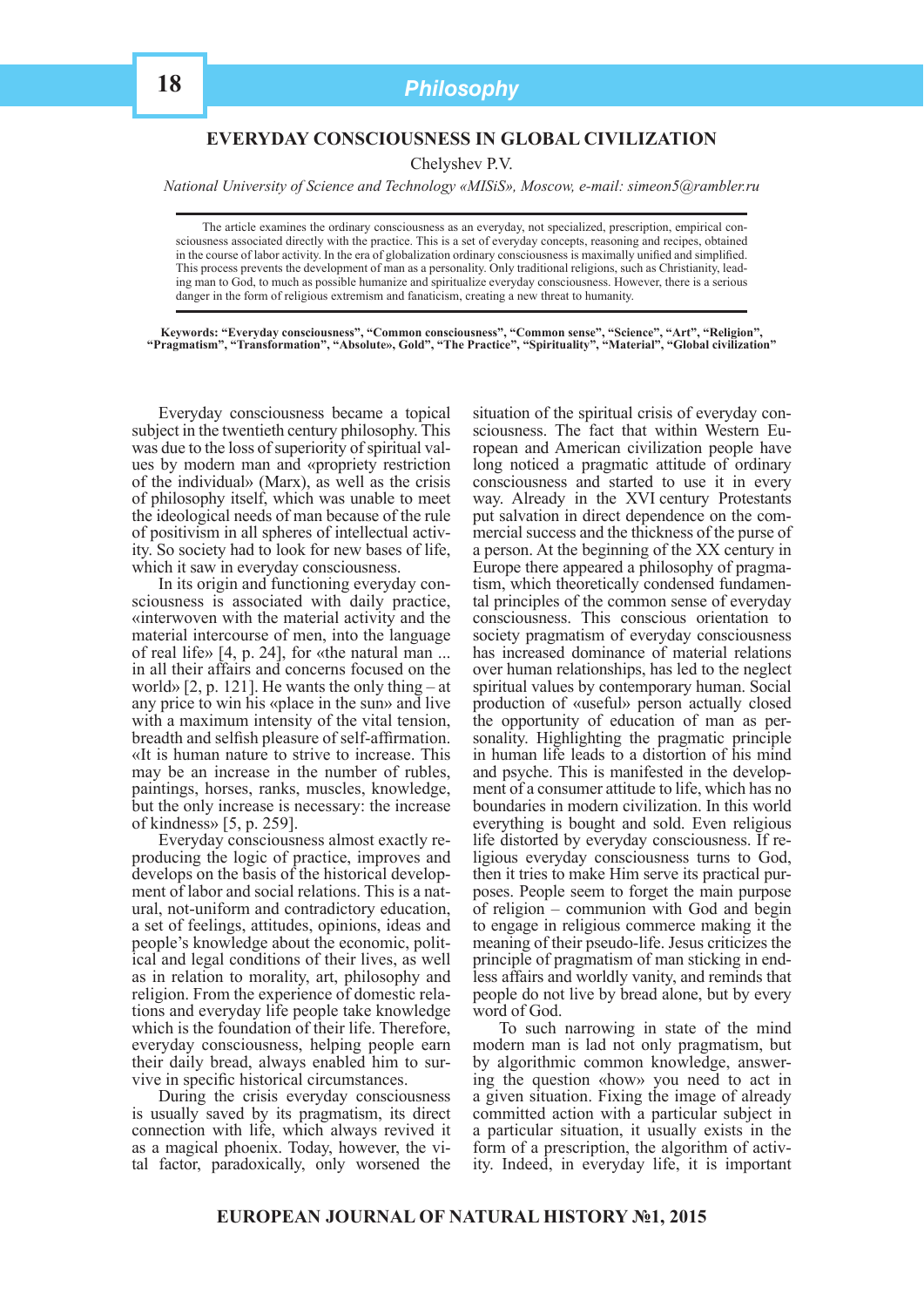to know the subject not in the abstract, not in its comprehensiveness, and as a subject of practical operating in order to quickly and efficiently obtain the desired result. If a person knows a set of specific technologies and ways to use them, he does not need to speculate about the nature and meaning of a process, or an event. Worldview question «why» is removed by the question «how» and gradually some part of the soul responsible for the feeling of «ideological hunger» disappears. As a result, the world looks like as a set of useful things, effective techniques and technologies for their use to a person of ordinary consciousness. Today, even the most intimate aspects of human life are subjected to commercial exploitation. There are technologies not only in industry but also in the field of marriage, sex and even love. Fewer people think by philosophical categories. Nobody cares about «the curse of eternal questions» that worried heroes of F. Dostoevsky. But rapidly as infection mass confusion spread about the importance of only sensual pleasure, especially of a sexual nature. There is substitution of values: a man is looking for the meaning of life not in spiritual, but in the material sphere of life. Thus, a contemporary ordinary person is «killed» by a pragmatic and technological relationship to the world. It permeates all his actions, thoughts and feelings, as a natural consequence of the practical relations of the world market economy. There is a narrowing of horizons of perceiving the world. Iinstead of searching for the meaning of life man is busy only looking for money.

Modern man has become less interested in history, philosophy, and traditional forms of religion as a result of domination in his mind the material side of life over the spiritual. If he turns to the spiritual realm, then quickly converts all these spiritual values to rubles, dollars and pounds sterling, trying to understand how it is possible to earn more and more. The outcome of these processes in the field of culture is the emergence of a «one-dimensional» man of H. Marcuse, testifying about the disaster of human nature. Nomination of the pragmatic side of ordinary consciousness today leads to the degeneration of ordinary consciousness, which for centuries exercised integrative function of development of the world, although on the basis of practical interest. Now remained only practical interest. But the system, which aim is only material wealth, power and success is immoral, anti-personal and therefore anti-cultural. The more a person binds himself with wealth and the world of things, the less time, effort and opportunities for self-development remain for a person – the main task of culture. You can not serve God and mammon. That's why, in the XX century the eternal question «to have or to be»

reviewed in detailed in E. Fromm book of the same name rises before man with a new force. But at the end of XX century crisis of ordinary consciousness only strengthened. This is due to the emergence of two trends in the development of world civilization, destroying the traditional attitudes of ordinary consciousness.

The first trend is directly related to the process of globalization, which has both positive and negative sides. On the one hand, globalization brings a number of advantages, linking the world together. It facilitates economic and political cooperation, facilitate trade, capital flow, improves mutual understanding of peoples. But it also imposes a single standard of living (today mainly American), which simplifies their cultural and national identity a variety of states and peoples.

And suffers not only national, but also a common human life, which is the dialectical unity of the manifold. The world should be united, but at the same time and multipolar. Imbalance between the whole and the parts, lack of freedom leads to the development of spiritual crisis. No wonder the Bible connects the end of the world with the unification of the world, the lack of economic, political, social and cultural development of freedom. General regulation of life inevitably leads to the Apocalypse. «Eastern miracle», of the second half of the XX century (South Korea, China, Japan) in the field of economics is based on a flexible synthesis of traditional and modern national laws of human existence.

The second trend of development in some ways the opposite of the first one. It emerged in the 1970-s of the twentieth century in connection with the revision of the current bases of Western civilization, actively implemented in their «flesh» and «blood» the ideas of globalism. This trend has been called postmodernism. It struggles with the unification of general culture and with the principle of the hierarchical structure of the world. It tries to move away from pure economic feasibility and mass social action. However, postmodernism has increased erosion of traditional social reality and a sense of unity of life. This is indicated by the authors of the ideology of postmodernism. The place of traditional substantial subject of life and activity was taken impersonal «flows of desire», «eroticism», «ripple of libido» (Deleuze, Foucault, Lyotard J. etc.). These two extreme opposing trends in the development of modern civilization lead to the main result – the loss of the man himself, losing cultural identity. The intensive search of the exit from cultural impasses begin. This attempt at the level of everyday mass consciousness, unfortunately, often turn into just another illusion of «salvation» in the form of «shopping therapy» traditional alcohol and drugs to escape from reality.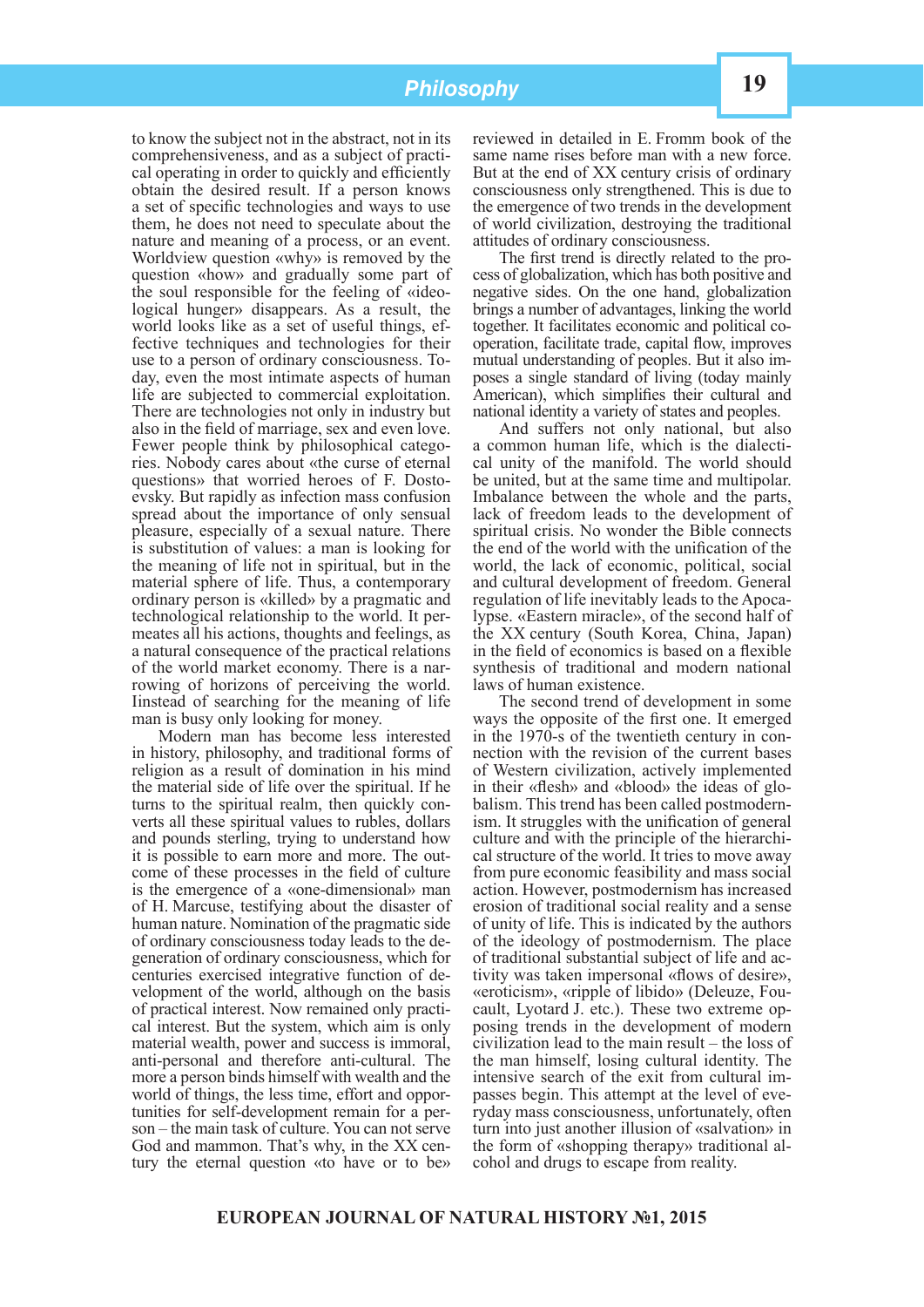Recently, there have been more radical ways of dealing with the unification of life  $$ religious fanaticism and radical nationalism, turning into fascism. «The Islamic State of Iraq and the Levant» can serve as an example of the first movement, the ultimate goal of which is creating the world wide Islamic state. It is important that the its activities are supported by the representatives from dozens of countries, including the US, France and Russia. The second movement is clearly represented in the Ukraine, where the ideas of cultural identity turn into ideology of national exclusiveness, superiority over other nations, which are regarded as «subhuman». But is there any real alternative to ordinary consciousness? Yes and no. On the one hand, everyday consciousness is the eternal foundation of life, which can not be destroyed. It is the first natural form of conscious man's attitude to the world and himself, a form of consciousness that many thousands of years successfully coped with the challenges of everyday life. On the other hand, everyday consciousness is in itself a force that is constantly undermining it from within, creating specialized forms of social consciousness. In other words, everyday consciousness is the root and trunk of life, on which can grow such flowers of culture as morality, art, science, philosophy, religion. They constantly arise in our daily lives, changing it radically, so as how yeast transforms the dough. After all, the world can be viewed from different points of view, not just pragmatic. You can see everything in the light of morality, that is, in the light of the struggle between good and evil, or to view the world through the prism of aesthetic categories of beauty and ugliness, or to interpret it from a scientific point of view. Or, on the contrary, to believe in the supernatural beginning of life within religion and consider that the world is governed by God.

All these forms of consciousness and spiritual activity have emancipated from the practice and have become relatively «independent» and «autonomous» formations in which people selflessly pursue higher spiritual ideals, without taking into account its usual selfish prudence, their utilitarian considerations concerning benefit or harm. Therefore, it seems that in ordinary consciousness the tendency to self-destruct is laid. After all, if from ordinary consciousness grows something new and also more and more sophisticated, it automatically tries to substitute less perfect source material. It is obvious that the ordinary consciousness cannot compete with specialized forms of social consciousness in search for Truth, Goodness and Beauty. All these forms of consciousness are designed to directly search for, interpret and express in concepts, categories,

artistic images and religious dogmas man and his life. However for ordinary consciousness, these forms of activity and consciousness seem to be useless, unnecessary, redundant. It looked skeptically at all these feats of scientists, philosophers, artists, politicians, religious zealots who spend their strength, health, life in search of something not quite clear to it. And then those specialist, in turn, outraged by ignorance, stagnation of ordinary consciousness, begin to humiliate everyday consciousness, giving rise to the era of the Great Cultural Revolutions. The essence of these revolutions is attempts to moral, aesthetic improvement of ordinary consciousness, its spiritual and religious transformation, or even its complete elimination. However, it is important to understand that a complete transformation of ordinary people, their full and harmonious development cannot be achieved.

Only in the religious life man can come to some extent to the internal unity of all spheres of life and activities. Harmonious development of personality can take place only in absolute dependence on divine substance. It is clear that «no one can teach religion; religion can only be born from within, not from without» (S. Frank). Everyone by their nature is to some extent religious. And this religion from time to time is in enhanced by our daily life. Birth and Death opens horizons of existential infinity. Thus, there is a natural bridge from the world of everyday practicality to the perceived religiosity. We must always keep in mind to maintain and develop the opportunity for spiritual growth of ordinary consciousness, realizing that today it is special time in the history of the human race. For the first time it's physical survival becomes possible only on the condition of the change of the ontological nature of everyday consciousness and religious transformation of the human heart, provided that there is growth of selfawareness and personal responsibility of each person for his social life. It is important not to confuse the true spirituality that leads man to God with the pseudo-religious or nationalist enthusiasm of contemporary globalization, which leads to the impersonal oneness of humanity at the cost of the individual.

#### **References**

1. Chelyshev P.V. Ordinary consciousness or it is not just bread that keeps people alive. – M.: MGGU. – 359 p.

2. Husserl E. The Crisis of European humanity and philosophy // Philosophy as rigorous science. – Novocherkassk: Saguna,1994. – P. 101–127.

3. Holy Bible. New King James Version. – Tomas Nelson Publishers Nashville, 1990. – 1204 p.

4. Marx K., Engels F. The German ideology // Works. – Vol. 3 – P. 7–544.

5. Tolstoy L.N. Diaries 1895–1910. Works in the 20 v. – M.: Art literature, 1965. – Vol. 20. – 670 p.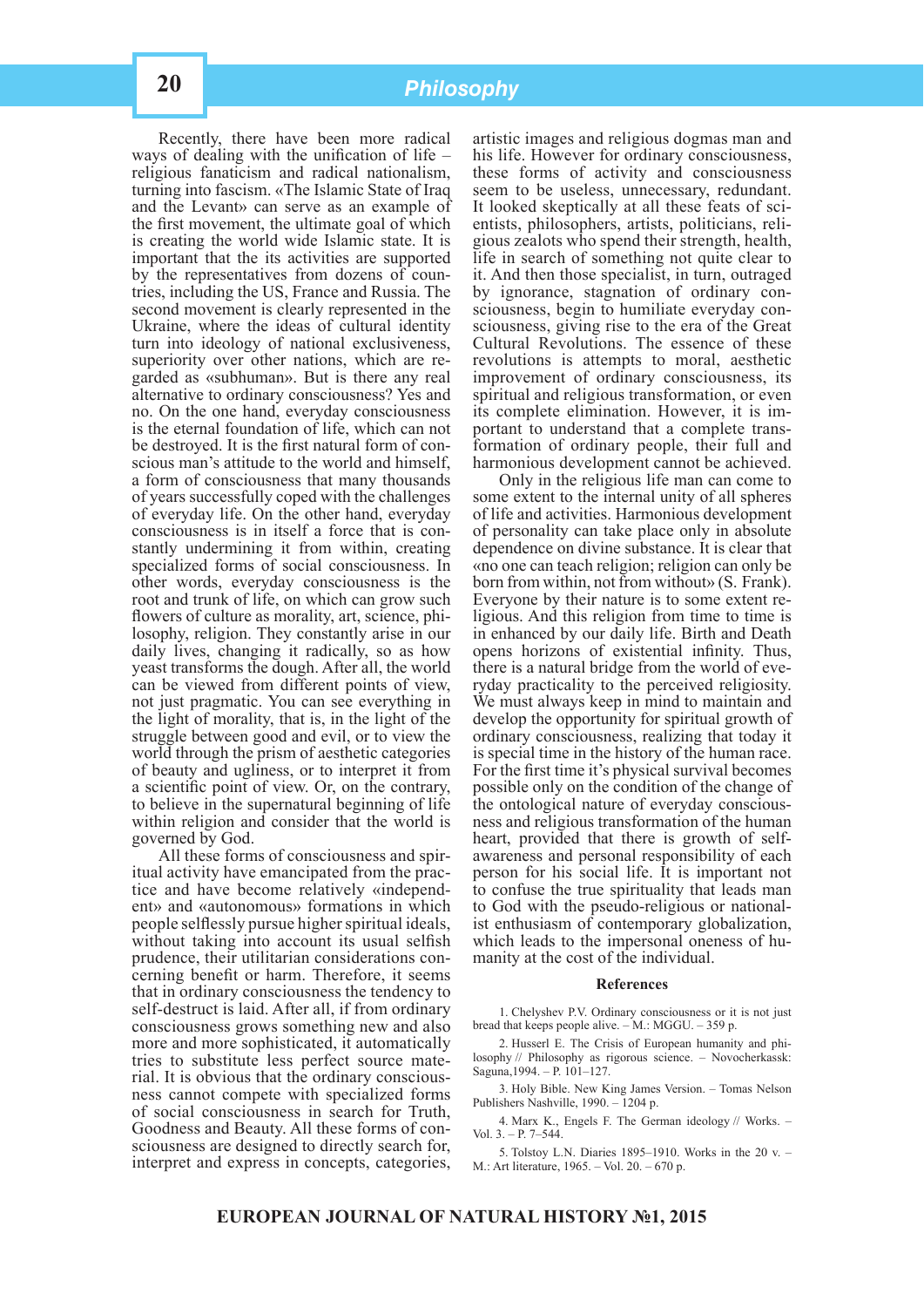# **SACRAL AND AND SYSTEM OF SACRALIZATION**

Zhukovsky V.I., Pivovarov D.V.

*Siberian Federal University, Krasnoyarsk, e-mail: jln@kraslib.ru; Ural Federal University, Ekaterinburg*

"Sacral" is defined in the article as participation to Absolute, and this notion is opposed to "profanum". According to the authors, the system of sacralization in any society consists of the following components: 1) the sum of sacred ideals and ideas of the given society (ideology); 2) psychological ways and means which help to force people to believe in the unconditional validity of these ideals; 3) specific semiotic forms of an embodiment of relics, sacramental and hostile symbols; 4) the special organization (for example, church); 5) special practical actions and ceremonies (cult). The authors define "religion" as search and an establishment of the sacral communications, providing the necessary integrity to individuals and (or) to social groups.

#### **Keywords: sacral, profane, types of sacral, system of sacralization, religion**

Sacral (from Latin *sacrum* – sacred) – all those things which are most concerned with human beings; refers to the cultivation of the Absolute; associated with the worship of especially valuable ideals. In theology "sacral" means:

1) subordinated to the God;

2) the basic symbols of all-penetrating holiness of the God – greatness, glory and unconditional love;

3) the essence of temple liturgies – the laudatory speech in honor of the God. Some authors believe, that the feeling of sacral is unconditional: or it is, or it is not present, it cannot be reduced or increased (J. Huxley); nevertheless, in religious practice there is an idea of different degrees of sacred (The Holy Of Holies, a sanctuary, the high priest, the usual priest, etc.).

On the one hand, sacral is opposed to demonically-impure reality. On the other hand, it is contrasted with something profane, secular, and worldly. Their spatial ratio is expressed in Latin by a couple of the following terms: "fanum" and "profanum". Fanum is a court yard of a temple; profanum is something that is outside of a temple (outside of a sacral space). "Profanum" literally means "before the doors", "the removal of holy things out from a temple". Sacral things are expressed by means of special symbols (a cross, a sign of the cross, the myth about the tree of knowledge of good and evil, and so forth) which senses cannot be interpreted in terms of the natural properties inherent in these things.

Usually the idea of sacral is completely correlated with ideas of absolute and great: sacral is absolute and absolute is sacral ("the God is sacral"). Greatness is coherent with the limited, and the awareness of the great leads to the sacred. The absolute reality (the God, gods, spirits, etc.) is indirectly revealed in a great variety of objects – the conductors of the Absolute, which, like a mirror, reflect the absolute source of Holiness and point to the first beginning. Levy-Bruhl spoke about sacral as the mediator, which connects the opposites of heaven and earth, people and gods, visible and invisible, natural and supernatural.

So, sacral is that which takes part in the Absolute. Nevertheless sacred objects in themselves are not "semi-precious stones". In this sense they are not sacred, but secular. Sacral does not exist without secular and it is expressed only through secular (water, fire, holy oil, bread, wine, meal, and so forth). Any proposition about sacred has a secular linguistic form. If to believe that the God enters into human being by means of any conductor, then in principle, every thing can play the role of a sacramental symbol. When a believer confuses the original with a copy of the original, i.e. when someone worships not the Absolute, but his servants – "sacred objects" (a holy man, holy people, holy character, etc.), – he often demonizes them, replaces sacred objects with idols; then "sacral provokes idolatry" (P. Tillich).

There are two types of sacral:

1) the positive-opened sacral, tied with presence at ritual of the unconditional beginning;

2) the negative-hidden sacral, which imposes a veto on the entry into contact with the Absolute. G. Bataille has named the positivepure and majestic sacral "the right pole sacral", and the frightening and disgusting sacral – "the left pole sacral". Bataille considered the left type of sacral as historically primary (because the institute of taboo is the most ancient), and the right type – as secondary.

In our opinion, one should not completely exclude elements of demonic and evil nature from the general concept of sacral, because evil has the character of an unconditional beginning in a number of religions (polytheism, Zoroastrianism, Manichaeism, Satanism), and in monotheism confrontation between light and darkness is unthinkable without "unclean" (for example, in Christianity – the Holy war of Jesus Christ with Satan). Sometimes sacral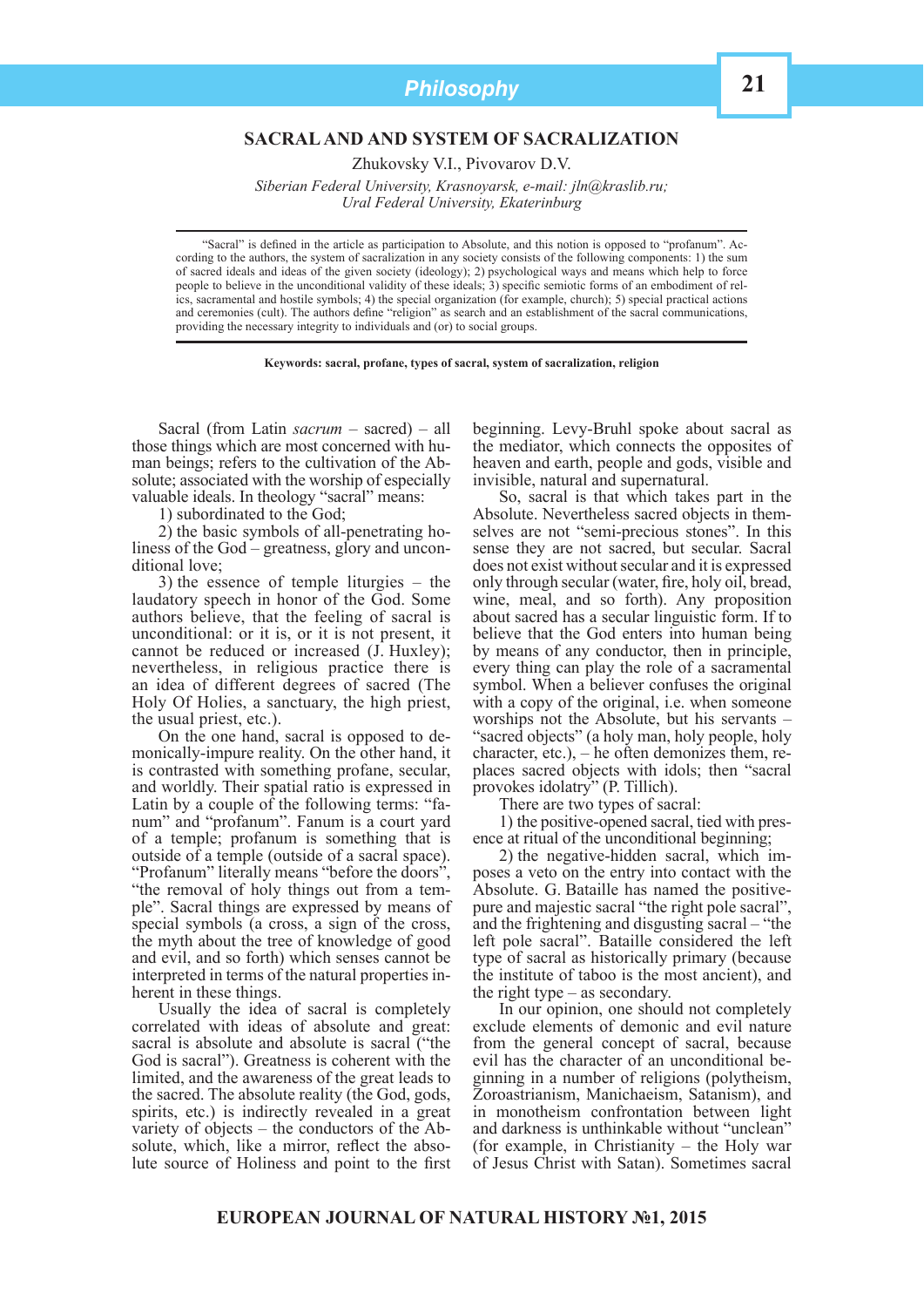is identified with something positive only, and then it is conceived as extremely clean and perfectly moral (for example, in the late Calvinism, puritanism). In this case the concept of sacral becomes shallow, and it is reduced to a flat moral preaching about ideal sinlessness.

The notion of sacral is linked not only with the concept of the God, but with the phenomenon of natural environment also. V.N. Toropov in his work "Sacral and saints in Russian culture" notes that the proto-Slavonic "svet" (light) etymologically closely associated with the Holy; in addition it has the following values: increase, swell, thrive, grow, bear fruit, rising (for example, the holy mountain). Nature (a space, the Earth) becomes of great value for us, if we believe that sacral is concluded in it. "The religious feeling of sublime, – W. James writes, – is that special shudder that what we test during a night-time in a forest or in a mountain gorge; only in this case it is generated by an idea of presence of supernatural [3, p. 32].

D. Hume drew attention to the fact, that the process of sacralization of the supreme reality and intermediaries between the God and people has a reciprocating, the cyclical character:

– sometimes national consciousness starts to allocate images of demigods and other intermediate essences (for example, Maidens Maria or Saint Nicholas) not with smaller sanctity, than the God; and in this connection the monotheism, as a matter of fact, turns to polytheism;

– in process of vulgarization of idolatry the polytheism destroys itself, coming back to monotheism.

D. Hume writes, that "one can observe a natural tendency of people to rise at first from idolatry to theism and then from theism again to fall before idolatry. <…> They vary between these opposite views. All the same weakness brings them down from the omnipotence and spiritual deity to the limited and corporal and from limited and corporal deity to the statue or visible image of the latter. All the same aspiration to tower brings them up: from the statue or material image to the invisible force and from the invisible force to the infinitely perfect Deity, the Creator and ruler of the universe" [2].

What is recognized as sacral is a subject to unconditional and quivering reverence and it is protected with special carefulness by all possible means. There is a strict punishment for sacrilege (for example, in Pakistan even today the criminal code provides the death penalty as a punishment for blasphemy). Sacral is the identity of belief, hope and love, and human heart is the "body" of sacral. Preservation of the sacred attitude to an object of a cult first of all is provided with conscience of a believer who appreciates holy relics more than his own life. Therefore, under the threat of the desecration of a holy thing, true believer stands up to protect it, without much hesitation and external coercion; sometimes for the sake of this he can sacrifice his live.

Sacral in its socio-organized forms is inevitably associated with the phenomenon of extreme fanaticism – with aggressive and passionate conviction of a fanatic, that only his personal faith is certainly true and exclusively correct. Confessional sacredness in conditions of its state-legal support is enhanced by the principle "the faith of all those dominates, who are in power". On the one hand, such sacrality ensures the survival of a state religion, but on the other hand, it generates different kinds of counter reactions of dissidents: heresies, schisms, wars of religion, freedom of thought, secularization, ecumenism, and the requirements of tolerance and dialogue of religions.

Sacral is revealed through pious behavior of people. Piety is the determination of mood and acts of a person by his thought about the presence or action of almighty force. The symbol of sacralization is sanctification, *i.e.* such a ceremony, as a result of which an ordinary wordly procedure gets a transcendental meaning. Bestowal is erection of a person in this or that degree of spiritual service by means of the established sacrament or a church ceremony. The priest is a person who is employed in the temple and commits all the sacraments, except the sacrament of ordination in the status of the priesthood. Saint Augustine explained that the effectiveness of the Christian sacraments is caused not by the quality of the priest himself, but it is determined by the transparency of his ministration and executed function. Sacrilege – property infringement, aimed at sacred and holy items and accessories of the temple, as well as insulting the religious feelings of believers. In a broader sense, it means an attempt at a relic. The phenomenon of sacral has properties identified in the external experience of believers. Among those who had made in the XIX–XX centuries a significant contribution to the development of the idea and concept of sacral, it should be noted such thinkers as F. Schleiermacher, R. Otto, M. Scheler, E. Durkheim, G. Simmel, R. Guenon, M. Eliade, P. Berger, T. Luckmann, A. Schütz, J. Baudrillard, M. Blanchot, R. Girard, etc.

Two opposite answers are more often given to the question, whether "religious" and "sacred" are identical. So, E. Durkheim believed, that the essence of religion consists in sacralization of base social communications. (Durkheim, 1960) On the contrary, S.M. Shalutin and A.V. Medvedev are assured, that sacral is an attribute of any culture and that the notion of sacral is much wider, than the notion of religious [11, 8].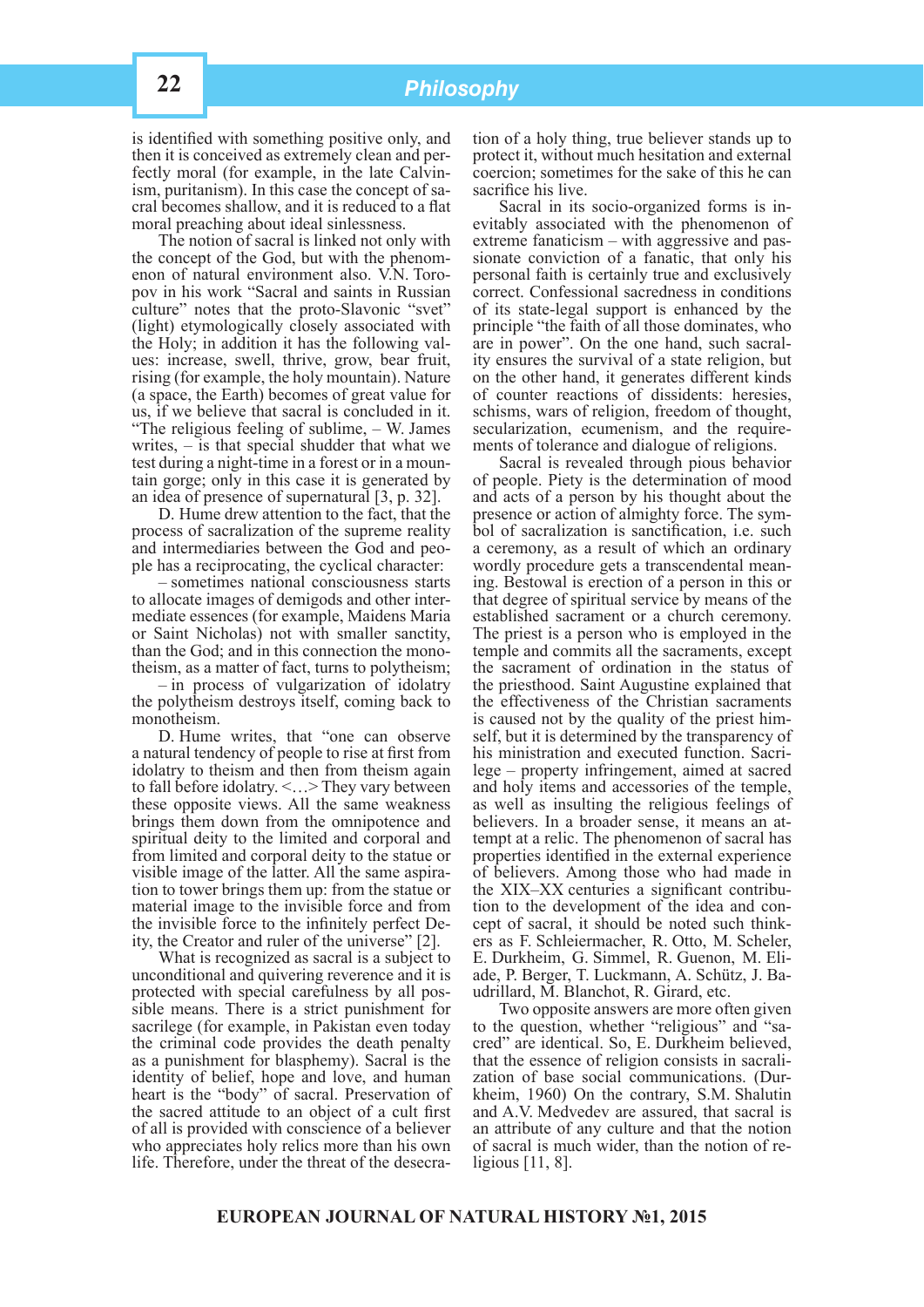Today there are five equally strong alternative hypotheses in treatment of the general problem of a parity of such notions, as concepts of absolute, sacral, divine and religious:

1) absolute values are sacral due to their divine nature (monotheism, polytheism);

2) absolute values are sacral, but not necessarily divine; there are also absolute not divine-religious values (the original Buddhism, Taoism, etc.);

3) not every absolute sacral object is divine or religious (materialism, dualism, atheism);

4) not all sacral religious values are unconditional, some religious relics have historically passing and relative character; at the same time there are absolute not religious and pure secular values (historicism, comparativism);

5) all values are relative, but people, for especially subjective reasons, sacralize some of them; sometimes the noncritical-absolutized values can be sacralized – for example, illusory idolized objects (relativism, gnosiological anarchism).

The specified alternatives are embodied in those or other philosophical systems. They are based on strong proofs, and the choice between them, first of all, is predetermined by world outlook preferences.

The church and the state develop complex and skillful system of protection and translation of the sacred attitude of people to basic ideals of the developed culture.

This translation is carried out by the methods coordinated among themselves and by means of all forms of a public life. Among them – rigid rules of law and soft receptions of art [4]. The individual is immersed – from the cradle, to the grave – into the system of sacralization generated by his family, tribe, nation and state. He is involved in the ceremonies and ritual actions; performs prayers and rites; keeps fasting and many other religious orders. First of all, it is necessary to sacralize norms and rules of the relationship to the near and far human beings, to the family, the people, the state and the Absolute. The system of sacralization consists of the following components:

1) the amount of the ideals and ideas that are sacred for the society's (ideology);

2) psychological techniques and means of persuading people in the unconditional truth of these ideals and ideas;

3) specific semiotic forms of embodiment of relics, sacramental and hostile symbols;

4) a special organization (for example, church);

5) special practical actions, ceremonies and rites (cult).

It requires a lot of time to create this kind of system. Such system absorbs in itself new and old norms, customs, traditions and rituals.

Sacralization of the basic ideals, first of all, is based on subjective acts of faith, the object of faith and religious authorities [10]. The society achieves the reproduction of a particular religion in its entire horizontal (social groups, classes) and vertical (generation) dimensions thanks to its sacral traditions and relevant existing system of sacralization of ideals.

If the selected object is already sacralized, then the adherents, worshipping to this objectidol, trust in its reality more strongly, rather than in empirically given things. People carry an ideal of the sacral hero in the heart. Sacral feeling has the quality of integrity, and poison of doubt is fatally dangerous for it. Nonetheless, it is difficult to draw clear boundaries between faith, half-faith and unbelief. The adherent of other faith brings the believer less worry than his coreligionist-dissident, the revisionist, the apostate, the heretic. Probably, it is tied with the fear of the believer begin to doubt in his faith, like a brother-heretic. Moreover, the texts of the sacred books sometimes give rise to serious doubts and confusion.

The maximum degree of the sacral attitude – sanctity, i.e. righteousness, piety, obedience to the God, the ability to active love the Absolute and release yourself from the impulses of self-love. Any religiousness is interfaced with sacralization, but not each believer in practice is capable to become a saint. There is a little bit of the saints, and their sample of holiness serves as a reference point for usual people. Degrees of the sacral attitude: fanaticism, moderation, indifference.

The stability of the sacralized system of values is not absolute. For some time, relativity and secularization of the sacral ideals can be amplified. When the percentage of dissidents and oath breakers inside of the certain faith is insignificant (for example, no more than five percent), in struggle against them religion is growing stronger and finds new sophisticated ways of self-defense. In this sense, the dissident movement and the inquisition directed against it is a kind of benefit to religion and the churches. When the quantity of dissidents sharply increases inside of any denomination or the state religion, then the system of sacralization begins to fail: religion can break up into sects, to become something profane (ordinary, earthly, low), to lose contact with the souls of the mass of believers or disappear altogether in its previous form.

In conditions when the volume of the profane in the religion is increasing and profane becomes the highest value, there is a sharp longing for the sacral in the society. There is some kind of the tendency to preserve the sacredness by its transformation into other forms: sacral turns into profane and profane – into sacral. So, under the slogan of religious renewal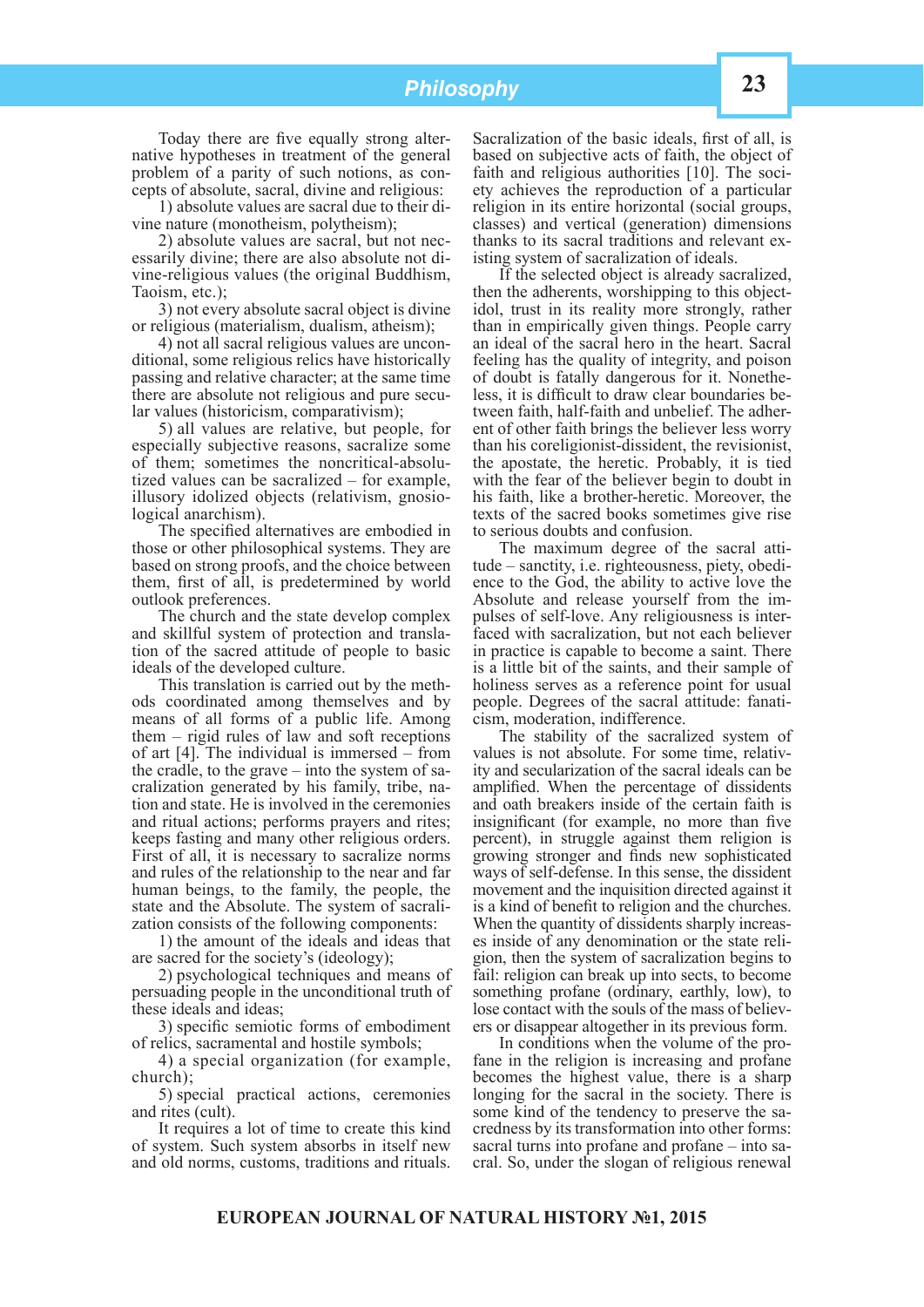of the society in the era of the Reformation old Church sacraments became profane, and independence of the world from the Church was proclaimed. At the same time, everyday people's labor, which served as a proof of their loyalty to the God, was sacralized. Another example: the progress of democratization and modernization, taking place in today's Russia, has caused the parallel activation of the carriers of archaic pagan consciousness and marginal culture of occultism. The sacral archetype of Lenin-the leader is replaced implicitly by the prayerful veneration of the Tsar-Martyr Nicholas II. And icons of Joseph Stalin, with a sword in his right hand and the Bible in the left, appear in Internet. The love of man to man is sacralized through the sacred sense of attraction to the Absolute.

If you do not ascribe necessarily social content to the concept of sacral, then, in its widest sense, this concept is quite suitable for disclosing the essence of any religion  $-$  egocentric, sociocentric (civil), cosmocentric. Our empirical "I" is looking for and finds the transcendental holy connection with the absolute and true "I"; ideologists sacralize people's ties with their leader, state and people; individual and mass communication with the God is sacral. And all these relations are the different types of religious attitude to the world.

Starting from the idea of sacral as the attribute of every religion, it is comparatively easy and reliably to distinguish the phenomenon of religion from all other forms of pub-

lic spirit, which in their own way consolidate the people and give the individual a feeling of inner integrity. Apparently, this procedure of sacralization of the basic values essentially distinguishes religion from the morality, mythology, philosophy, arts, and sciences. In our opinion, religion can be defined as the search for and the establishment of the sacred ties, providing individual and (or) social groups the required integrity [9].

#### **References**

1. Durkheim E. Les formes e elementaries de la vie religieuse. – Paris, 1960. – 418 p.

2. Hume D. Natural history of religion. – M., 1966. – 406 р.

3. James W. Variety of religious experience. – M., 1993.

4. Zhukovsky V.I., Koptzeva, N.P., Pivovarov, D.V. Visual essence of religion. – Krasnoyarsk, 2006. – 460 p.

5. Zhukovsky V.I., Pivovarov, D.V. Concept of Sacral and System of Sacralization // Journal of Siberian Federal University: Humanities & Social Sciences. Krasnoyarsk – 2014. –  $N<sub>2</sub>$  7 (7). – P. 1216–1221.

6. Zhukovskiy V.I. Istina-Truth and Pravda-Truth: Alienating and Assimilating Knowledge / V.I. Zhukovskiy, D.W. Pivovarov // Journal of Siberian Federal University: Humanities & Social Sciences. Krasnovarsk – 2013. – № 3 (6). – Р. 334–345.

7. Medvedev A.V. Sacral as participation to Absolute. – Ekaterinburg, 1999. – 145 p.

8. Pivovarov D.V. Culture and religion: sacralization of basic. – Ekaterinburg, 2013. – 244 p.

9. Pivovarov D.V. Problem of synthesis of the main definitions of culture // Journal of Siberian Federal University: Humanities & Social Sciences. Krasnovarsk – 2009. – № 1. P. 17–22.

10. Shalutin S.M. The Problem of sacralization of valuablenormative systems // Religion, person, society, part 1, Kurgan,  $1998. - P. 127.$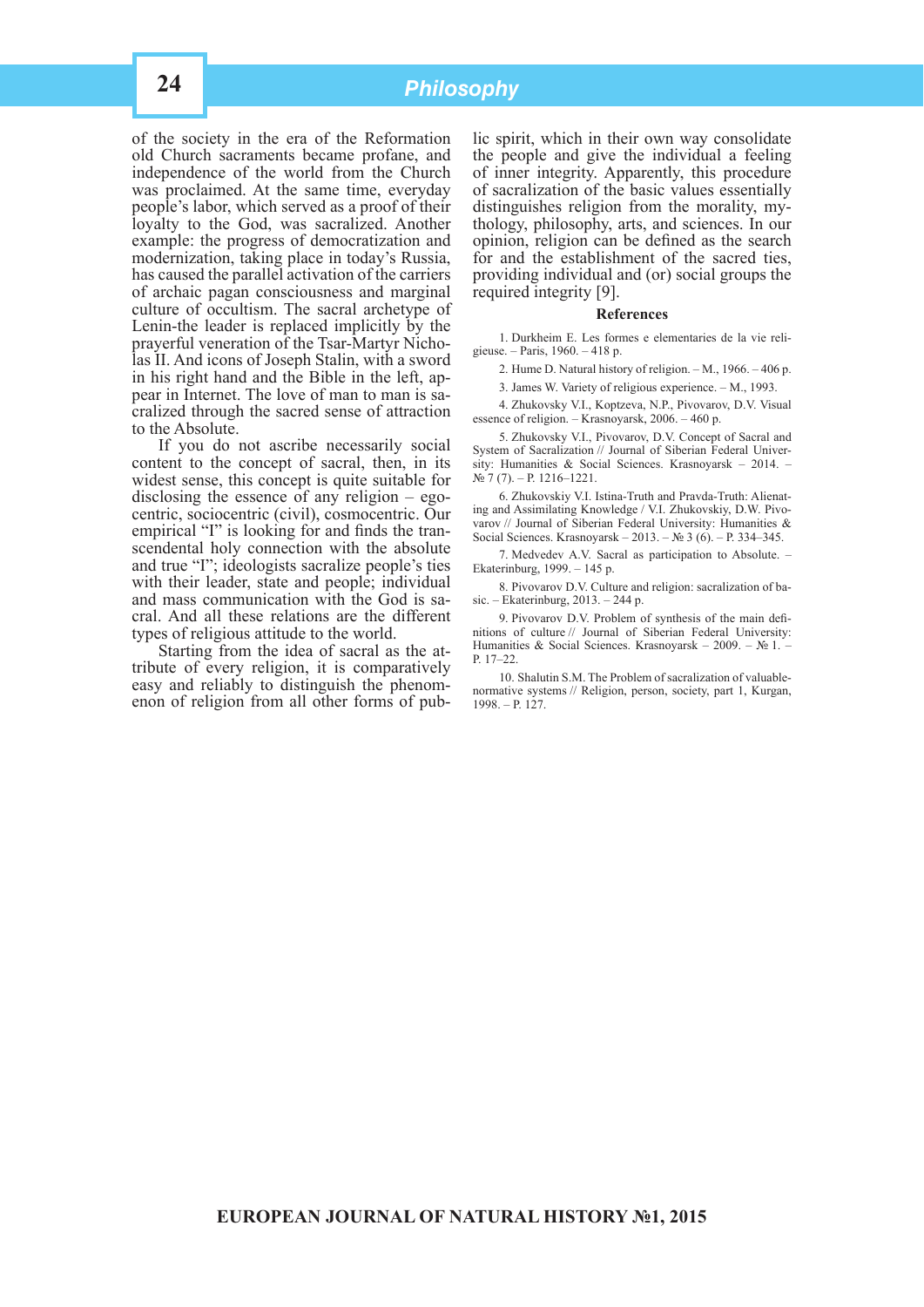# **ISLAMIC FACTOR IN THE CONTEXT OF NATIONAL AND REGIONAL SECURITY IN CENTRAL ASIA**

Syzdykbekov Y.S., Abeuova S.T., Baigozhina G.M.

*Karaganda economic university of Kazpotrebsoyuz, Karaganda, e-mail: syzdykbekov.yer@mail.ru*

The question of interrelations between state and religion in Central Asia is complex. Its study reveals problem areas, which require comprehensive analysis. In the context of the dialogue between state and religion can highlight important problems of national security in the Central Asian republics such as Kazakhstan, Uzbekistan, Kyrgyzstan, Turkmenistan and Tajikistan. Islam in these countries will confess mainly by representatives of the indigenous population. However, the degree of religiosity of the society and the politicization of Islam in them are different.

#### **Keywords: islamic factor, national and regional security, Central Asia**

Since 1991 the Central Asian republics are in independent and sovereign development, which faced with not only political and socialeconomic problems but also with ideological nature [1]. Of course, the policy of the state in its relation to religion is in the context of internal policy. Meanwhile, there are many external actors and their agents.

In Kazakhstan, the adherents of Islam in the majority are not Orthodox Muslims, although over time the position of Islam in society is increasing. Government policy becomes more coordinated in such situation. There are many reasons for a coordinated policy of state in relation to Islam. One of the reasons is the manifestation of national security threats. Kazakhstan is a multiconfessional state and religious contradictions may adversely affect on international relations and foreign policy of the state.

The government of Kazakhstan has taken a number of measures on the prevention of religious extremism within the country and at the level of multilateral diplomacy [2]. N. Nazarbayev initiated creation of a platform for dialogue between representatives of different religions. The Congress of spiritual leaders of world and traditional religions are held since 2003 in Astana regularly at least 1 time in 3 years.

State agencies establish control over religious organizations, which operate on the territory of Kazakhstan. The government also pays attention on official religious associations which have pro-government orientation, for example on the Spiritual administration of Muslims of Kazakhstan (SAMK). Patronage the SAMK from the state determines the activities of Muslim organizations under the auspices of the SAMK. This explains joint measures to prevent activities of extremist organizations.

There is another situation in Uzbekistan. Since the middle ages Uzbekistan was a center of Islamic culture in Central Asia, where Bukhara, Samarkand and Khiva were centers of the Islamic faith. Islam in Uzbekistan more

politicized, because in addition to external factors of Islamization of society, there are also internal factors.

Social causes of politicization of Islam and the radical Islamization of the population are hiding in a systemic crisis, the challenges of economic transformation of society, which leads in frustration of the population in their government. The Islamic factor has become one of the defining moments not only in the life of society, but an instrument in the struggle for power [3].

The government of Uzbekistan held events that changed the position of state power in relations with religion: the spiritual institutions of the republic are taken under the control; clergy joined the ranks of state authorities for religious affairs on the rights of civil servants; it was limited influence and the role of religious organizations legal framework. The President of Uzbekistan I. Karimov took an uncompromising stance in relation to "political Islam".

In Kyrgyzstan tribalism and clan structure bloomed in government during A. Akayev's reign. The population of outlying areas remained without attention of center. A. Akayev's regime brought the country to the acute socioeconomic crisis, where the idea of creating Islamic Caliphate became the alternative to survival. This led to the fight of Islamic radicals, among which, by the way, the majority of Uzbeks, with the official authorities in Batkent in 1999–2000. The idea of creating Turphan (or Turkestan) Caliphate on the territories of Kyrgyzstan, Uzbekistan and southern Kazakhstan has endangered national and regional security. Despite the fact that managed to avoid such scenario, the security threat from Islamists is still saved. Social-economic tensions, political instability, frequent changes of leadership in Kyrgyzstan contribute these threats.

In Tajikistan, the evolution of relations between state and Islamic radical movements took place in several stages. The first stage was characterized by the confrontation between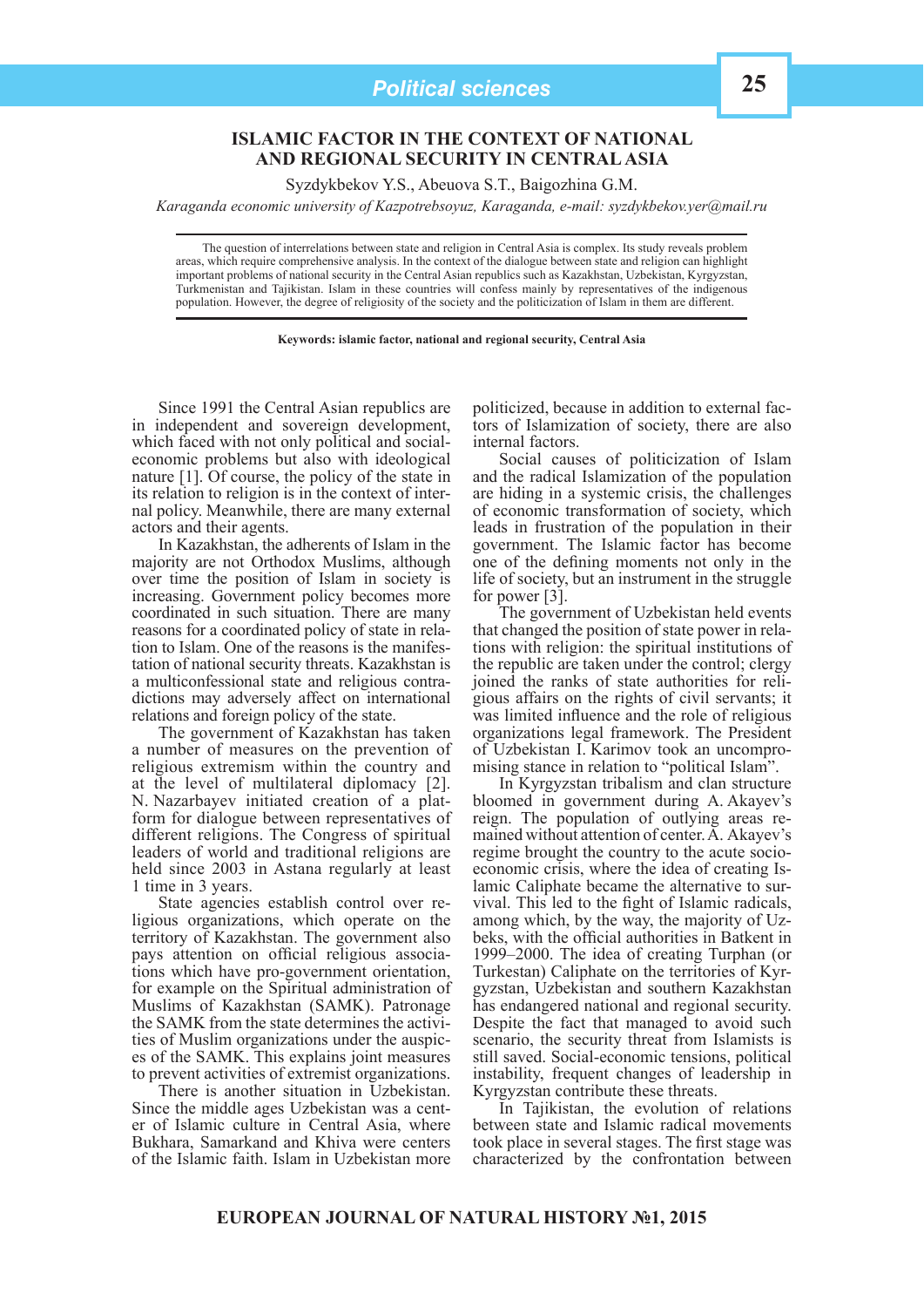supporters of "pure" Islam and traditional Islam. The representatives of "pure" Islam position themselves as fighters for the purification of Islam from different innovations. The front of moderate Muslims was formed, whose political ambitions were linked with the reorganization of the state and the legalization of the activities of some religious organizations. The leading force of moderate Muslims became "Islamic Renaissance party of Tajikistan (IRPT)". This party tried to participate in the political process legally as a parliamentary party [4].

The second stage of relations between the government and Islamic organizations related to Civil war 1992–1997. Islam has become a mobilizing force against the official authorities. It was a struggle between less developed Islamic South against the modernized Uzbek and Russian North. It showed how the social-economic conflicts easily find a religious overtone.

The third stage is characterized by the emergence of oppositional Islamist movements not only in relation to the E. Rakhmonov's regime, but also in relation to IRPT. In connection with this leaders were carried out some changes in internal policy: the transition from a balance of interests of various political forces to the rigid authoritarian system; modification of the General concept of governance, improved efficiency of the management of public institutions by the state.

Finally, in Turkmenistan, religious situation is quite different. Despite the vicinity of the Islamic Republic of Iran, where religious institutions are orthodox in nature, Turkmenistan is not positioning itself as an Islamic state [6]. This is due to the difference in the religion of the population in the countries: Iran – Shiite, Turkmens are Sunni.

The basis of the political regime in Turkmenistan is strong authoritarian government of President since the days of S. Niyazov, and close internal policy too. This regime does not allow the activities of radical Islamic movements, undermining the authority of the President or opposing him.

There are no any activities of extremist Islamic organizations in such conditions. Firstly, the Muslims of Turkmenistan sensitive to the manifestations of any missionary work in their surroundings. This makes the interaction of state authorities and traditional structures of Islam successful in combating religious extremism. Secondly, the Muslim clergy is subject of security agencies' attention.

Despite the change of leadership after the death of S. Niyazov, significant changes in the

internal policy of Turkmenistan are not expected. Isolationist neutrality is saved which provides support for traditional moral values.

So, the reasons for the revival of interest to Islam and its politicization in Central Asia was the collapse of the bipolar system, the discrediting of communist ideology and social tensions in the region, as well as the processes of globalization and modernization that define the politicization of Islam in the world. The politicization of Islam finds a way in the activities of extremist religious organizations which threaten to the stability and security of the region.

Adopted in recent years, strict anti-Islamic campaign became a characteristic phenomenon in Uzbekistan and Tajikistan. In Turkmenistan there is a strict state control over religious activities. The same policy recently practiced in most of the Central Asian states. For example, in Kazakhstan in 2011 the law on religion was revised, which caused the disapproval of the "democratic" West and followers of nontraditional religions. The weakest link in the face of religious extremism currently remains Kyrgyzstan. Largely this is due to the unstable political situation and socio-economic instability in the country.

Thus, the dialogue between state authorities and religious organizations in the Central Asian republics annually is becoming popular, both in the context of the political and socio-cultural development, and in the context of foreign policy. It is also due to the increasing incidence of recruitment of young Muslims to participate in wars in Afghanistan, Iraq and Syria [7]. It should be noted, that only a strong authoritarian regime and building a police state now allows us to constrain the activities of extremist organizations on the Central Asian territories.

#### **References**

1. Oleg Sidorov. The policy of Islam in Central Asia // http://www.religare.ru/print9037.htm.

2. Policy and the interests of the world powers in Kazakhstan / under B. Sultanov's editorship. – Almaty: Dike-press, 2002. – 238 p. – P. 28.

3. Alexander Halmuhamedov "Islamic factor": the Uzbek version // http://www.tatworld.ru/article.shtml?article=149&sec tion=0&heading=0.

4. Olimova S. Political Islam and conflict in Tajikistan // Central Asia and the Caucasus. – 1999. – № 4(5) – P. 138–145.

5. Tukumov E. V. Evolution of extremism in Tajikistan // Analytical review. – 2004. –  $\mathbb{N}$ <sup>o</sup> 5 – P. 16–22.

6. Kamilzhan Kalandarov. Islam in Turkmenistan: assumptions and reality // http://www.easttime.ru/analitic/1/2/136.html.

7. Kazakhstanis are recruited in hot spots // http://24. kz/ru/news/social/item/32636-kazakhstantsev-verbuyut-vgoryachie-tochki .

**EUROPEAN JOURNAL OF NATURAL HISTORY №1, 2015**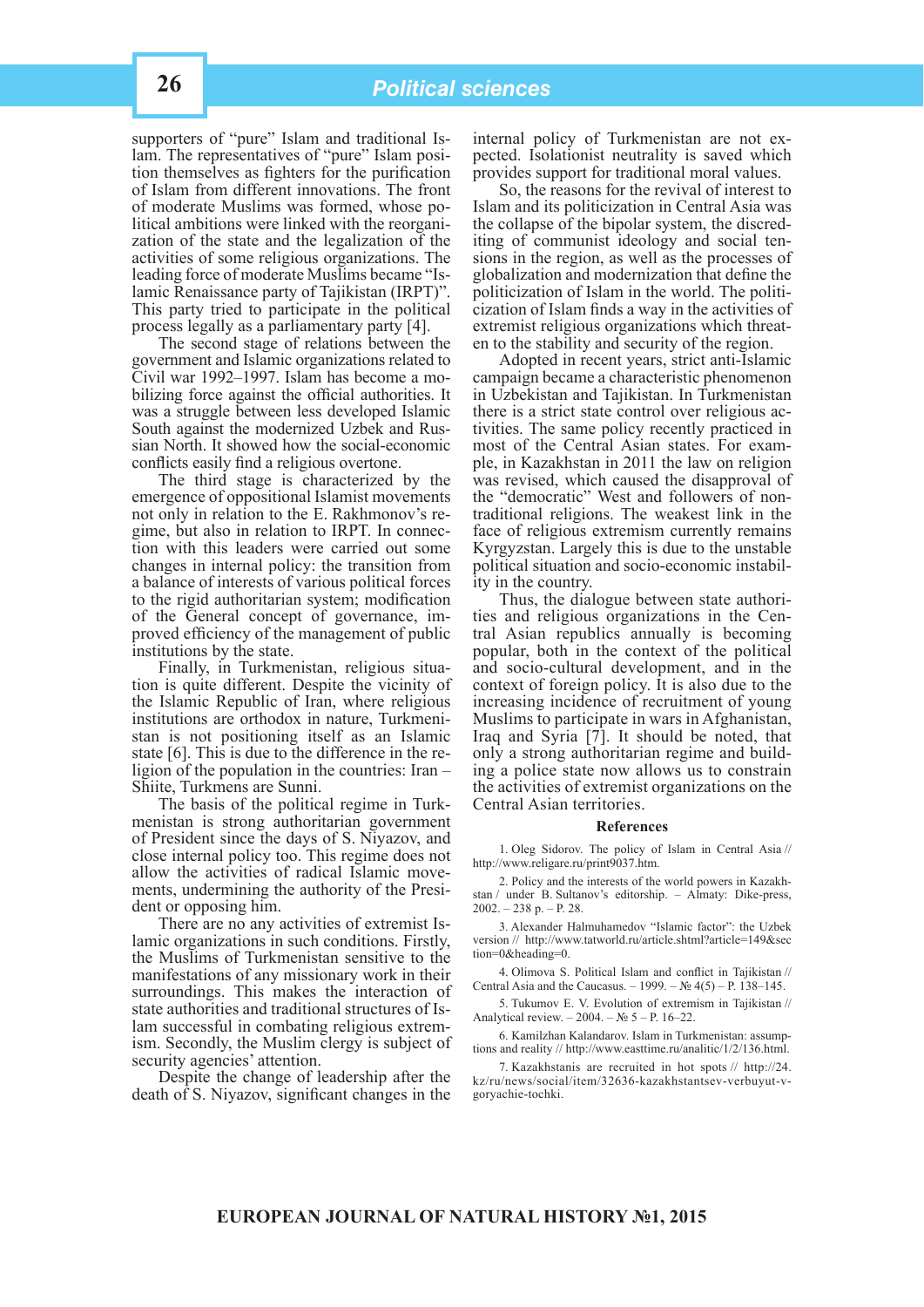# *Materials of Conferences*

### **DYNAMICS OF SPECIES COMPOSITION OF WINTER WHEAT ROOT ROT PATHOGENS IN UNSTABLE MOISTENING CONDITIONS**

Shutko A.P., Perederieva V.M., Tuturzhans L.V.

*Stavropol State Agrarian University, Stavropol, e-mail: schutko.an@yandex.ru*

Strategy phytosanitary improvement agrocenoses proposed at the II Congress of Plant Protection (St. Petersburg, 2005) includes a number of harmonious use of phytosanitary elements: phytosanitary monitoring, resistant varieties, ecologically low hazard plant protection products, biologics, disease resistance inducers, natural populations of natural enemies and mechanization. In environmentally friendly plant protection decisive role belongs to the monitoring of harmful and beneficial organisms.

According to V.S. Sadykova, A.N. Likhachev, P.N. Bondar (2010) in literature described about 50 species of fungi capable of destroying the root system of cereals. Pathogens of root rot are belonging to different taxonomic groups differ in their pathogenicity, area of distribution, level of study. They are divided into highly pathogenic (*Bipolaris sorokiniana* (Sacc.) Shoem. (synonym – *Helminthosporium sativum* P., K., et В.), *Gaeumannomyces graminis* (Sacc.) Arx. & Oliver (synonym – *Ophiobolus graminis*  Sacc.), *Pseudocercosporella herpotrichoides*  Fron*.*, certain species of genus *Fusarium*) and other fungi that relate to the associated group of pathogens.

In the works of many researchers shows that the species composition of pathogens varies depending on the culture, soil and climatic conditions, variety, stages of plant growth and other factors.

Comparative analysis of the results of research, we conducted of 2005–2008 and available data in the literature (Gavrilov, 1970; Hajsam Isber, 1992) shows that during 20 years (1988–2008) composition of root rot pathogens in the area of an unstable moistening of Stavropol Territory underwent significant changes due to changes in farming systems and increasing aridity. If in 1967–1970 in pathogenic complex structure prevailed *Gaeumannomyces graminis* and fungi of genus *Fusarium,* в 1988–1990 – *Gaeumannomyces graminis*  and *Pseudocercosporella herpotrichoides*, then in 2005–2008 leading position occupied fungi of genus *Fusarium* (more than 45 %) и *Bipolaris*.

For today fungi of genus *Fusarium* (*F. sporotrichioides, F. oxysporum, F. solani, F. verticillioides*) and *Bipolaris sorokiniana* are dominant in structure of pathological complex. According to Hajsam Isber (1992), of 1987–1990 *Fusarium graminearum, F. sporotrichioides, F. oxysporum, F. culmorum, F. verticillioides, F. avenaceum*, *F. gibbosum* isolated from diseased plants of winter wheat mainly (Table) *F. solani* characterized by author as concomitant microflora.

S. Retman, T. Kislykh (http://www.zerno-ua. com) note that in recent decades there was a significant transformation agrobiocenoses due to climate change, the forms of farming and cropping technology. This resulted to significant changes in a complex of pathogens in a forest-steppe of Ukraine. The tendency to reduce the number of species of fungi pathogens of *Fusarium* head blight of winter wheat. The frequency of isolation of the usual pathogens *F. graminearum* and *F. culmorum* gradually decreases, but a dominant position on the go representatives section *Sporotrichiella* **–** fungi that can grow in dry conditions and synthesize dangerous trichothecene mycotoxins (http://www.zerno-ua.com).

| 1987-1990                            | 2005-2008                            |
|--------------------------------------|--------------------------------------|
| F. graminearum Schwabe               | non isolated                         |
| F. sporotrichioides Sherb.           | F. sporotrichioides Sherb.           |
| F. oxysporum Schlecht.:Fr.           | F. oxysporum Schlecht.:Fr.           |
| <i>F. culmorum</i> Sacc.             | non isolated                         |
| F. verticillioides (Sacc.) Nirenberg | F. verticillioides (Sacc.) Nirenberg |
| F. avenaceum Sacc.                   | non isolated                         |
| F. gibbosum App.et wr.emend Bilai    | non isolated                         |
| non isolated                         | F. solani (Mart.)                    |

Species of the genus *Fusarium* (the main pathogens), isolated from plants of winter wheat in the area of an unstable moistening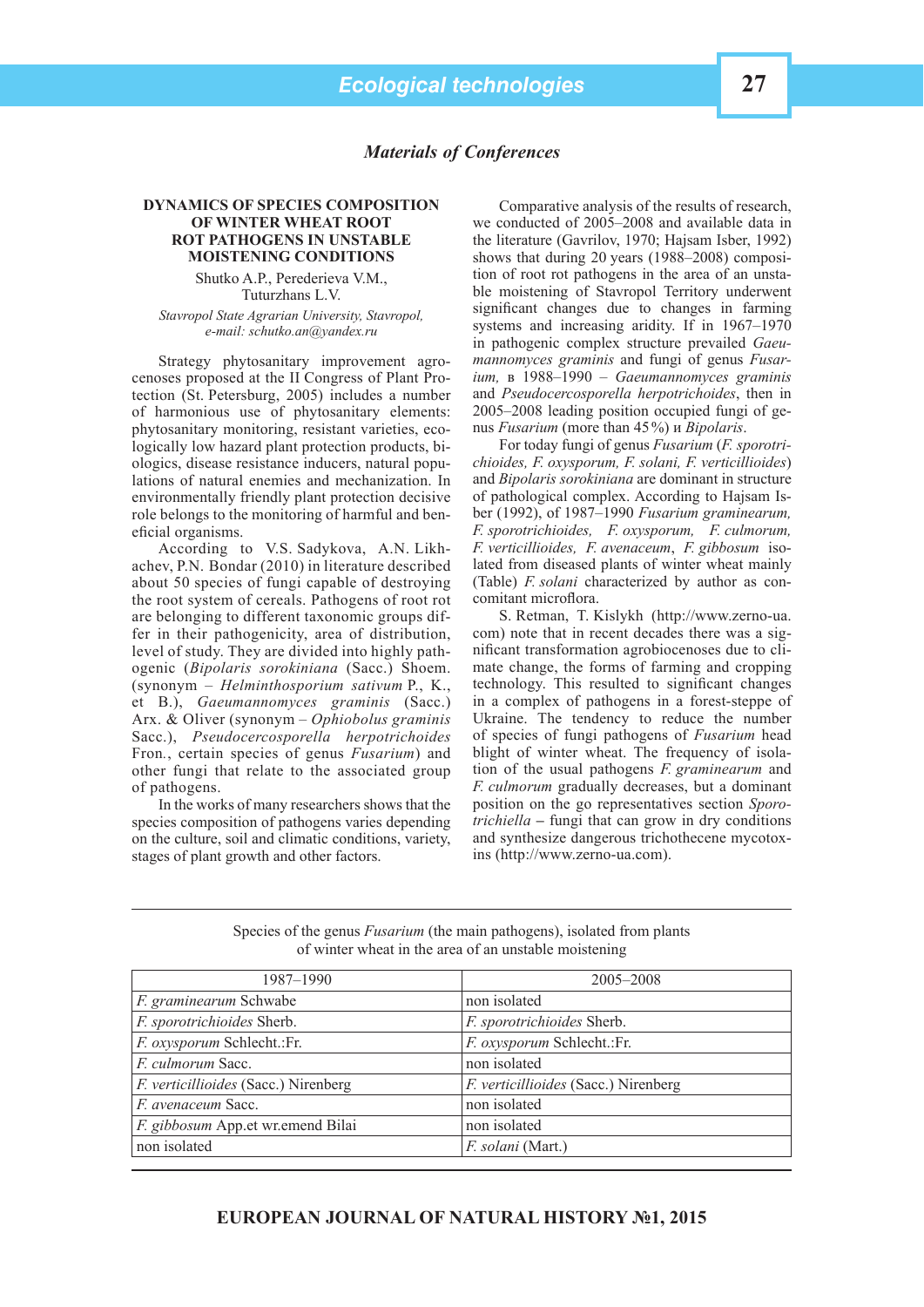According to G.S. Muromtsev and I.I. Chernyaeva (1988), prevalence of *Fusarium* infection can be attributed regular use of mineral, first, nitrogen fertilizers, without organic fertilizers, resulting tapered diversity microflora. Biocoenosis phytopathogenic fungi (especially fungi of genus *Fusarium*) begin to dominate, increased soil phytotoxicity while reducing its suppressive. Of 2000–2009 in conditions of the Stavropol Territory mineral fertilizers has increased steadily and reached 118 thousand tonnes of active ingredient which is 2,6 times higher than to 1996–2000, when this indicator was minimal over the past 50–60 years ago. In this case, organic fertilizers also increased by 4,9 times and amounted to 4,9 million tons, but it was realized through the use of straw.

A.Y. Egoshin, O.G. Marina-Chermnykh, G.S. Marin (2008) note that the use of straw cutting in the rotation (vegetable organic substance **–** detritus) scatter at harvest grain combines with grinders, especially in combination with biologics, in conditions of Mari El Republic provides soil saprophytic recycling, improves the phytosanitary condition of topsoil and increases productivity of crops.

In arid agro-ecological conditions of the Stavropol Territory there is a problem of straw early decomposition, the straw becomes an additional source of infection common root rot, mainly *Fusarium* etiology, which was confirmed by the branch of the State Organization «Russian Agricultural Center**»** for the Stavropol Territory **(**Stamo, Kuznetsova, 2012).

Furthermore, А.N. Zemlyanov, N.G. Gursky, V.А. Zemlyanov (2011) note that the lack of nitrogen and moisture decomposition of straw residues occurs to form the phenolic compounds, which are inhibitors of root growth of winter wheat.

Annual incorporation of large amounts of wheat straw into the soil, in our opinion, can be considered as one of the factors, which explains the significant reduction in the frequency of occurrence *Gaeumannomyces graminis* root rot (4 times in comparison with the second half of the ХХ century). N.I. Bogachuk, G.S. Marin, N.N. Apaev, A.M. Yamalieva (2008) indicate that *Gaeumanno-* *myces graminis* can suppress the introduction of straw with a high ratio C:N (barley, wheat, corn), while *Bipolaris sorokiniana* dies more easily when making straw with a low ratio C:N (straw soybean, alfalfa and other legumes).

So, the formation of a consortium of various kinds of pathogenic microorganisms and their time dynamics assume constant monitoring species composition of pathogens, necessary for the development of effective measures to limit their damage.

#### **References**

1. Bogachuk N.I. Influence of organic matter and soil treatment to infection by root rot barley / N.I. Bogachuk, G.S. Marin, N.N. Apaev, A.M. Yamalieva // Bulletin of Kazan State Agrarian University. – 2008. – Vol. 9, № 3. – P. 88–90.

2. Gavrilov A.A. Root rot of winter wheat in the Stavropol region and justification of agrotechnical measures in struggle against it: Author. diss. ... cand. agricultural science. – Stavropol,  $1970 - 23$  p.

3. Egoshin A.J. Environmental protection system of plants and productivity of arable land / A.J. Egoshin, O.G. Marina-Chermnykh, G.S. Marin // Plant Protection and Quarantine. –  $2008. - N<sub>2</sub> 3. - P. 25 - 26.$ 

4. Zemlyanov A.N. To the seed needs to be changed / A.N. Zemlyanov, N.G. Gursky, V.A. Zemlyanov // Plant Protection and Quarantine. – 2011. –  $N_2$  8. – P. 11–13.

5. Muromtsev G.S. The use of microbiological agents to protect plants from root infections / G..S Muromtsev, I.I. Chernyaeva // Bulletin of Agricultural Science. – 1988. – № 7. – P. 29–35.

6. Retman S. Fusarium head blight. Changes in the pathogen complex of Fusarium pathogens / S. Retman, T. Kislykh. – URL: http://www.zerno-ua.com

7. Sadykova V.S. Restriction of complex root rot pathogens of barley antagonists of genus Trichoderma / V.S. Sadykova, A.N. Likhachev, P.N. Cooper // Mycology and Phytopathology. – 2010. – V. 44, no. 6. – P. 556–562.

8. Stamo P.D. The use of fungicides should be rational / P.D. Stamo, O.V. Kuznetsova // Plant Protection and Quarantine.  $-2012. - N_2 2. - P. 5-8.$ 

9. Haytham, Isber Improving protection from winter wheat root rot on leached chernozem: diss. ... cand. agricultural science / Isber Haytham. – Stavropol, 1992. – 121 p.

The work is submitted to the International Scientific Conference "Problems of ecological monitoring", Italy (Rome), April, 10–17, 2015, came to the editorial office on 09.02.2015.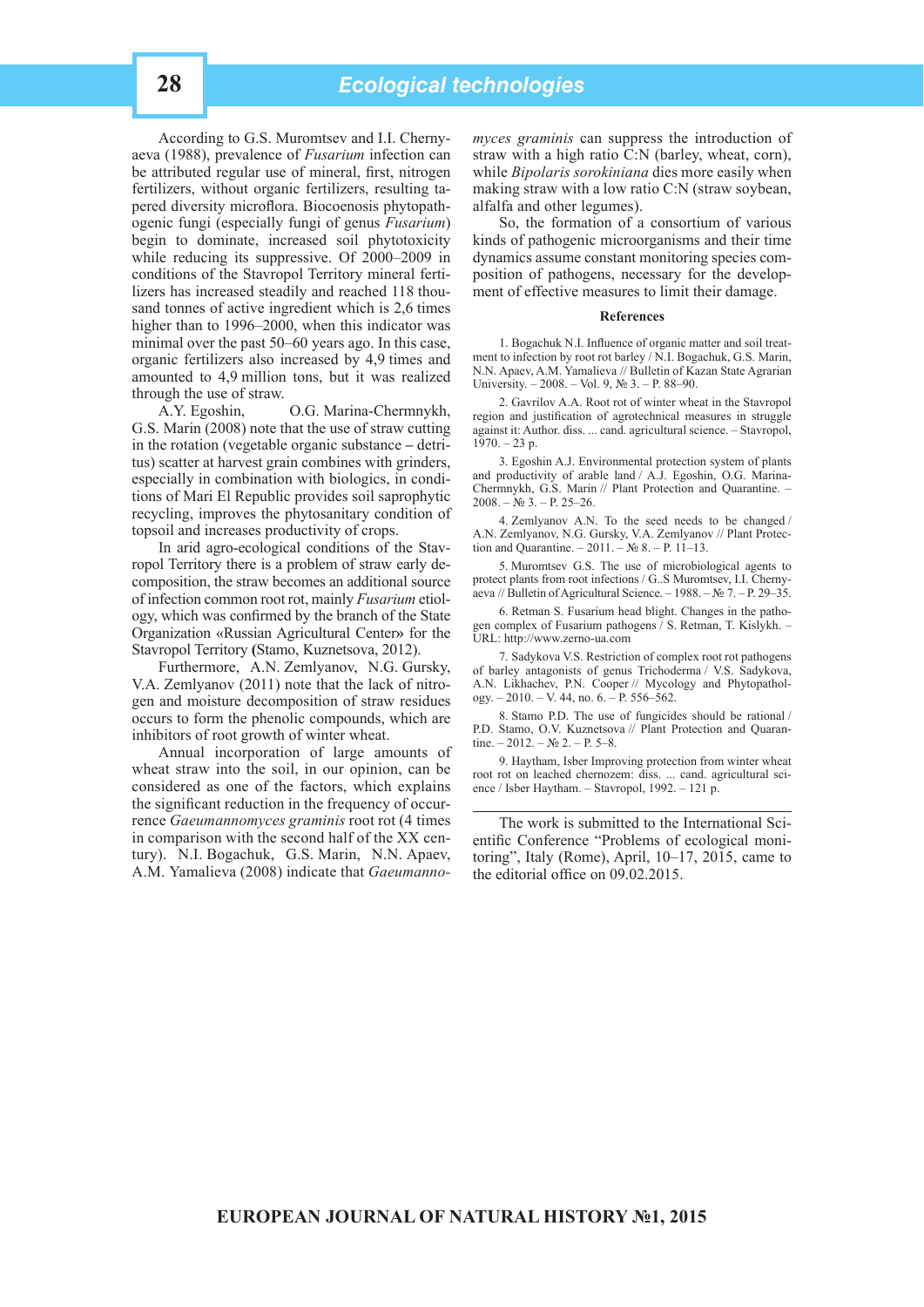# *Materials of Conferences*

# **ESTIMATION OF THE ECONOMIC EFFICIENCY FOR THE CHEMICAL INDUSTRY**

Tulyakov D.S., Frolova T.A., Frolov S.V.

*Tambov State Technical University, Tambov, e-mail: frolova@mail.gaps.tstu.ru*

Project selection and estimation of investment attractiveness is one of the main problems in chemical industries.

Therefore, the decision maker person must make a choice between the current orders, based on criteria of economic efficiency [1].

Such problem selection is formulated as follows.

It is necessary to find a method of organization the chemical industry for the specified order  $S_p = (Q^p, T^p)$  under the conditions:

$$
CF \to \max;\tag{1}
$$

$$
NPV > 0 \land NPV \to \text{max};\tag{2}
$$

 $PI > 1 \land PI \rightarrow \text{max};$  (3)

$$
PBP \to \min;\tag{4}
$$

$$
BEP \to \min;\tag{5}
$$

$$
VS_j^p\subset VS^z;\ X_j^p\subset X^z;\ T_j^p\leq T^p;\ Q_j^p=Q^p,(6)
$$

where *CF* – Cash Flow; *NPV* – Net Present Value;  $PI$  – Profitability Index;  $PBP$  – Pay-Back Period; *BEP* – break-even point [1];  $VS_i^p = \left\{VS_i^p,...,VS_i^p,...,VS_j^p\right\}$  – aggregate of standard sizes of devices on *j* stage for *p* product;  $VS^2$  – aggregate of standard sizes of devices available in the company;  $X_i^p = \{X_1^p, ..., X_i^p, ..., X_i^p\}$  – type of main device on *j* stage for *p* product;  $X^Z$  – basic types of devices available in the company;  $T_f^p$  – planned duration of release of *p* product;  $T^p$  – release date of *p* product under the contract;  $Q_f^p$  – production volume of *p* product under the planned duration of release  $\phi$ ;  $Q^p$  – production volume of *p* product under the contract.

Thus, solving the given task, the company's management will be able to evaluate the currently available offers for the production of products and select the most cost-effective.

#### **References**

1. Daskovskiy V. Assessment of investment projects on the basis of production efficiency / V. Daskovskiy, V. Kiselyov.  $-$ National Institute of Economics (NIEc), 2010. – 28 p.

The work is submitted to the International Scientific Conference "Innovative medical technologies", France (Paris), March, 17–24, 2015, came to the editorial office on 18.02.2015.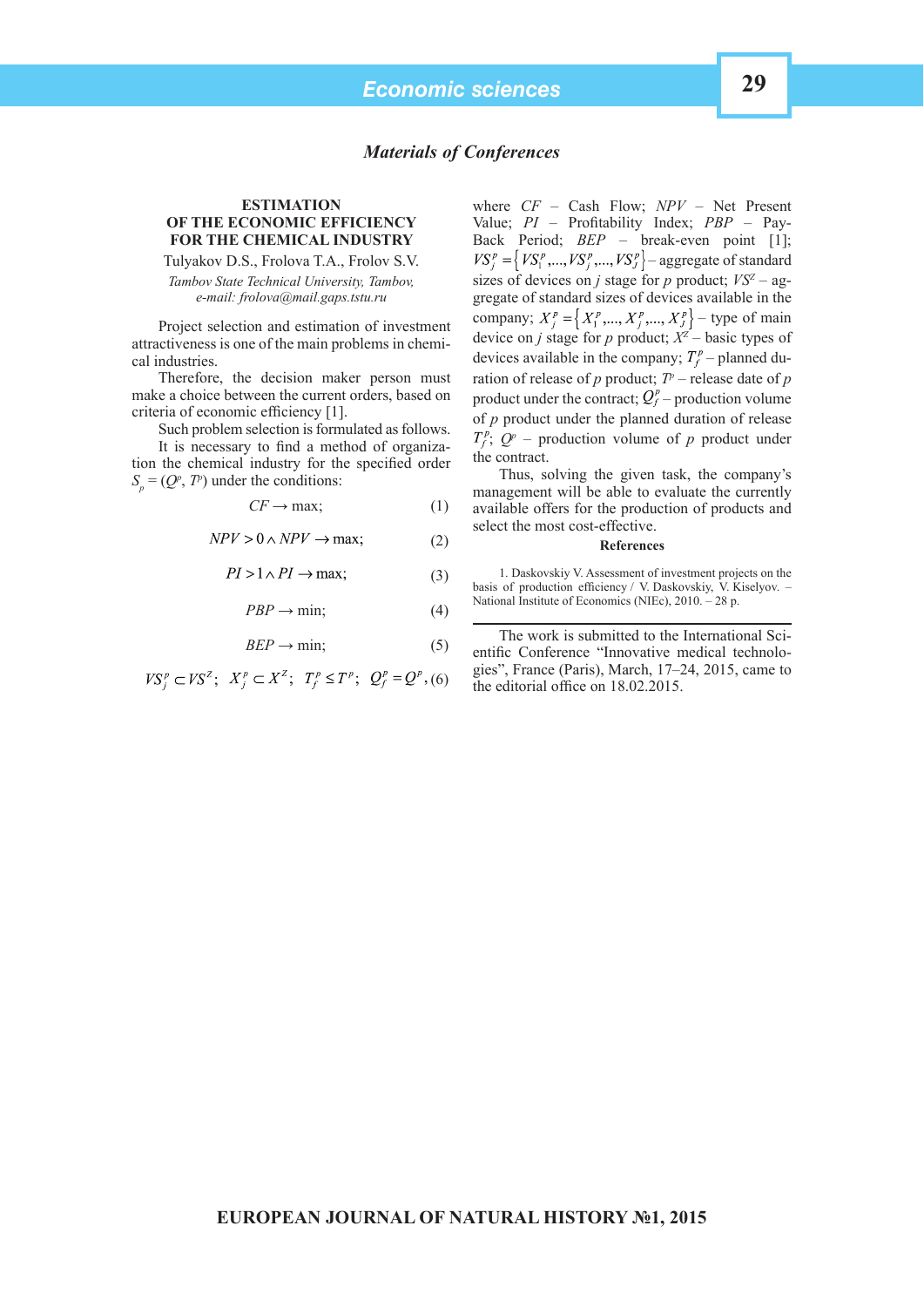# *Materials of Conferences*

# **STUDY HORMONALSTATUS YOUNG HANDBALL PLAYERS IN THE STATE OF MUSCULAR REST**

Didenko S.N.

*FSBEI HPE «Kuban State University of Physical Education, Sport and Tourism», Krasnodar, e-mail: sndidenko@mail.ru*

Nowadays studying hormone levels is an important elements of maintaining permanent and strict control over organisms of young sportsmen. Thus, defining hormones of suprarenal cortex makes it possible to judge on condition of adaptive metabolic processes. At the same time, it is known that saliva contains a number of biological markers that reflect impact of physical strain and stress upon vital regulative systems of an organism (Khaustova S.A., 2010). The objective of this research is to study hormonal composition of saliva at the example of hormones: testosterone, cortisol, 17αОН – progesterone among young handball players in condition of relative muscle idleness.

Observation was he;d over young male sportsmen in age of  $12-13$  years. The first group of the observed was formed of young sportsmen at the stage of sporting specialization  $(n = 23)$ . The second group consisted of 21 young sportsmen of initial training stage. The control group of 30 people included practically healthy (taken medical observation) peers who don't participate in sports. The research was undertaken during preparation period of a year's training macrocycle. The research took place at the foundation of medical budget institution of additional children education city childrenyouth sporting school of Krasnodar

Saliva was collected with usage of SaliCap Set (system of collecting saliva samples). Definition was carried out on immune-ferment sets for quantifiable determination by Diagnostics Biochem Canada Inc, with facilitation of analyzer SANRAIS (TECAN, Switzerland). All calculations were carried out with application set STATISTICA® 6.0. As the received data shown, reliably-significant differences in testosterone contents have been revealed among sportsmen of the first group in comparison to their peers who don't go in for sports ( $p < 0.05$ ), and it can be defined as adaptive reaction to systematic physical strain. Regarding comparative analysis of cortisol and  $17\alpha$ OH – progesterone hormone contents in idle condition, no reliable differences have been established.

## **ADVANTAGES AND PROSPECTS OF THE TRANSPLANTATION OF HEMATOPOIETIC STEM CELLS FROM THE UMBILICAL BLOOD. THE MODERN CRYOGENIC TECHNOLOGY TO CREATE PRODUCTS BY CRYOPRESERVED UMBILICAL CORD BLOOD IN UKRAINE**

Karnaukh E.V., Nekrasova Y.V. *Kharkiv national medical university, Kharkov, e-mail: ella69k@mail.ru*

Stem cells have long attracted attention in experimental researchers and practitioners. This is due to their unique ability to breed, self-reproduction and differentiation. Irreversible damage of the nerve, muscle and other tissues it is possible to "restore", replacing them with tissues "patches", which consist of appropriately trained stem cells. Every year millions of people are suffer fnd die from the degenerative diseases of the brain, heart, liver, kidney, pancreas, retina, muscle dystrophy et al., in the treatment of which can help to stem cells.

Currently, there are several sources of stem cells: bone marrow, umbilical cord blood, skin, gonads. Preparation of stem cells from sources such as umbilical cord blood, bone marrow or skin, does not require any special ethical constraints. The umbilical cord blood – the best source of hematopoietic stem cells c very high ability to reproduce and multidirectional differentiation, when introduced into the body does not cause rejection, so transplantation of umbilical cord blood can be carried out and part of tissue incompatibility. The use of cord blood stem cells does not cause any ethical objections. The umbilical cord and placenta, with previously considered as biowaste, are a source of valuable biological material today. The procedure for obtaining of the cord blood stem cells is simple and safe for mother and child. During labor, the umbilical cord is clamped with special clamps, and the remaining blood inside (its volume is approximately  $60-80$  ml) flows into the syringe. The blood in sterile containers are delivered to a specialized laboratory, where the sample is prepared (remove ballast elements) to freeze. There are more than three thousand cases of transplant umbilical stem cells instead of embryonic and bone marrow cells in the world clinical practice today. The modern technologies allow to maintain cryogenic cells at low temperature almost indefinitely. The Institute of Cryobiology and Cryomedicine, Academy of Medical Sciences of Ukraine, Ministry of Health of Ukraine (Kharkiv) developed a unique product based by the cryopreserved cord blood – drug "Gemokord, which assigned to the group of biogenic stimulators. This is a suspension of hematopoietic, immune, and other dendritic cells, frozen in autologous plasma at a temperature of –196°C and stored in sterile plastic containers at 0,5; 1,0; 1,5; 1,8; 4,5 or 10,0 ml. Shelf life in the annealed form – up to 2 hours at  $+4^{\circ}$ C.

The work is submitted to the International Scientific Conference "Innovative medical technologies", France (Paris), March 18–25, 2015, came to the editorial office on  $26.02.2015$ .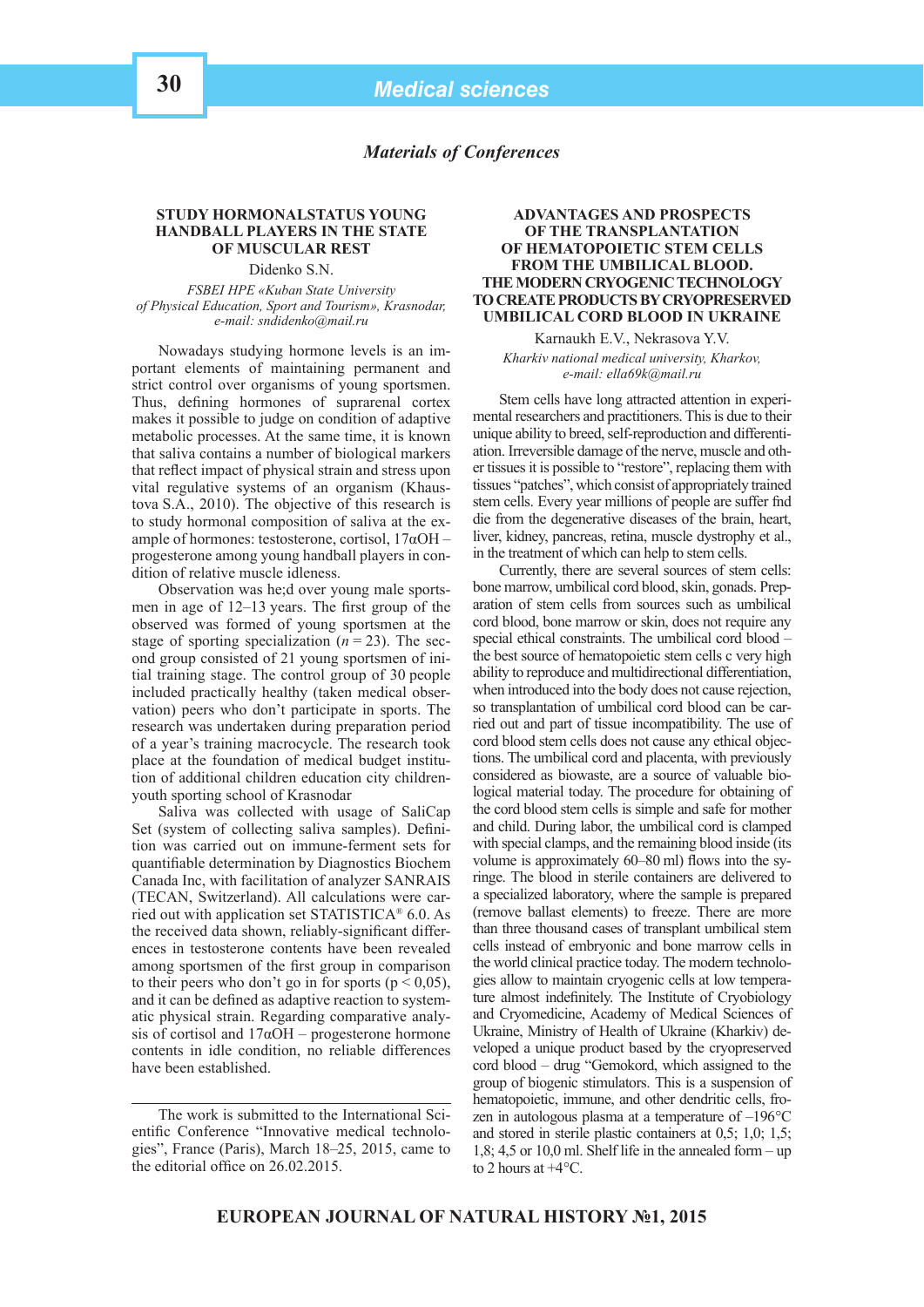In addition, the Ukrainian company "Hemafund" one of the first established family cord blood bank, whose ultimate goal is the preservation of cells and the ability to transplant. Thus, Ukraine can take its rightful place in the hierarchy of the modern world of medical science, and the inhabitants of the country – to get a new level of health care.

The work is submitted to the International Scientific Conference "Modern problems of experimental and clinical medicine", Thailand, February, 19–27,  $2015$ , came to the editorial office on  $22.12.2014$ .

### **PHARMACOLOGICAL GEROPROTECTION – IS IT AN ILLUSION OR REALITY TODAY?**

Karnaukh E.V., Bayrachnyy K.A., Tkachenko K.N. *Kharkiv national medical university, Kharkov, e-mail: ella69k@mail.ru*

Since ancient times, old age is concerned about humanity. From an evolutionary point of view of modern humans entered the stage of elevated rates of aging. And modern science is obliged not only to increase the human lifespan, but also increase the population of active working age. This is very important in terms of social and economic development of modern civilized society. The aging process is studying gerontology science that examines the various methods and systems (physical, natural, chemical and other) life extension. Among the most innovative – indian technique of the autoplazmolifting "Dracula therapy", gene expression cell aging skin "Sciton BroadBand Light" (Stanford University), microsurgical implantation Aptos threads (Research Center of Surgery by B.V. Petrovsky, Russia), product line "Transfer Factor" based on concentrated extracts of bovine colostrum and chicken egg (professor A. Chizhov, Russia).

Pharmacological agents wiht prolonging life called geroprotectors. And now there are more than 20 substances with geroprotective properties: antioxidants (vitamins A, E, C, carnosine, carotenoids, SkQ and other mitochondria-addressed quinones, lipoic acid, coenzyme Q, a trace mineral selenium and other); succinic acid; Inhibitors of protein biosynthesis (olivomycins, actinomycin); growth hormones, thyroid hormones, adrenocortical hormones, sex hormones, melatonin, the hormone FGF21); peptide bioregulators (timalin, Epithalamin, DSIP); biguanides (phenformin, buformin, metformin); adaptogens (Ginseng, Siberian Ginseng and other); chelators (activated carbon, pectins).

In modern gerontological literature the geroprotectors beneficial effects attributed to their specific effect on certain mechanisms that slow down the rate of aging and increase the functionality of the body (for example, free-radical theory of aging, normalization of immunity, endocrine and nervous system). But most scientists still believe that today there is no one true geroprotector with

scientifically proven undeniable positive effect without the dangerous side effects (without carcinogenesis). All known tsitogerontologicheskoy models (for example, Hayflick model) based only on certain assumptions and correlations do not directly relate to the essence of the aging process. So the secret to longevity and immortality for mankind yet remains closed.

The work is submitted to the International Scientific Conference "The quality of life of patients" with various nosological forms", Mauritius, February,  $17-24$ ,  $2015$ , came to the editorial office оn 22.12.2014.

### **THE NEW NOOTROPIC MECHANISM OF ACTION OF THE MODERN ANTIDEPRESSANT ROLIPRAM ON COGNITIVE FUNCTIONS**

Karnaukh E.V., Kalyuzhka V.Y., Markevych M.A.

*Kharkiv national medical university, Kharkov, e-mail: ella69k@mail.ru*

 Nootropic drugs – a substance that has a spe $c$ ific effect on the higher integrative functions of the brain, improve memory, facilitate learning, stimulate intellectual activity, increases the resistance of the brain to the damaging factors improving cortical-subcortical connections. Now the main mechanism of action of nootropic agents considered the impact on the metabolic and bioenergetic processes in the nerve cell and the interaction with the neurotransmitter systems of the brain.

The activation of neurons in specific metabolic pathways involving the nuclear-cytoplasmic CREBprotein is one of the most promising in terms effective influence on the central nervous system mechanisms of action of neuroprotective drugs. The CREB (cAMP responsive element binding protein) is a protein, which initiates the transcription of genes involving cAMP sensitive elements in their promoter. Increasing the concentration of calcium or cAMP can trigger the phosphorylation and activation of CREB. This transcription factor is a component of the signaling system and regulates a wide variety of processes, including circadian rhythms and memory formation.

Antidepressant Rolipram stimulates cAMP / PKA / CREB signaling pathway by a specific inhibition of phosphodiesterase type 4 (PDE4), the isoform of the enzyme that catalyzes the hydrolysis of cAMP. Rolipram can increase long-term potentiation and accelerate the consolidation of short-term memory to long-term.

Using Rolipram expedient to for improving cognitive abilities in healthy people, and for the treatment of neurological disorders of different etiologies.

The work is submitted to the International Scientific Conference "Integration of science and education", Maldives, February, 13–20, 2015, came to the editorial office on  $22.12.2014$ .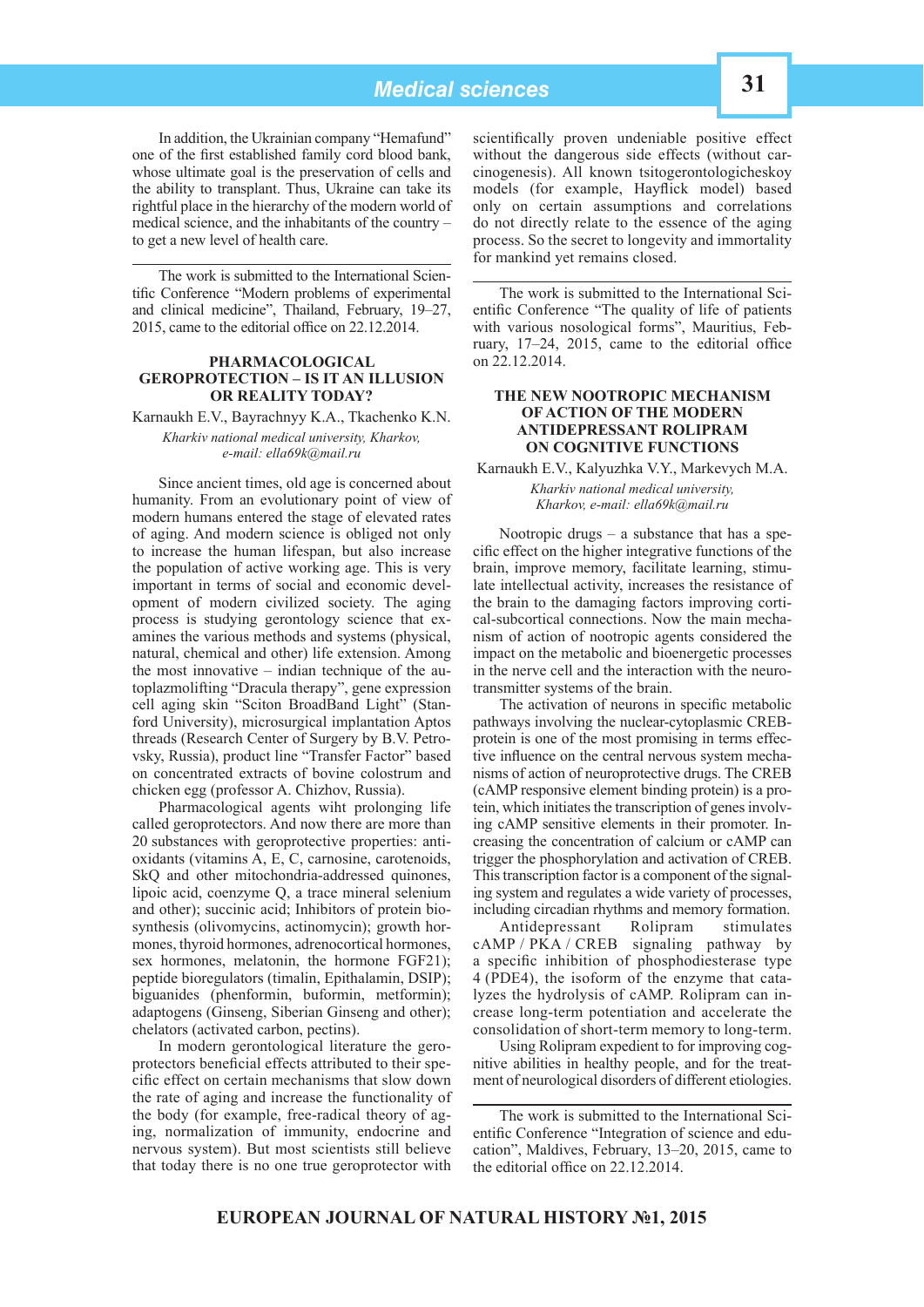# *Materials of Conferences*

# **NOT SPECIAL SPACE-TIME**

Dubas L.G.

# *RICHN RAAS, e-mail sudarih@gmail.com*

In this article, the approach to the description of additional coordinate similar to time with potential field use in the generalized space-time is offer. From the point of view wave time for *H* boson, hypothetically [1], it means use of either prompt or slow fictitious coordinate similar to time.

In representation of an article [2], the multidimensional version of space-time intended for the project of field interactions within the limits of the multidimensional theory of spacetime with use of compact additional coordinates of space-time is offer. The understanding of a space-time, such as a product topology of the seven-dimensional space over four-dimensional space-time is present.

In three-dimensional spatial section for spacetime at some selection of a coordinate frame of reference, transformation of three-dimensional metrics can be clear. The understanding of a space-time dimensionality can be clear, how a product topology of additional seven-dimensional space over fourdimensional space-time with the general signature  $(+ - - - - - - \dots).$ 

$$
R = R^4 \& R^7,\tag{1}
$$

where  $R$  – dimensionality of space-time. Value for space-time dimensionality can be incremented to equal ten or eleven [2] under condition of the evaluation on field of strong interactions.

Hypothetically, the sizes of compactness for characteristic additional coordinates define itself by property of the particles, which spread fundamental interactions. Allow us to use spacetime with some group of additional coordinates

for the description of field interactions and inertial gravitation.

Let us guess in this article, for example, that the understanding of space-time, such as a superstructure of eight-dimensional space-time over four-dimensional space-time is spotted.

$$
R = R^4 \nabla R^8;
$$

$$
R^8 = R^4 \& R^4. \tag{2}
$$

Hypothetically in space-time with the signature  $(+---+---)$  the inertial metric is spotted. According to comparison of formulas (1) and (2), we can accept besides it time-like fifth or twelfth coordinate as hypothetically corresponding value to introduction of potential for interaction field. The potential tensor may be scalar, or vector, or matrix for the description of interactions.

Dimensionality of space-time is based on field classification for four-dimensional space-time.

Thus, in the approach with compact additional coordinates the space-time, such as **the superstructure**, of eight-dimensional **space-time** over not special four-dimensional space-time  $(R^4 \n\widetilde{\times} R^8)$ , probably [1], **leads to introduction of potential**  for a scalar field.

#### **References**

1. Dubas L.G. Approach for the mass of H boson // European Journal of Natural History. – 2013. – № 2. – P. 26–26. – URL: www.world-science.ru/euro/pdf/2013/2/12.pdf (ref: URL: www.world-science.ru/euro/pdf/2013/2/12.pdf 21.01.2015).

2. Witten E. Search for a realistic Kaluza-Klein theory, Nuclear Phys. – B 186. – 1981. – Р. 412–428.

The work is submitted to the International Scientific Conference "Modern problems of science and education", Russia (Moscow), February, 10–12,  $2015$ , came to the editorial office on  $25.01.2015$ .